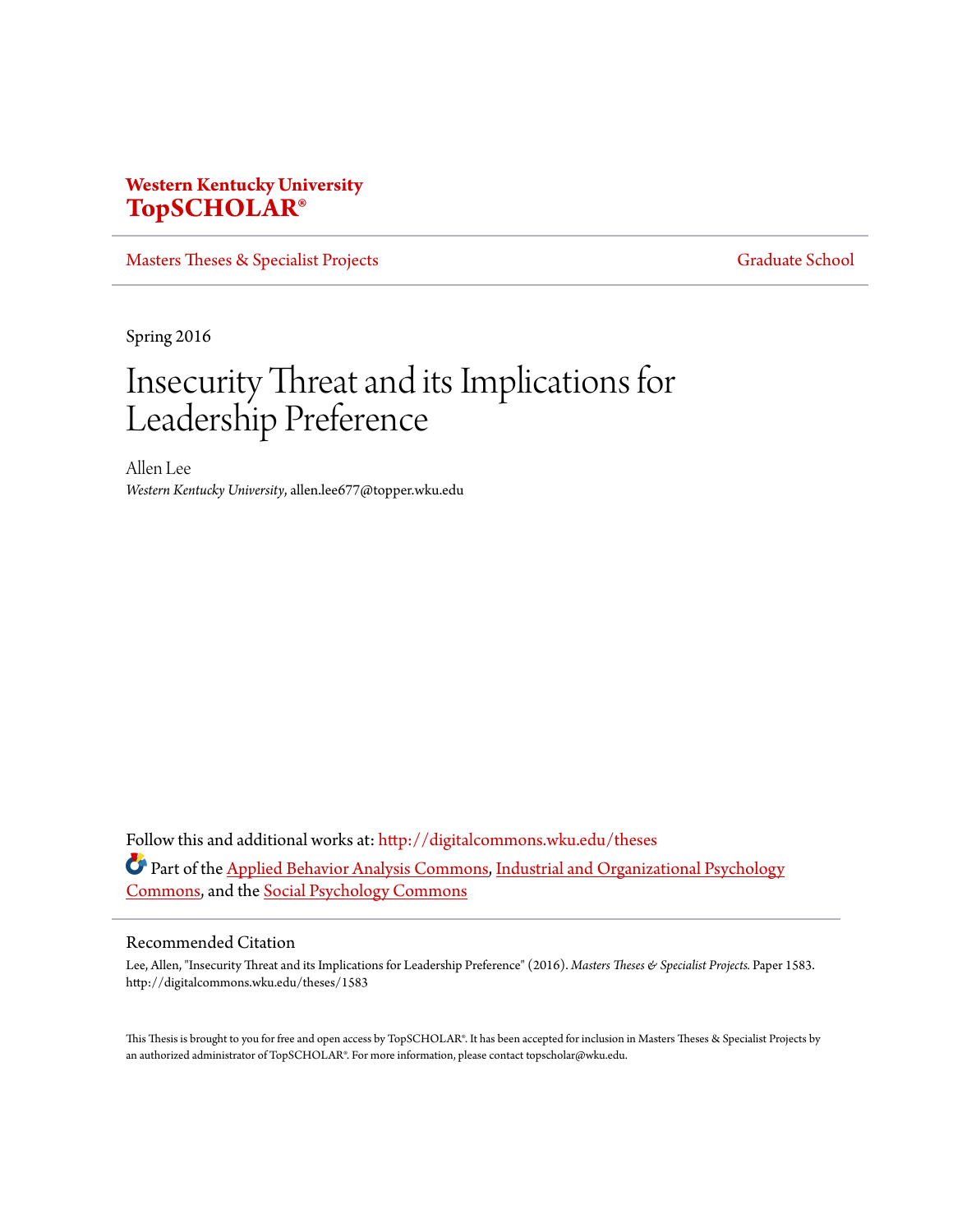# INSECURITY THREAT AND ITS IMPLICATIONS FOR LEADERSHIP PREFERENCE

A Thesis Presented to The Faculty of the Department of Psychological Sciences Western Kentucky University Bowling Green, Kentucky

> In Partial Fulfillment Of the Requirements for the Degree Master of Science

> > By Allen Lee

May 2016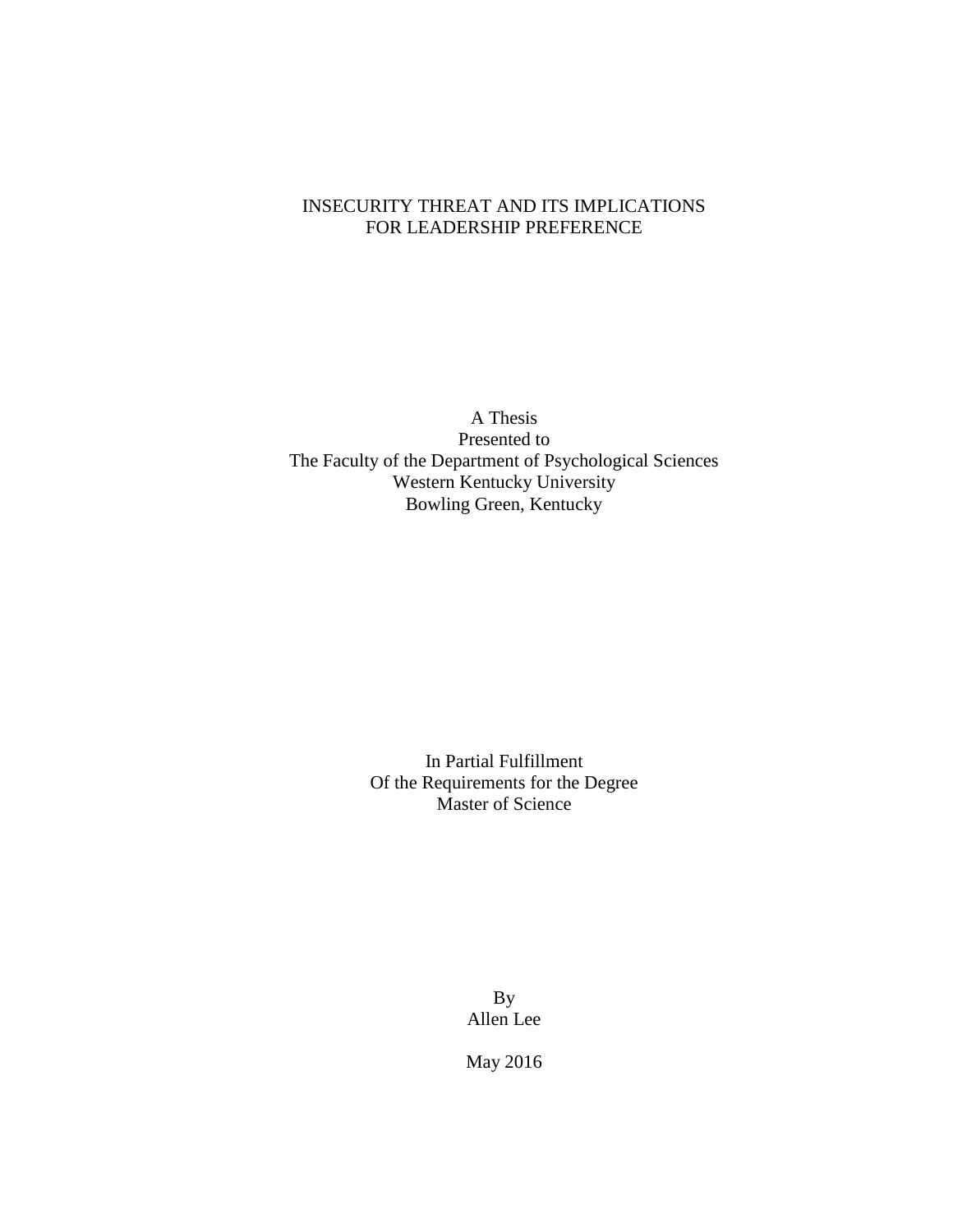# INSECURITY THREAT AND ITS IMPLICATIONS FOR LEADERSHIP PREFERENCE

Date Recommended  $\frac{4}{\sqrt{3}}$ MAR Aaron Wichman, Director of Thesis Shoenfelt beth L. Amber Schroedel

 $\frac{1}{2}$ 

Dean, Graduate Studies and Research Date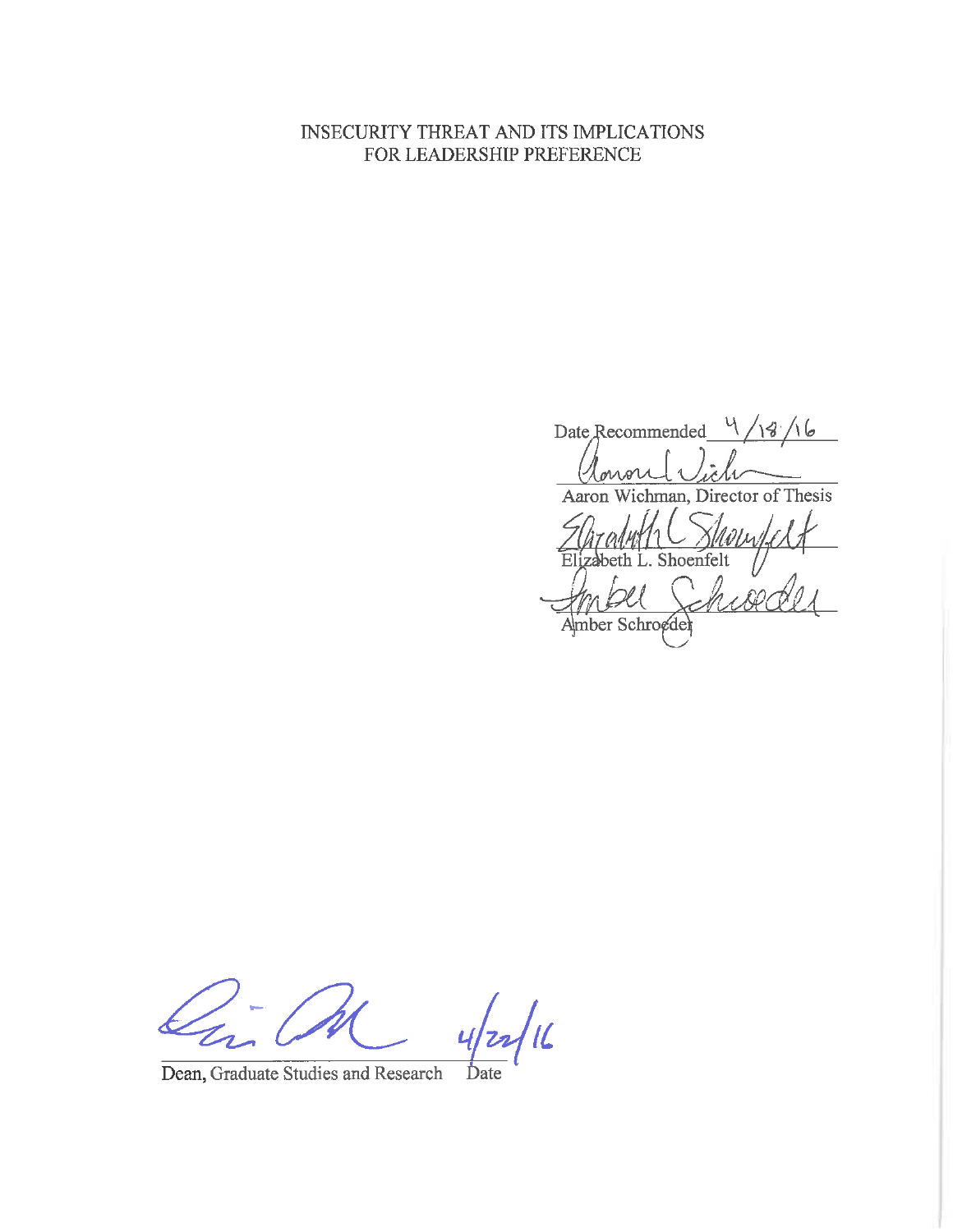I dedicate this thesis to my family, the Industrial-Organizational Psychology professors,

Dr. Elizabeth L. Shoenfelt, Dr. Amber N. Schroeder, and Dr. Reagan D. Brown,

Dr. Aaron L. Wichman, and my cohort class of 2016.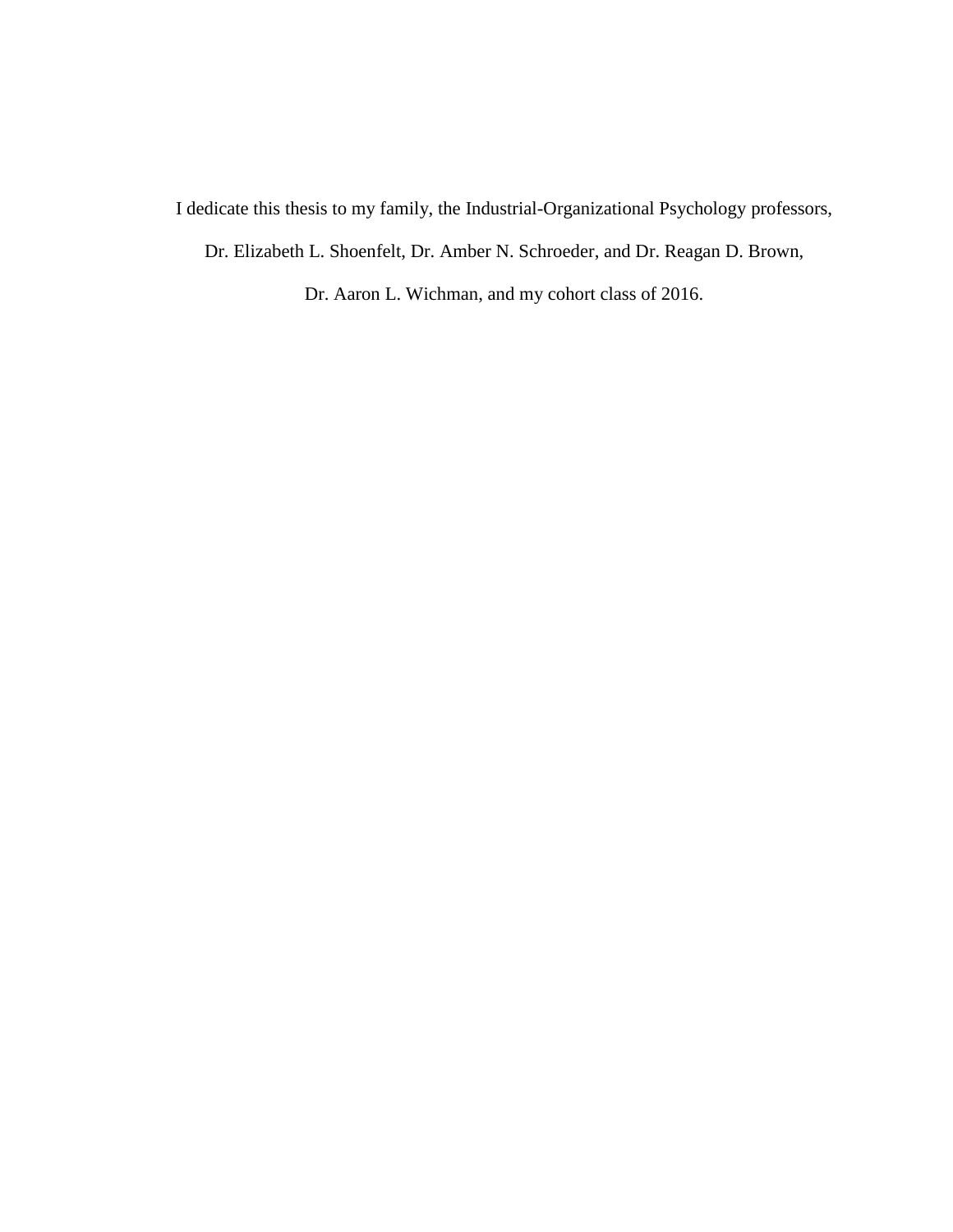### ACKNOWLEDGMENTS

I wish to thank the members of my committee for their support, patience, and suggestions. Dr. Elizabeth L. Shoenfelt has been helpful in guiding me to toward a sound methodology. Dr. Amber N. Schroeder's specific comments allowed me perform a thorough investigation of the subject of leadership. I would also like to thank my cohort members, Kayla Finuf and Sarah Adams, for their aid in my statistical analyses. Finally, I would like to thank my thesis director, Dr. Aaron L. Wichman, for his encouraging words and endless guidance.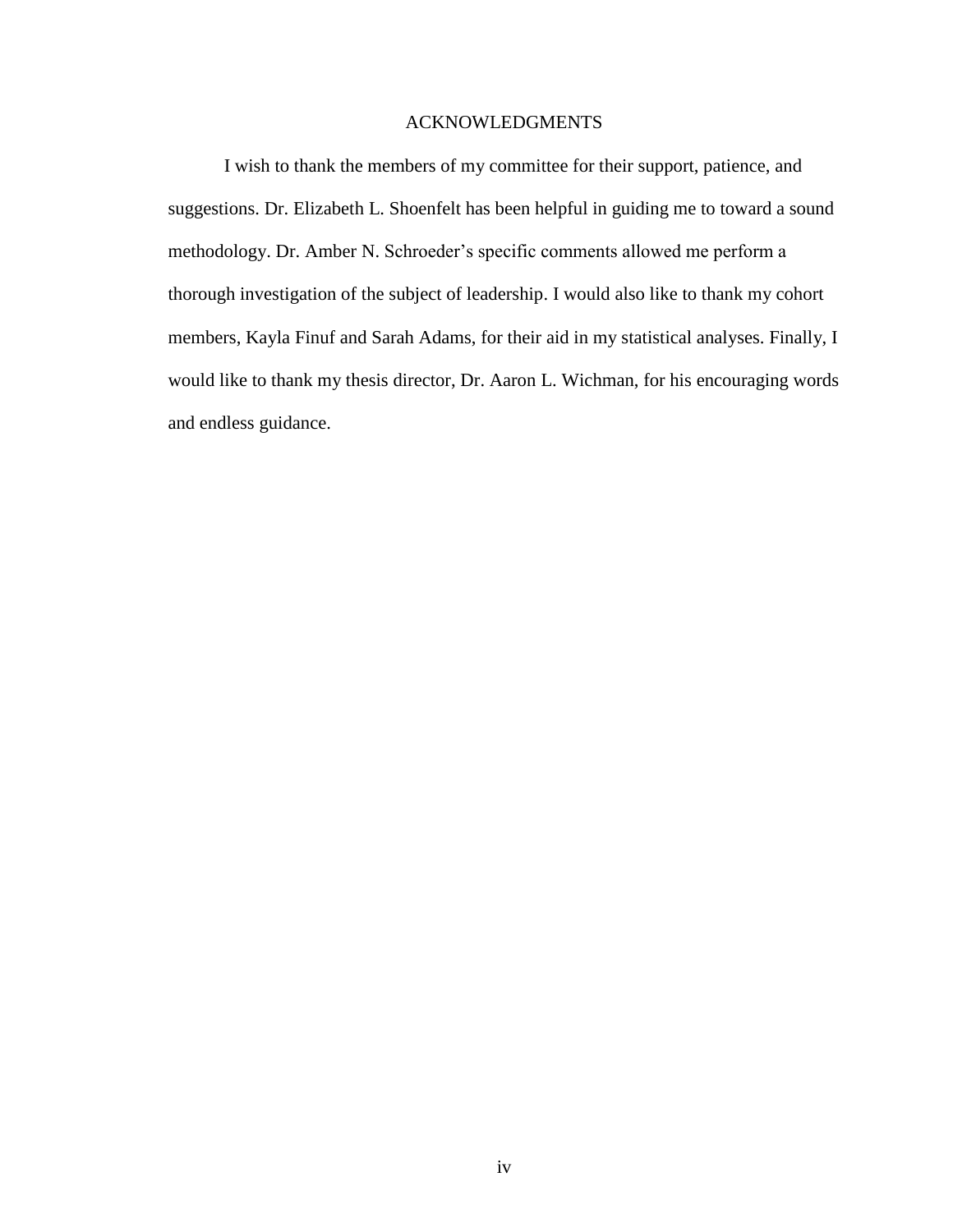### PREFACE

Since the beginning of my academic career as a student, I have been very much interested in leadership, both in the academic setting and the organizational setting. Through this thesis, I was given an opportunity to explore people's preference for leaders, particularly under stressful or negative times. I believe it is valuable to know what people look for in a leader when those stressful times, such as when they are unsure about their performance on the job, in terms of the leader type.

It is hoped that this thesis will be an impetus for students to further this area of research, particularly in organizations.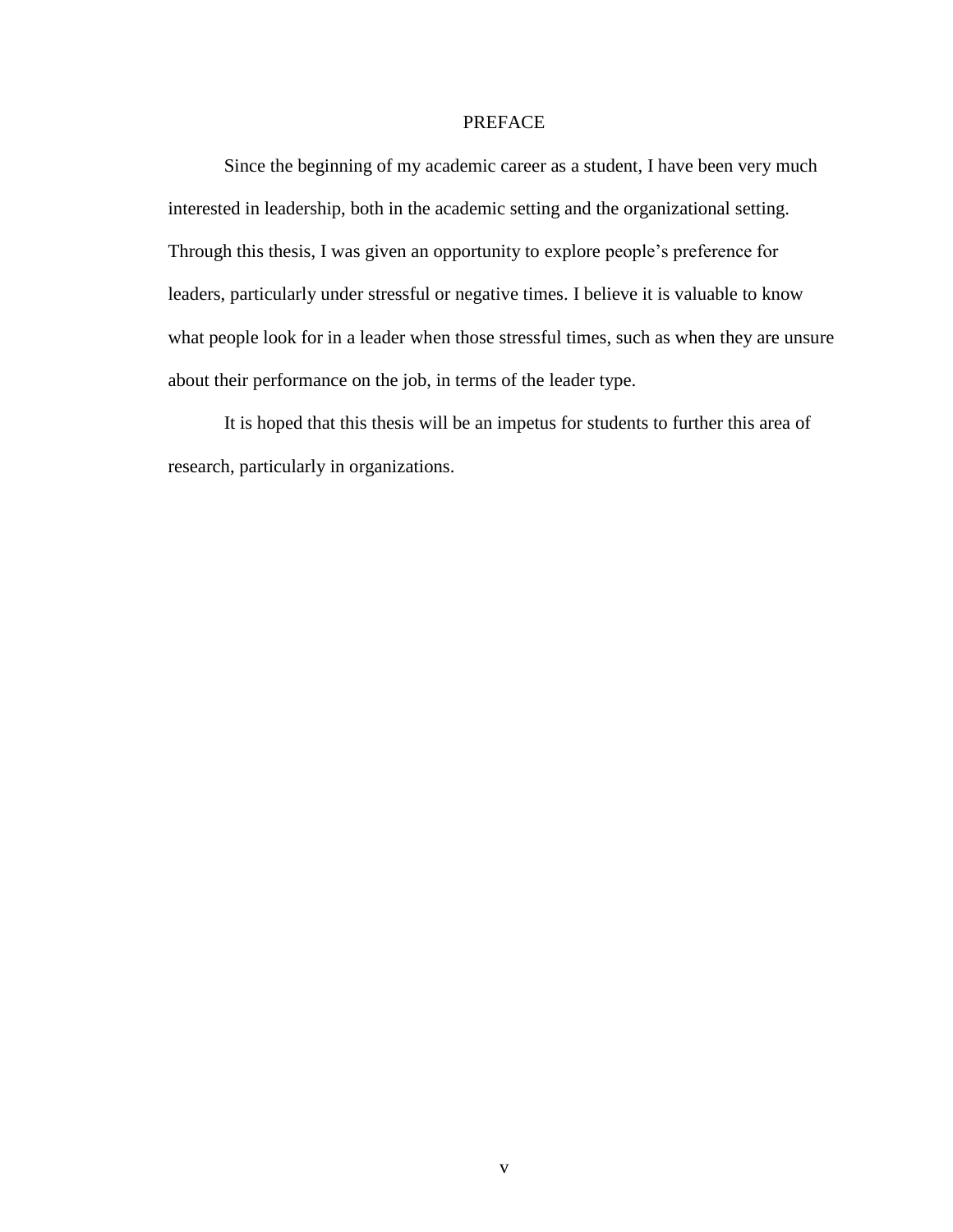# **CONTENTS**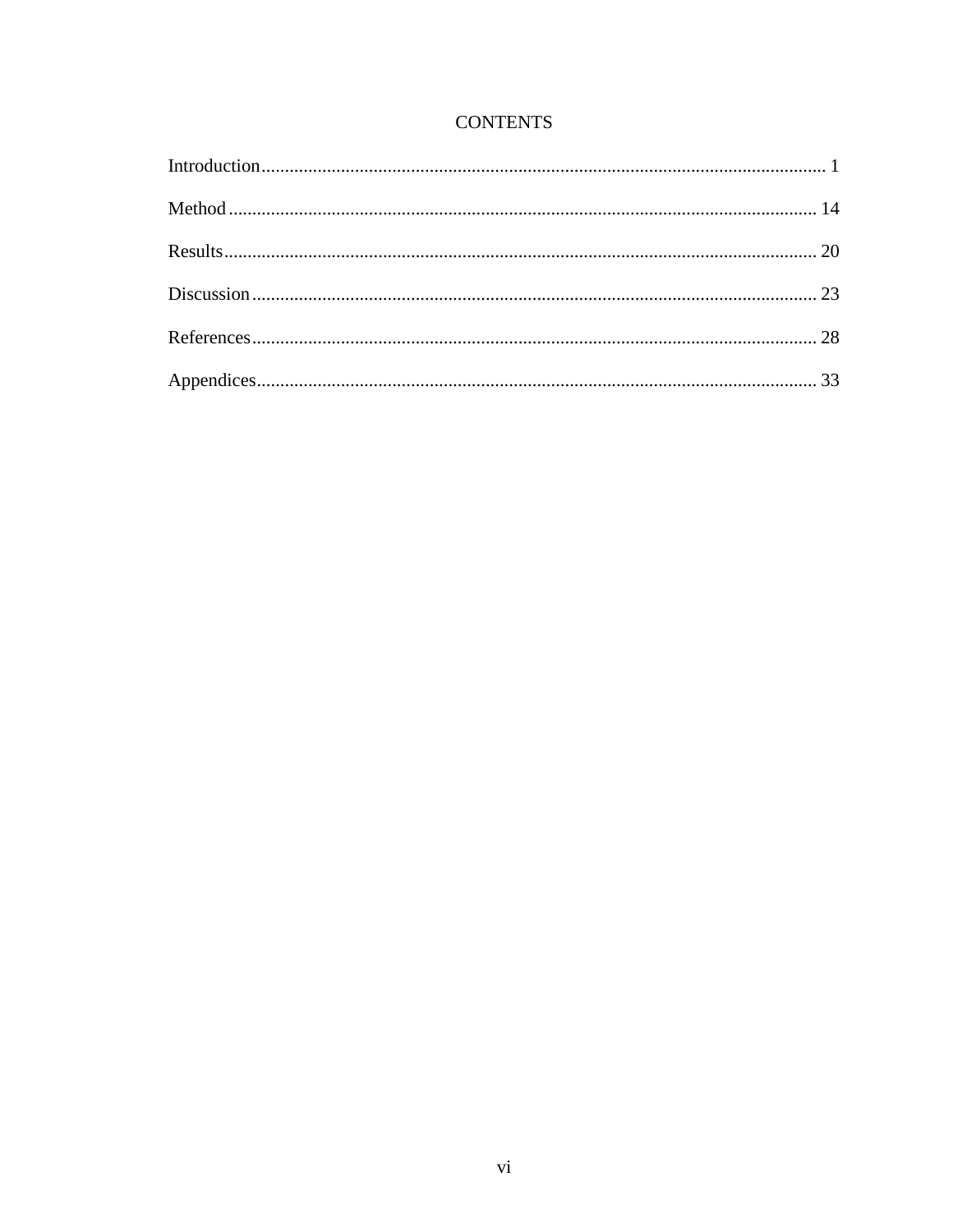# LIST OF FIGURES

|--|--|--|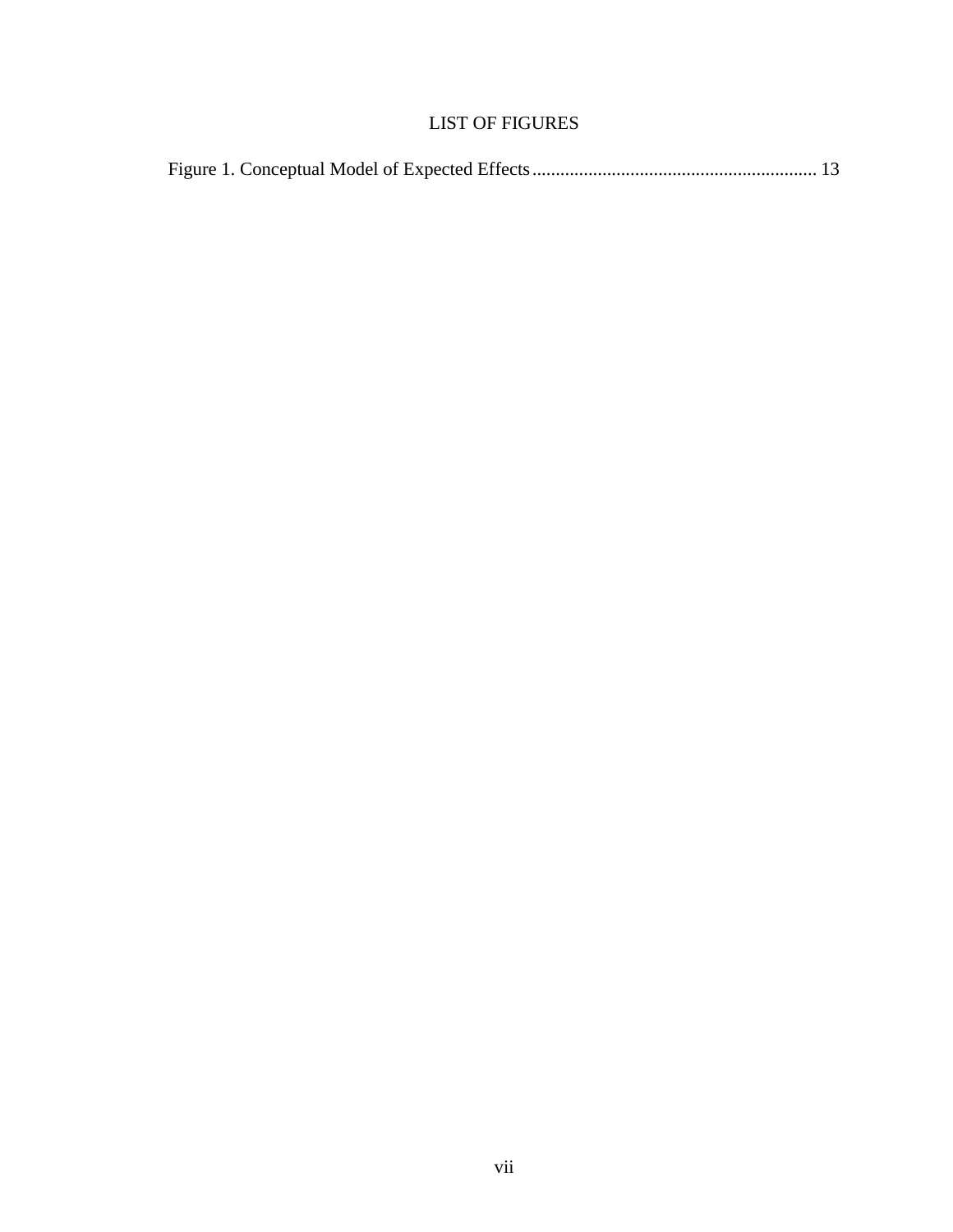### INSECURITY THREAT AND ITS IMPLICATIONS FOR LEADERSHIP PREFERENCE

| Allen Lee                            | May 2016                                                                | 40 Pages                    |
|--------------------------------------|-------------------------------------------------------------------------|-----------------------------|
|                                      | Directed by: Aaron Wichman, Elizabeth L. Shoenfelt, and Amber Schroeder |                             |
| Department of Psychological Sciences |                                                                         | Western Kentucky University |

I investigated insecurity threat and its implications for employee leadership preferences. Preferences for three types of leadership style were examined: charismatic, relationship-oriented, and task-oriented leadership. It was anticipated that individuals' salient work values would predict leadership preference more strongly after insecurity threat than under control conditions. Two different types of threats were investigated in comparison to a neutral control condition.

Results showed that there were no statistically significant differences in leader ratings between threat conditions. My results suggest that threat does not significantly influence preference for charismatic or task-oriented leaders. Work values did not significantly predict a preference for a leadership type.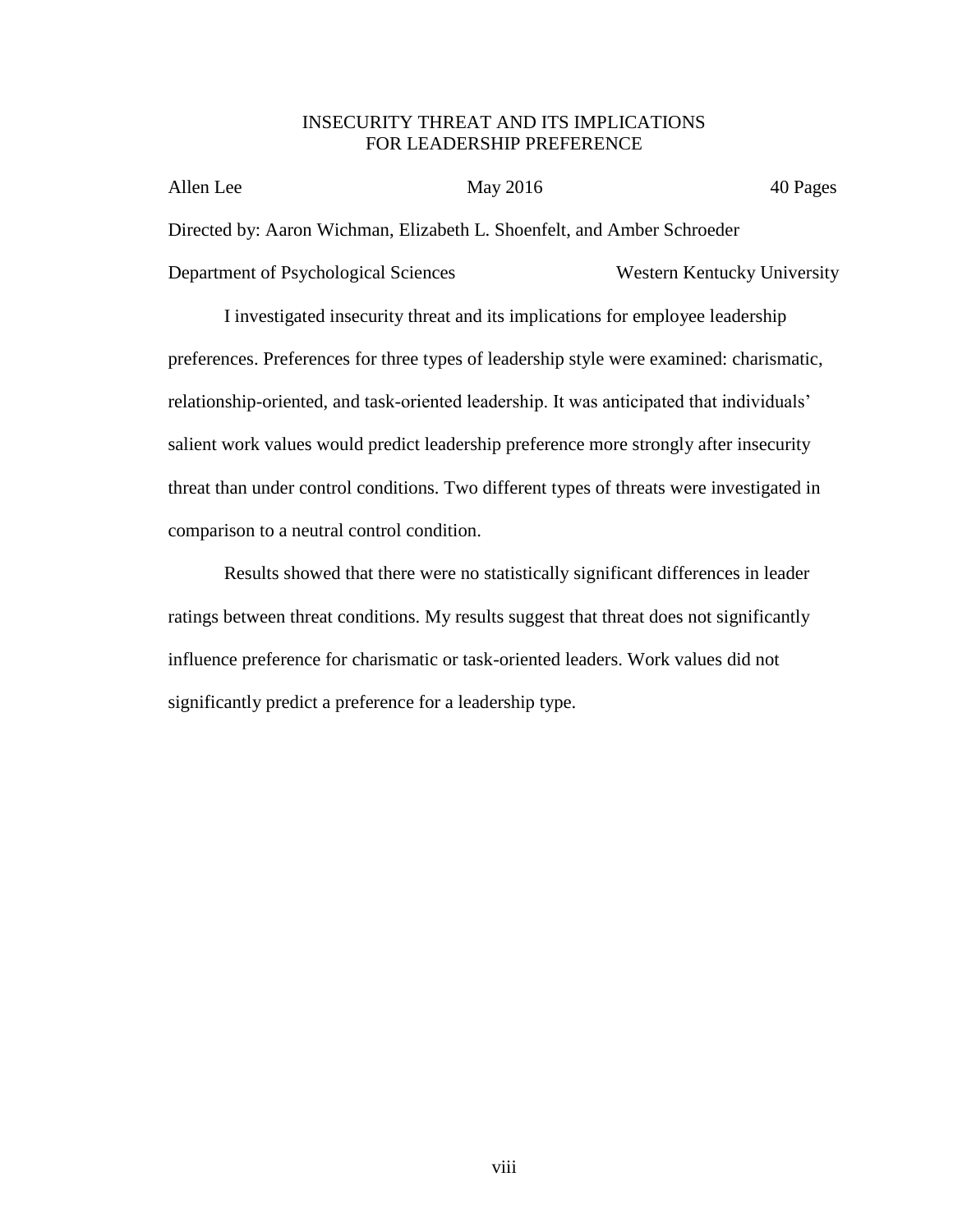#### **Introduction**

<span id="page-9-0"></span>Across many firms, businesses, and countries the issue of insecurity, such as job insecurity, has become a major issue. Insecurity is related to negative employee attitudes and behaviors, as well as having an impact on those employees' health (Reisel, Chia, Maloles, & Slocum, 2007). Downsizing, mergers, acquisitions, and restructuring all can have a profound effect on the employee. Ashford, Lee and Bobko (1989) recognized that organizational change can cause feelings of insecurity, anxiety, demoralization, and suspicion of the organization. Not only does this result in adverse employee performance, but it also results in an atmosphere of job insecurity within the organization that changes the overall climate, whereby employees have a tendency to become rigid in their work practices (Kinnunen, Mauno, Nätti, & Happonen, 2000; Probst, Stewart, Gruys, & Tierney, 2007). Another effect includes less cognitive flexibility (Staw, Sandelands,  $\&$ Dutton, 1981). In general, when faced with insecurity, individuals may become more rigid and show reduced creativity, resulting in products, solutions, or work habits that are less than innovative (Probst et al., 2007).

Stress from having insecurity in the workplace also may result in physical strain on the employee, an important issue from a humanitarian perspective (Ashford, Lee  $\&$ Bobko, 1989). However, just as important is the effect insecurities have on the organization in terms of truancy, such as employees calling in for sick days and healthcare costs (Ashford et al., 1989; Probst et al., 2007). Most organizations must bear the costs related to stress, especially when it has an adverse impact on the employee's health (Ashford et al., 1989; Probst et al., 2007). Diminished productive behavior and outputs, both on the individual level and organizational level, can severely damage the

1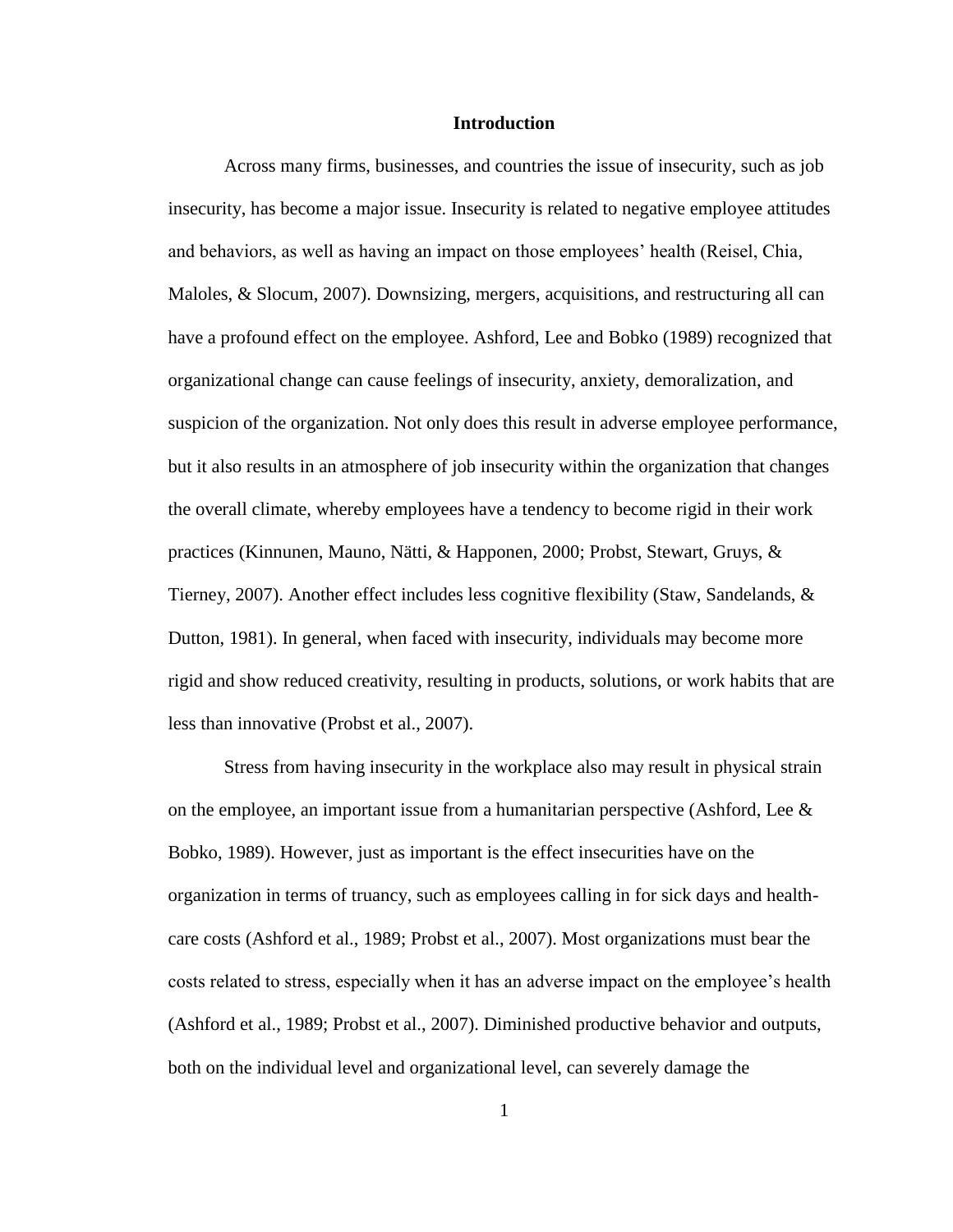organization (Probst et al., 2007). Any knowledge that can be used to mitigate the effects of insecurity is therefore useful.

One potential source of mitigation is leadership. Most employees in an organization operate under the management of a superior. Under supervision, many employees will remain loyal to the company when given perceived supervisory support (Waldman, Carter, & Hom, 2012). Certain leaders, by expressing individual considerations toward employees, forge stronger emotional attachments to the organization, which in turn are related to stronger employee interpersonal identification with the leader (Ashford et al., 1989; Waldman et al., 2012). This interpersonal identification can generalize to encompass organizational identification because employees perceive the leaders as representatives of the organization, increasing the employees' ties with the organization as a whole (Waldman et al., 2012). In this sense, the relationship between the employees, leaders, and the organization are interconnected.

One goal of this thesis is to examine the impact of insecurity threat on preferences for leadership. Another goal is to examine the possibility that salient leadership norms may become especially predictive of ultimate leadership preferences under conditions of perceived insecurity. These goals are explained more fully in the following sections. I note that although the manipulations and measures described here stand-alone, they are part of a larger study including a variety of other predictors and measures. In no case were these other variables confounded with the predictor variables in this study.

#### **Insecurity Threat and its Effects**

The concept of security is thought to be a basic need (Huddy, Feldman, & Weber, 2007). The concept of security is defined as the state in which a person is free from real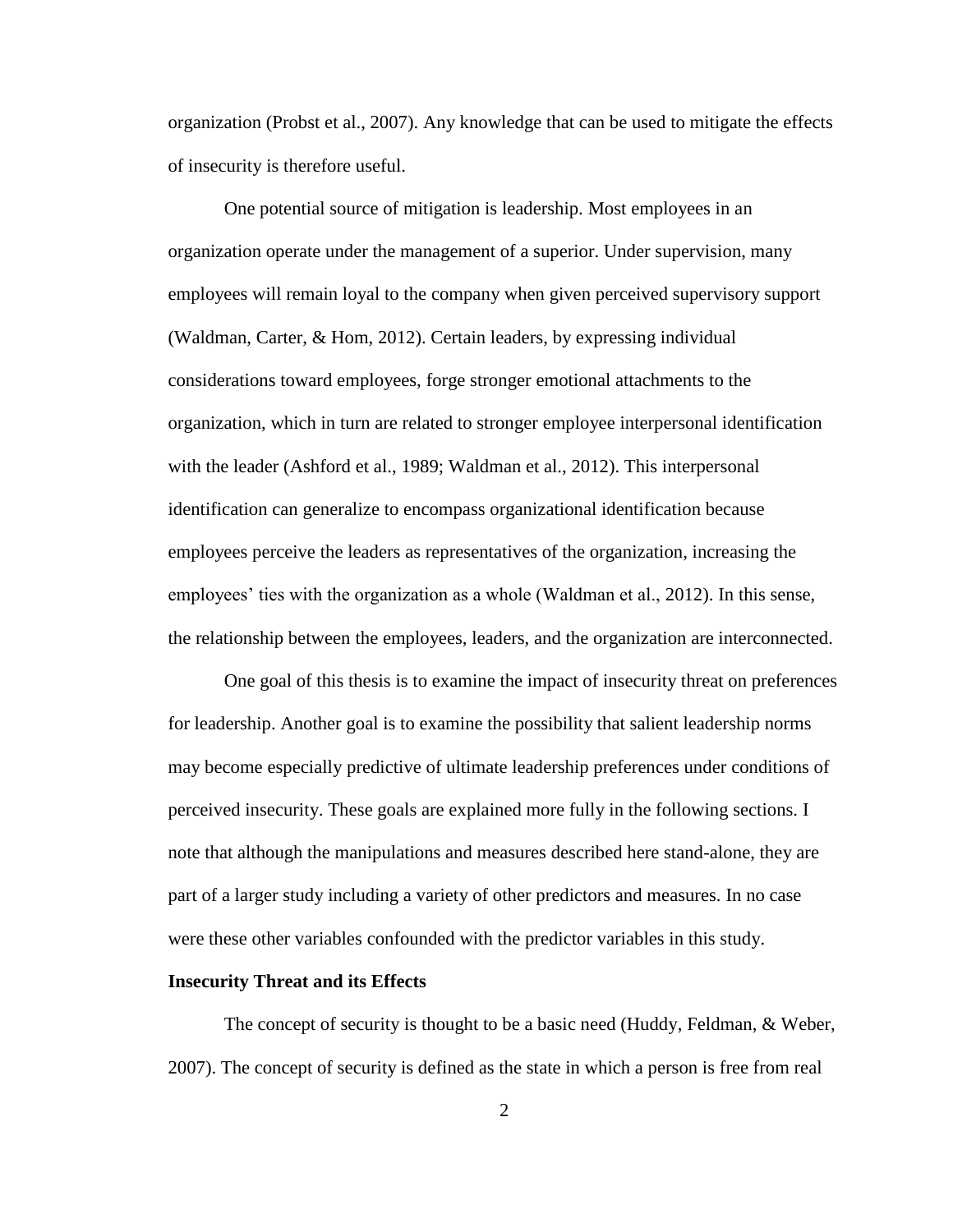or perceived danger or threat (Greenhalgh & Rosenblott, 1984). Insecurity threat would be just the opposite, when a person is in a state of danger or threat. Maslow's hierarchy of needs depicts the basic needs for a person as including physiological, security, social, esteem, and self-actualization needs (Maslow, 1954). Once the need for a level in the hierarchy is satisfied, the next hierarchical level becomes the focus (Maslow, 1954). Based on Maslow's indirect application of his need hierarchy to organizational settings (Greenhalgh & Rosenblott, 1984), job insecurity threat is conceptualized as a threat in which employees feel their continuity in the organization is subject to termination, or that job loss is imminent (Ashford et al., 1989; Kinnunen et al., 2000; Størseth, 2006).

Reisel, Chia, Maloles, & Slocum (2007) partitions job insecurity effects into immediate or long-term effects. Immediate effects include those related to job attitudes, such as organizational commitment and job satisfaction (Harrison, Newman, & Roth, 2006; Reisel et al., 2007). Organizational commitment can be conceptualized as the employee's loyalty and willingness to work for the organization; job satisfaction is how pleased or happy the employee is with his or her job. Long-term effects associated with insecurity are more diffuse, and include dizziness, hypertension, loss of appetite, and other somatic issues (Ashford et al., 1989; Reisel et al., 2007).

Probst, Stewart, Gruys, and Tierney (2007) indicated work-related health issues can result in organizational loss, such as sabotaging equipment or wasting resources, reduced individual performance, and intentions to quit. Assuming that organizations will have to replace the vacant positions, resulting in hiring, selection, and possible training to replace the employee, this costs the company time and money. In terms of reduced individual performance, Probst and colleagues (2007) explained that health issues may

3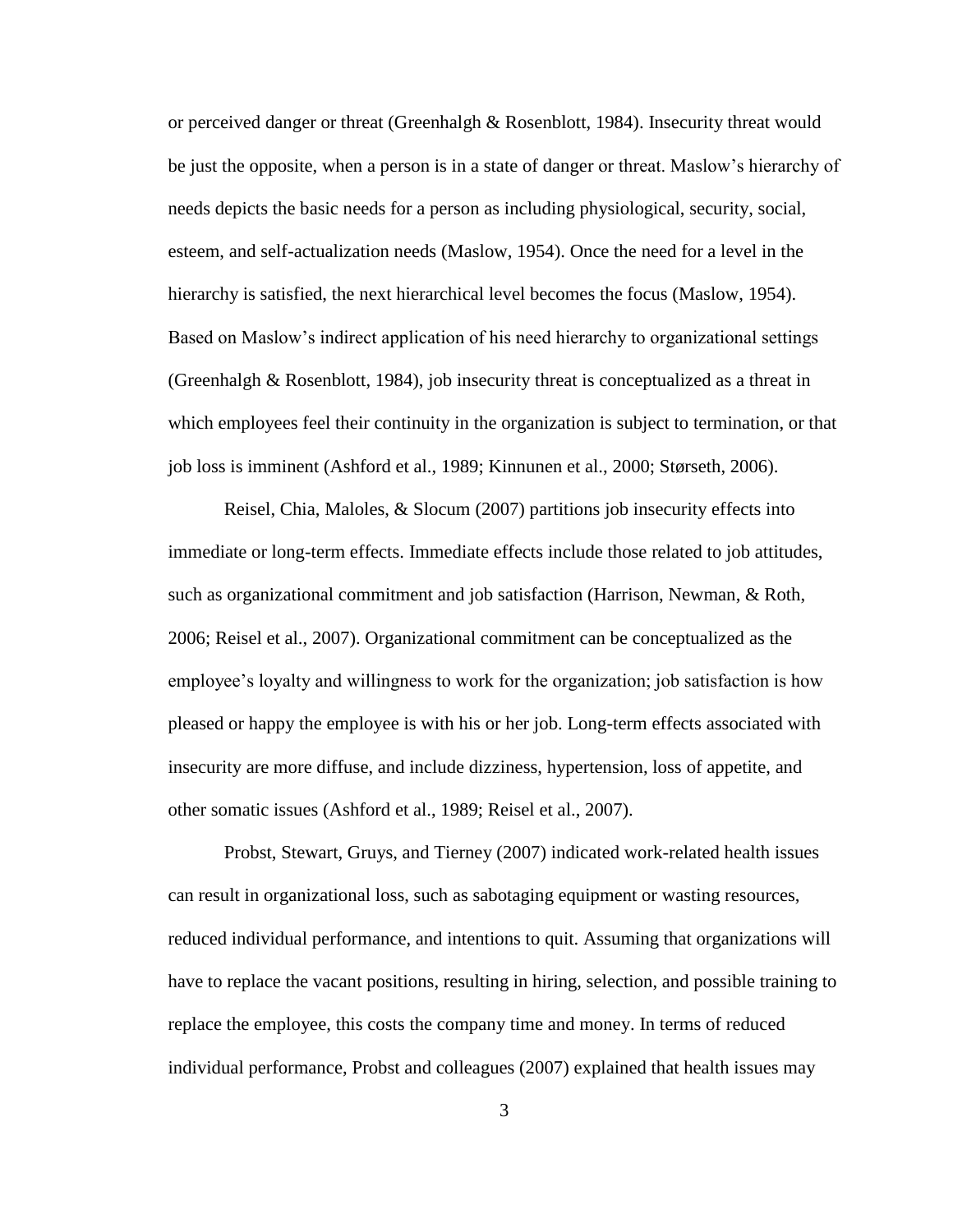lead to counterproductive work behavior (CWB), such as absenteeism. Probst et al. raised the possibility that employees who engage in more CWBs might engage in reduced CWB to regain control over their work situation and setting or in fear of losing their jobs. Correspondingly, one study found that there was an increase in productivity when participants were subjected to job loss threats, though outputs were lower in quality and accompanied by increased violations of safety (Probst, 2002). Fear of job loss may increase the employees' willingness to increase their work inputs as a mechanism of coping (Probst et al., 2007; Reisel et al., 2007).

The stress placed on employees from the threat of job insecurity may contribute to counterproductive work behaviors (Probst et al., 2007). This is not always the case, however. As noted above, insecurity can sometimes increase productivity. Probst et al. (2007) found that job insecurity sometimes improved productivity, while simultaneously decreasing CWBs. One reason for this result may be due to the insecurity stress serving as a source of motivation, leading to increased productivity (Probst, 2002; Probst et al., 2007). The idea of increased productivity from some of the employees is plausible. Employees with moderate levels of job insecurity seem to be the ones that exert the most effort because they do not feel as though they are able to change their situation. Employees may have low work efforts because of their perceived job security. Employees considered to be low performers, or those most likely to terminated or fired, also may have low work efforts because of the idea that lay-offs would not affect them, or feelings of helplessness due to perceptions of no control of the outcomes (Klehe, Zikic, Van Vianen & De Pater, 2011; Probst, 2002). Employees may be thinking that they should not waste any effort if it is not going to affect their situation.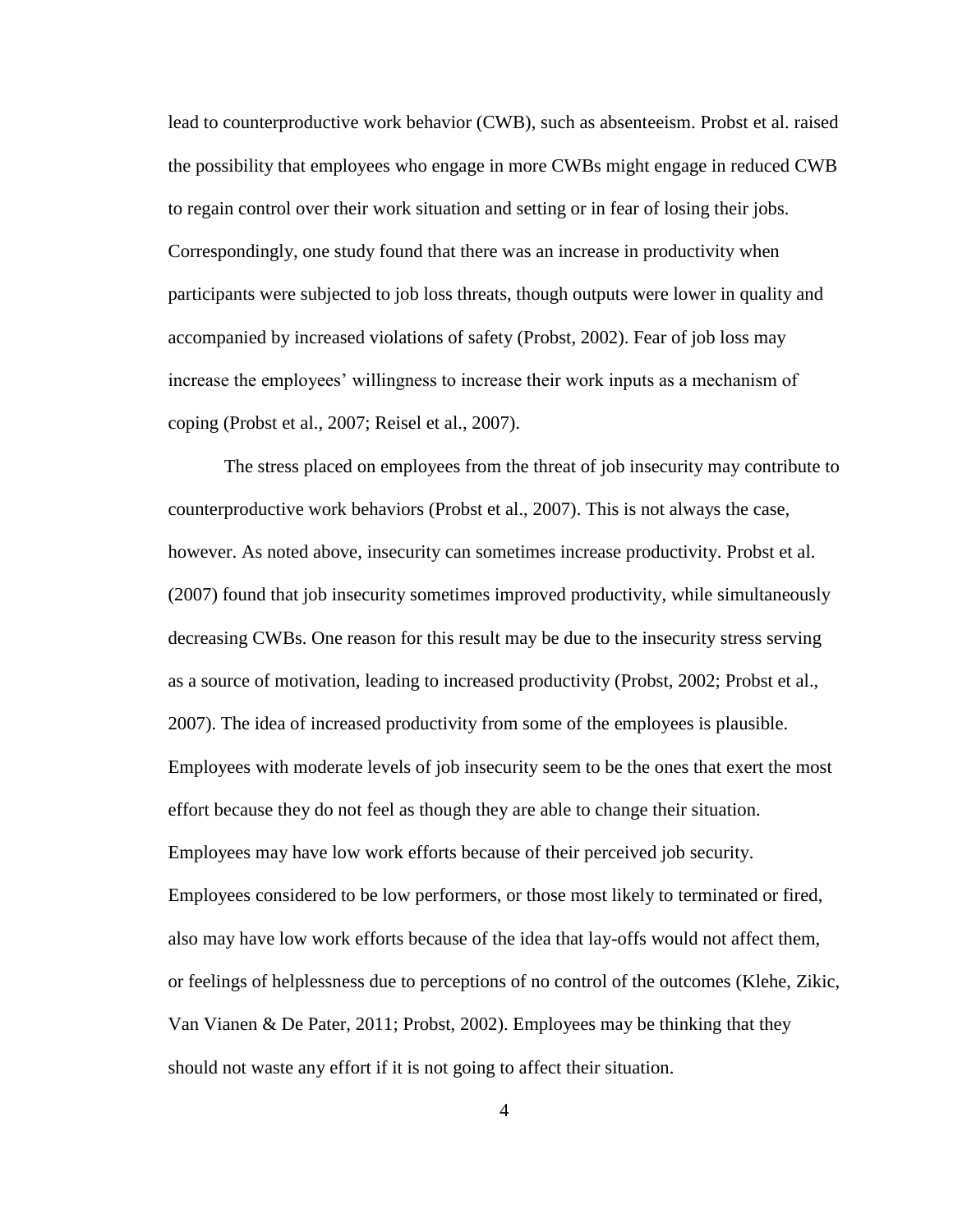When under the threat of insecurity, employees tend to focus on personal concerns, resulting in lowered performance on the job (Ashford et al., 1989). Organizational leaders that implement change often complain about the reduced job performance from employees. Employees threatened with job loss may be engaged in higher productivity as an attempt to regain control over their future, but they may achieve lower quality outputs, accompanied by numerous safety violations (Ashford et al., 1989; Probst et al., 2007). One inference from these findings is that even if employees show higher amounts of work in response to insecurity threat, leaders may perceive the lower quality outputs, accompanied by issues of safety, as lower employee job performance. Although those leaders may not attribute the lowered job performance to job insecurity, they should be concerned with it, especially when the organization is changing or downsizing. When employees face the threat of losing their job, it fosters a sense of loyalty to one's career rather than the organization (Klehe et al., 2011).

Research suggests that job insecurity is especially undermining for motivation under conditions of low communication with executive management (Reisel et al., 2007). According to some studies, many employees will seek out information from other employees due to lack of communication with the managers, which can lead to the spreading of rumors (Probst et al., 2007; Reisel et al., 2007). These rumors may then increase the effect of felt insecurities, resulting in lower performance, or even the employees quitting.

#### **Leadership Styles and Insecurity**

There are a variety of leadership styles, and research shows that different situations call for different types of leadership (Cohen, Solomon, Maxfield, Pyszczynski,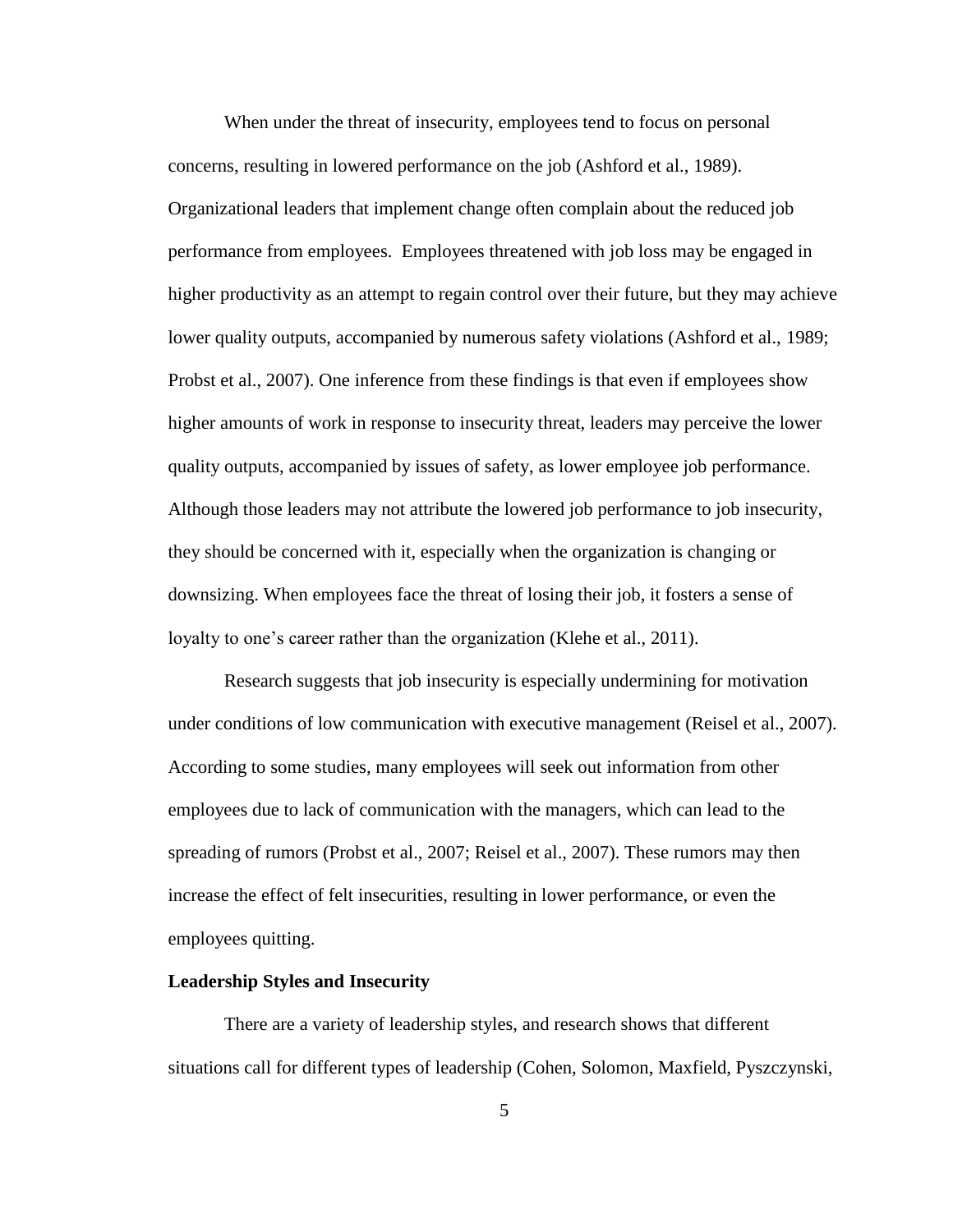& Greenberg, 2004; Nail, McGregor, Drinkwater, Steele, & Thompson, 2009; Waldman et al., 2012). Given existing situational effects on leadership style efficacy, it seems reasonable to believe that leadership preferences might also change depending on an individual's level of perceived insecurity. Some evidence for this idea already exists. For instance, one study found that those intent on quitting, a behavior which may result from job insecurity, were less likely to quit if the leader displayed a charismatic leadership style (Waldman et al., 2012). This finding is supported by work showing that perceived security seems to change attitudes toward charismatic leaders. Gillath and Hart (2010) have suggested that a sense of security can buffer against the effects of insecurity, indicating that preference for a type of leader may be partially dependent upon the individual's existing sense of security. Specifically, Gillath and Hart found that people who had a high sense of security, which is associated with protection, safety, and the collective self-esteem (i.e., the examined group's perceived self-worth), are more inclined to disapprove of leaders with charismatic attitudes (Gillath & Hart, 2010). Employees that show higher levels of trait security also show more openness to differing beliefs and show more sociability toward outgroups (Gillath & Hart, 2010). It is likely that employees who have high security would desire a leader who shows these more open qualities and thus be less likely to want a leader that is conservative in his or her policies. Aside from charismatic leadership, though, a variety of leadership style preferences may be impacted by insecurity. In the following, I describe the three major types of leadership I will investigate in this paper.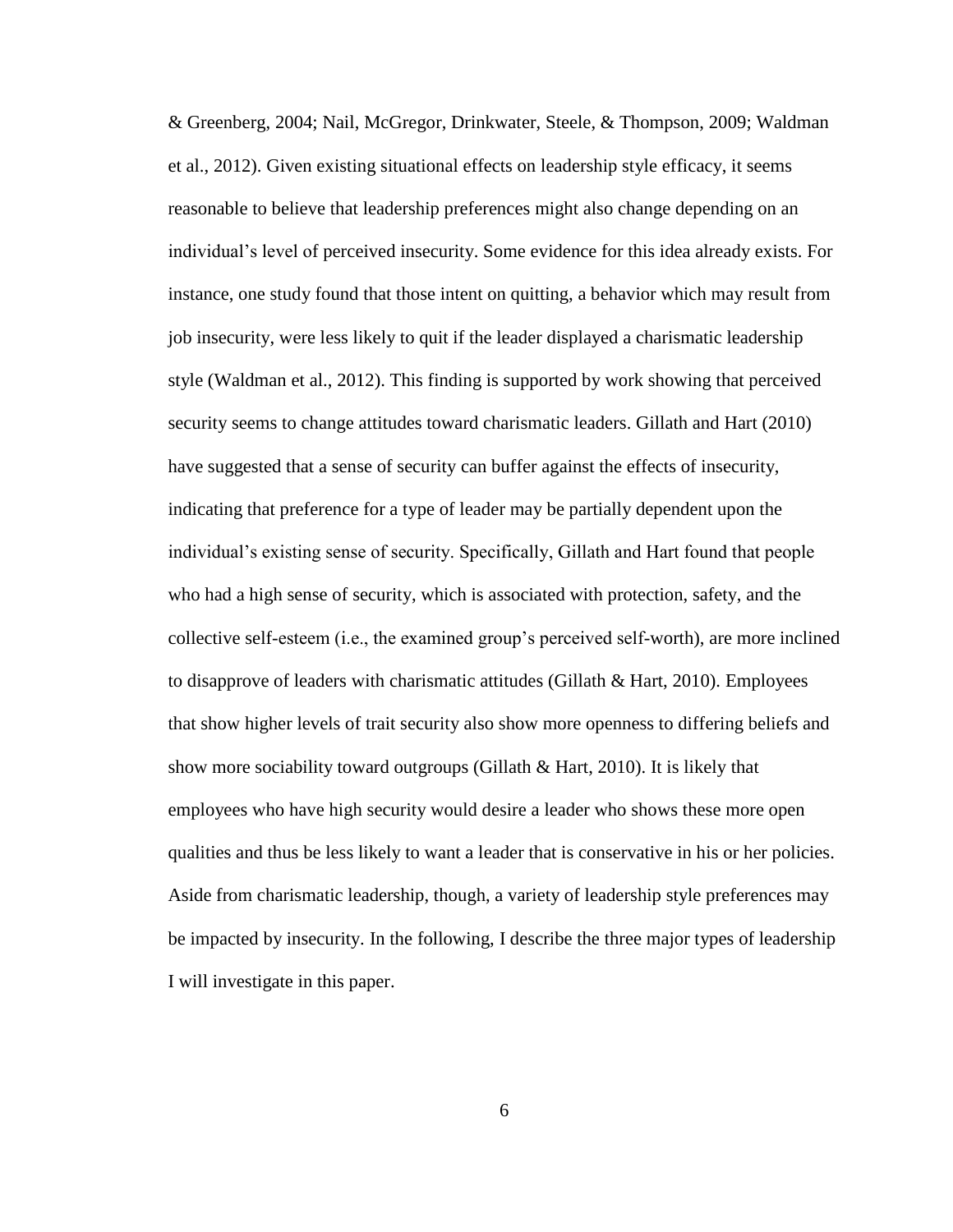**Charismatic Leadership.** Some conceptualizations that refer to the category of charismatic leadership include transformational and inspirational leadership styles (Crant & Bateman, 2000). Although there are many conceptualizations of charismatic leadership style, they were used interchangeably for the purpose of this thesis (Ehrhart & Klein, 2001). Charismatic leaders take risks, exude impressions of extraordinariness, arouse confidence, and instill a collective sense of purpose (Crant & Bateman, 2000; Ehrhart  $\&$ Klein, 2001; Gillath & Hart, 2010; Waldman et al., 2012).

However, researchers note that charismatic leadership is neither contingent on what the leader does nor on specific behaviors of the employees; it is dependent on the relationship between the leader and the follower (Ehrhart & Klein, 2001; Levay, 2010). The charismatic leader's confidence relies on whether the employees actually consider the leader to possess superior qualities, having superhuman or, at least, exceptional powers and abilities (Levay, 2010). Thus, in this type of leader-follower relationship, employees are key to a charismatic leader's success (Levay, 2010). The charismatic leader needs followers to be convinced that the leader in charge has exceptional powers and abilities, whether the charismatic leader indeed has these powers or not (Levay, 2010).

**Relationship-Oriented Leadership.** Relationship oriented leaders can be described as leaders that focus on relations with others that do not require any specific work-related exchanges, emphasizing subordinate communication, trust of subordinates, and recognition and appreciation of the subordinate's work and contributions (Cohen et al., 2004; Ehrhart & Klein, 2001; Tabernero et al., 2009). Employees that value security, that is, those that prefer a predictable and stable environment, may prefer this type of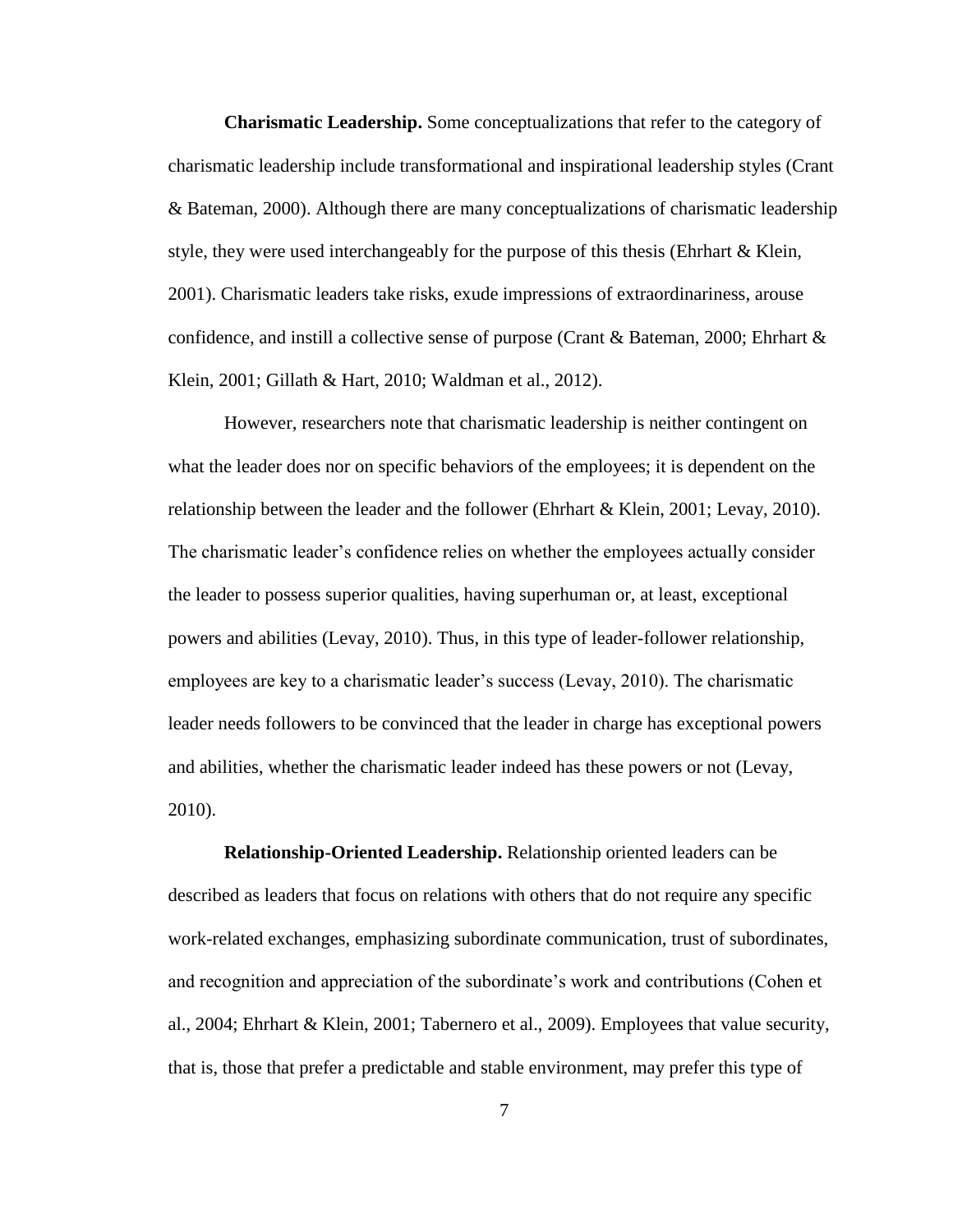leadership, as the leader fosters a caring environment and adopts a considerate persona, possibly reducing the amount of felt insecurity by the employee. However, it is also possible that employees who associate security with task-heavy work, focusing heavily on job objectives and/or goals, see this type of leader as incompetent, possibly furthering their feelings of insecurity. Relationship-oriented leaders are empathetic, look out for employees' welfare, and are associated with employee satisfaction (Judge, Piccolo, & Ilies, 2004).

**Task-Oriented Leadership.** Task-oriented leaders are those that set high, achievable goals for employees, who focus on exchange of work and outcomes, and who plan specific responsibilities for each employee (Ehrhart & Klein, 2001). Task-oriented leaders that focus on predictable goals and consistency may be attractive to employees that highly value security and stability. This leader exudes goal attainment attitudes, organizes roles of followers, and is perceived as being effective (Judge et al., 2004; Tabernero et al., 2009).

**Leadership Comparisons.** Compared to the relationship and task-oriented leaders, charismatic leaders have more of a proactive personality and affect change in the organizational environment by showing initiative (Crant & Batemen, 2000). Relationship-oriented leaders, in contrast, contribute to perceptions of job security (Størseth, 2006). Preferences for these differences between leaders are derived in part from certain characteristics of their followers. Specifically, Ehrhart and Klein (2001) posited that follower characteristics would predict preferences for certain types of leaders. The follower characteristics included intrinsic, extrinsic, interpersonal relations, security, and participation work values. The current study will focus on these five

8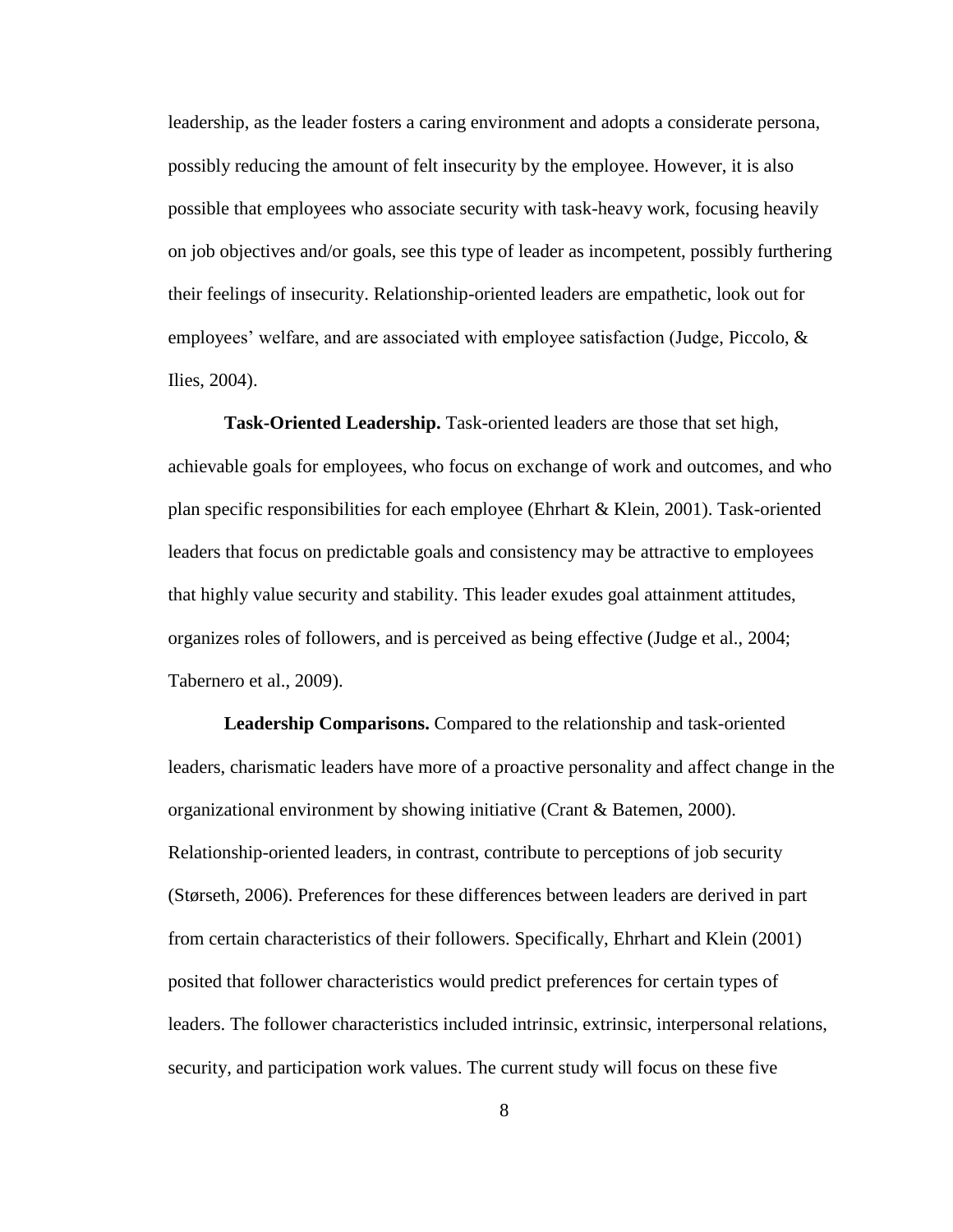follower characteristics and investigate their association with leadership preferences under control and threat conditions. Each work value the current study focuses on pertains to different ideals. Intrinsic work values pertain to responsibility and challenge at work. Extrinsic work values pertain to quality of pay and benefits. Interpersonal relations work values pertain to relationships with co-workers and management. Security work values pertain to job security and work stability. Participation work value pertains to having influence for mutual benefit at work. These different values are associated with different types of leader preferences.

For instance, Ehrhart and Klein (2001) found that participants who valued interpersonal relations and security preferred task-oriented leaders. Ehrhart and Klein also found that participants who valued extrinsic rewards preferred a relationship oriented leader, participants that valued participation in decision-making preferred a charismatic leader, and participants that valued a desire for structure preferred task-oriented leaders. Overall, the demographic variables with follower characteristics in Ehrhart and Klein's study explained 21% of variance for charismatic leader preference, compared to 14% and 17% for relationship- and task-oriented leaders, respectively.

**Relationships between Insecurity and Leadership Preferences.** In addition to work values predicting leadership preferences, perceptions of security also predict leadership preferences. For example, Gillath and Hart (2010) used a unique approach in that they used a security prime, different from the insecurity primes used in several other studies (e.g. Ashford et al., 1989; Ehrhart and Klein, 2001; Probst et al., 2007). Gillath and Hart (2010) found that a security prime led to decreased positive ratings of a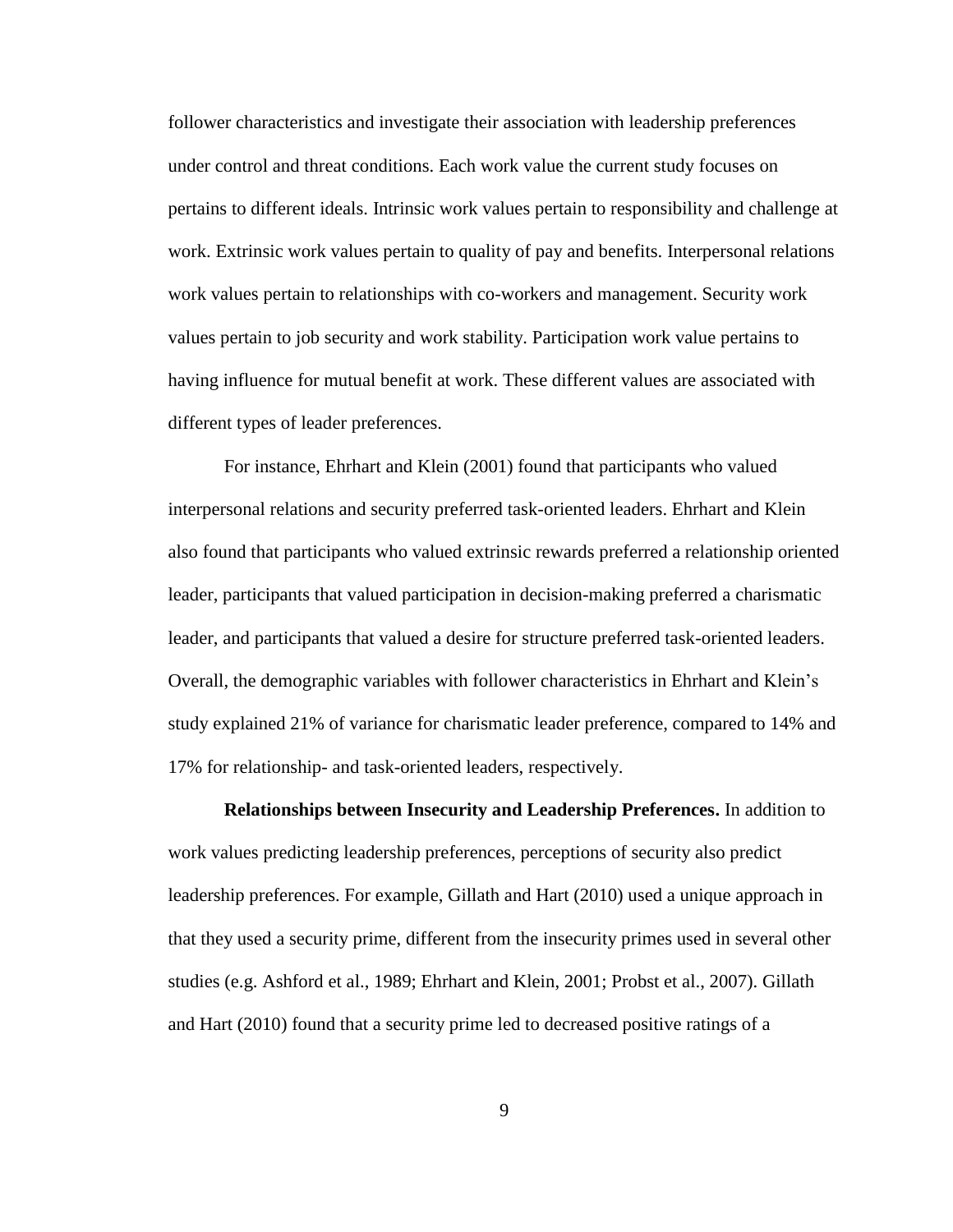charismatic leader, suggesting that both psychological insecurity and psychological security have an impact on the preference for a certain type of leader.

Furthermore, the psychological aspect of security for the preference of a leader is affected by the individual's actual thought of being secure. Although an employee may place high value on security, it does not necessarily mean he or she possesses actual feelings of security. An employee may place low value on security, whilst having feelings of security. In short, level of security can be independent of the value one places on security. Employees who value security or stability and who feel secure may find charismatic leaders to be unnerving due to their risk-taking quality (Ehrhart & Klein, 2001). Work from Ehrhart and Klein (2001) indicates that those who value security prefer task-oriented leaders, which coincides with Gillath and Hart's (2010) results. The findings from these two studies suggest that people who valued security, while not possessing a high sense of security, preferred charismatic leaders. However, people who valued security while already possessing a high sense of security preferred task-oriented leaders.

In spite of findings showing that there are conditions where not all people will shift to favor more charismatic leaders after a threat, in general, insecurity threats seem to cause preferences for charismatic leaders. Evidence for this comes from findings such as those showing that even individuals that consider themselves liberal or who do not habitually feel drawn to charismatic leadership become more positive toward this leadership style after an experimentally induced threat (Nail et al., 2009). Similarly, Cohen et al. (2004) found 33% of participants under the manipulated threat condition voted for a charismatic leader, compared to 4% in the control condition. The charismatic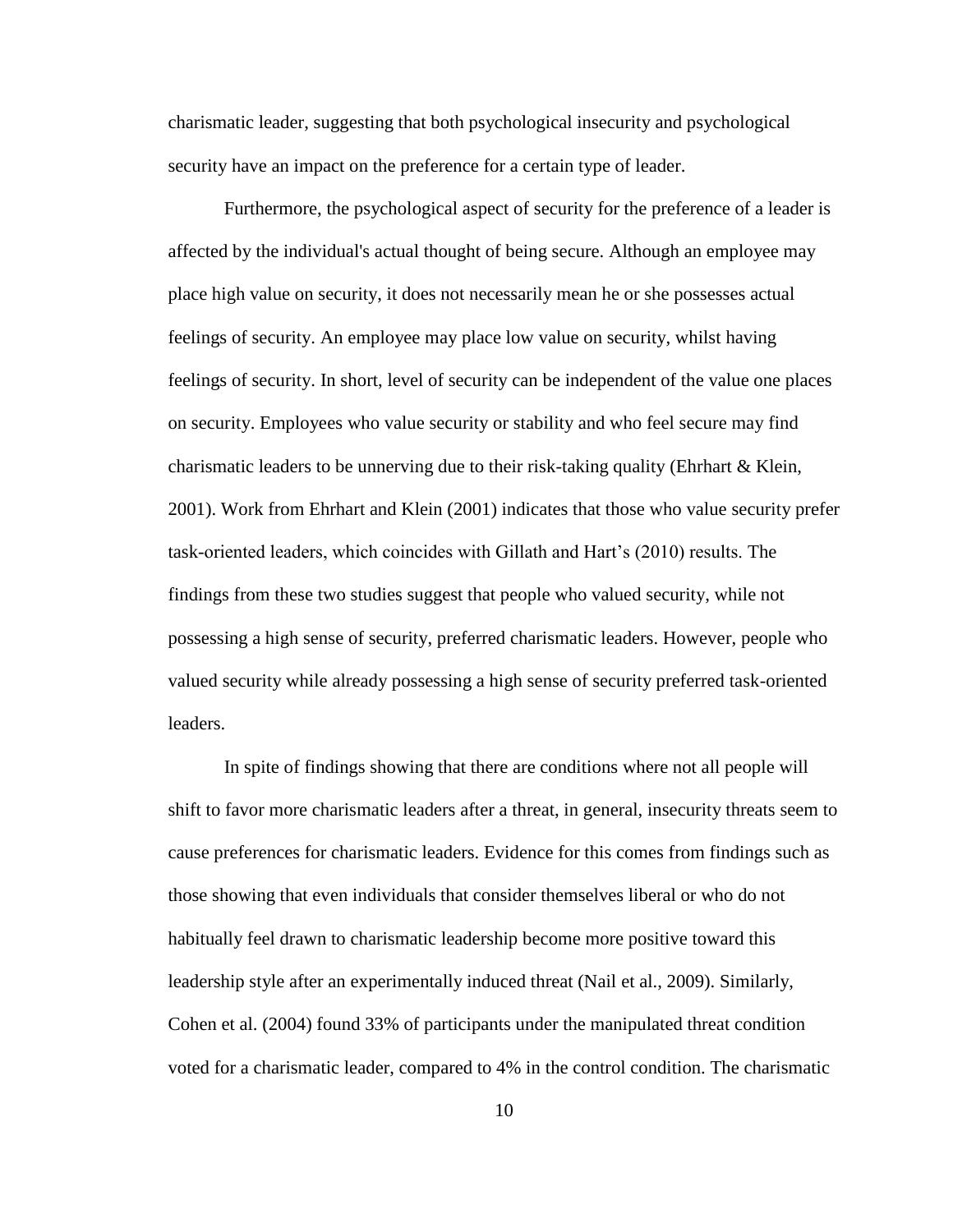leader also received higher evaluation scores from participants under the threat condition compared to the control group, indicating the influence of the threat on preference for charismatic leaders.

**Focus Theory of Normative Conduct.** Insecurity threat is dealt with in a variety of ways. A leading theory of how people respond to threat, terror management theory (TMT), suggests that living up to cultural values will provide threat-induced anxiety protection (Cohen et al., 2004; Jonas, Martens, Kayser, Fritsche, Sullivan, & Greenberg, 2008). TMT research shows that after an insecurity threat, people are more likely to embrace norms and values, and base reactions and decisions on those norms. Adherence to norms after a threat is a finding found in many cultures, but the norms themselves may differ, depending on culture. In short, culture may make certain norms more salient, which leads to their greater acceptance under threat (Jonas et al., 2008; Nail et al., 2009). The focus theory of normative conduct (Jonas et al., 2008) explains this finding. This theory proposes that norms can guide or direct behavior, but these norms must be salient or otherwise accessible in order for this to happen. People either dispositionally pay attention to the norm or situational conditions make the norm salient (Cialdini, Kallgren, & Reno, 1991; Jonas et al., 2008). Norms only direct behavior if the individual is focused on these norms. This perspective suggests that people's salient values may more strongly predict leader preference under threat than when not under threat (Ehrhart & Klein, 2015; Jonas et al., 2008; Nail et al., 2009). As an example, when researchers made salient opposing values (e.g., prosocial vs. proself), participants' behavior following threat corresponded to whichever value had been made salient (Jonas et al., 2008). The implication of this finding for applied settings is the possibility that threat increases the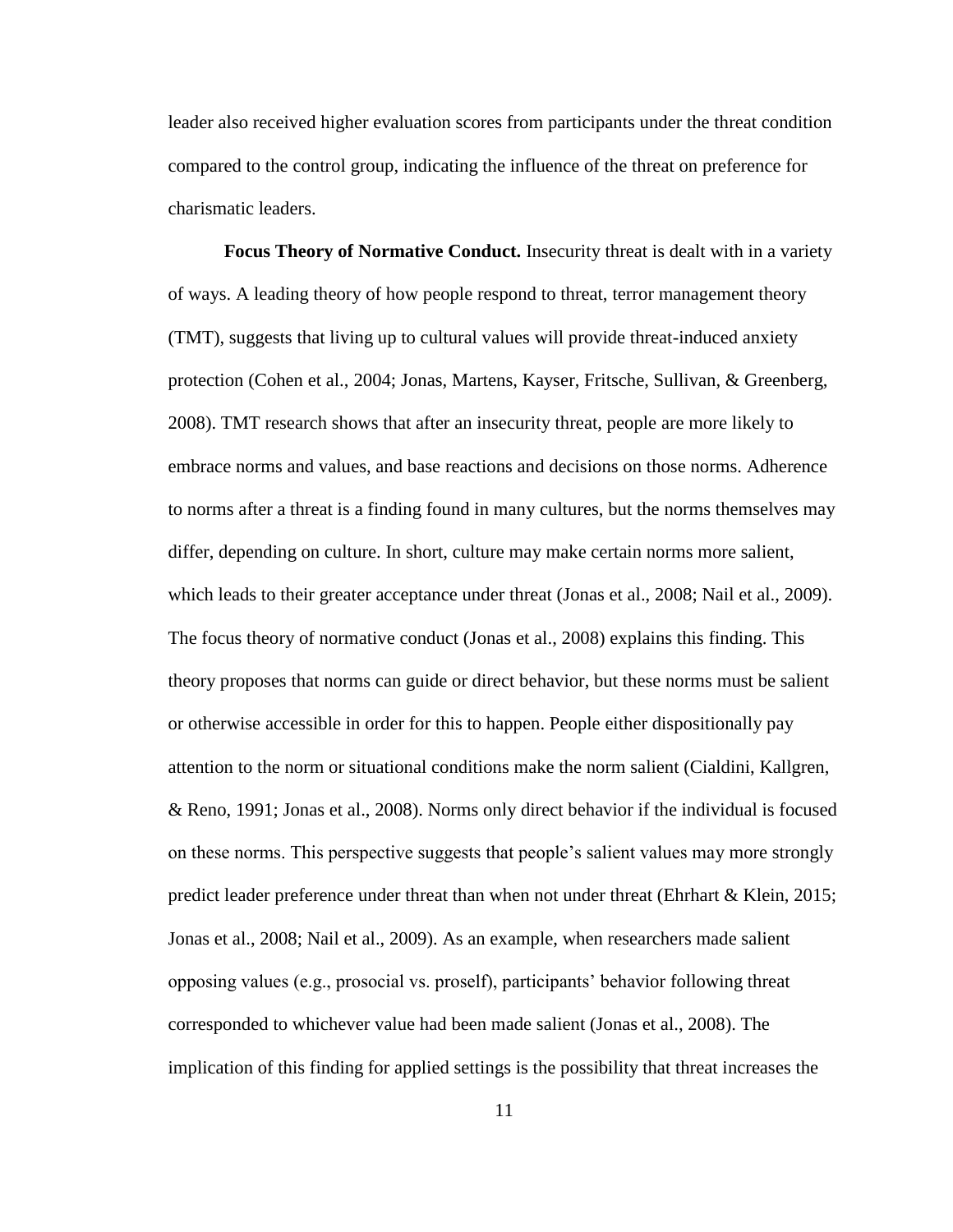correspondence between salient personal leadership preferences and post-threat leadership attitudes.

#### **The Current Study**

The current study was conducted to better understand the interaction between threat, norm salience, and leadership preferences. Based on my review of the literature, charismatic leadership, with its focus on inspiration, arousing confidence, and proactive style, may be the preferred leadership style under conditions of insecurity, when compared to the control condition. However, this preference is likely moderated by additional factors (see e.g., Gillath & Hart, 2010), as described in the following. Fig. 1 shows a depiction of the proposed model. Clearly, insecurity threat may bias preferences towards charismatic leaders. In addition, norms and values that become salient under threat conditions may cause preference for leaders who show qualities consistent with salient values or norms. Based on the review of the literature, the following is hypothesized:

*Hypothesis 1*: Threat will increase preference for charismatic leaders, relative to the control condition.

*Hypothesis 2*: For each leadership preference type, the related work value scale will more strongly predict its associated leadership preference type under threat than in the control condition. The following specific associated leadership preferences are hypothesized.

2a. Charismatic leader preferences will be more strongly predicted by security work value under threat than under control conditions.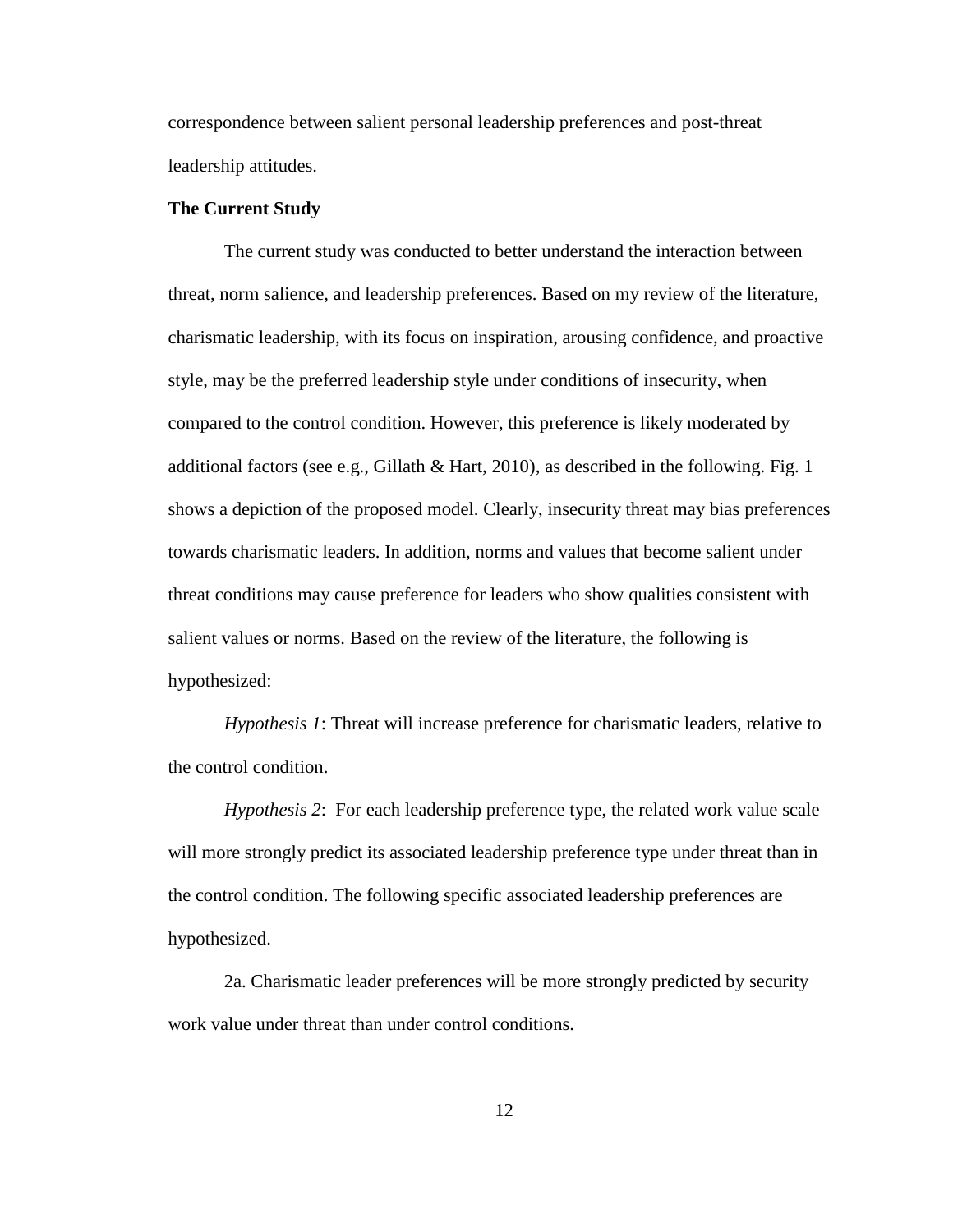2b. Charismatic leader preferences will be more strongly predicted by participation work value under threat than under control conditions.

2c. Relationship oriented leader preferences will be more strongly predicted by extrinsic reward value under threat than under control conditions.

2d. Task oriented leader preferences will be more strongly predicted by intrinsic reward value under threat than under control conditions.

2e. Task oriented leader preferences will be more strongly predicted by interpersonal relations work value under threat than under control conditions.

2f. Task oriented leader preferences will be more strongly predicted by security

work value under threat than under control conditions.

2g. Task oriented leader preferences will be more strongly predicted by

participation work value under threat than under control conditions.



<span id="page-21-0"></span>*Figure 1.* Conceptual Model of Expected Effects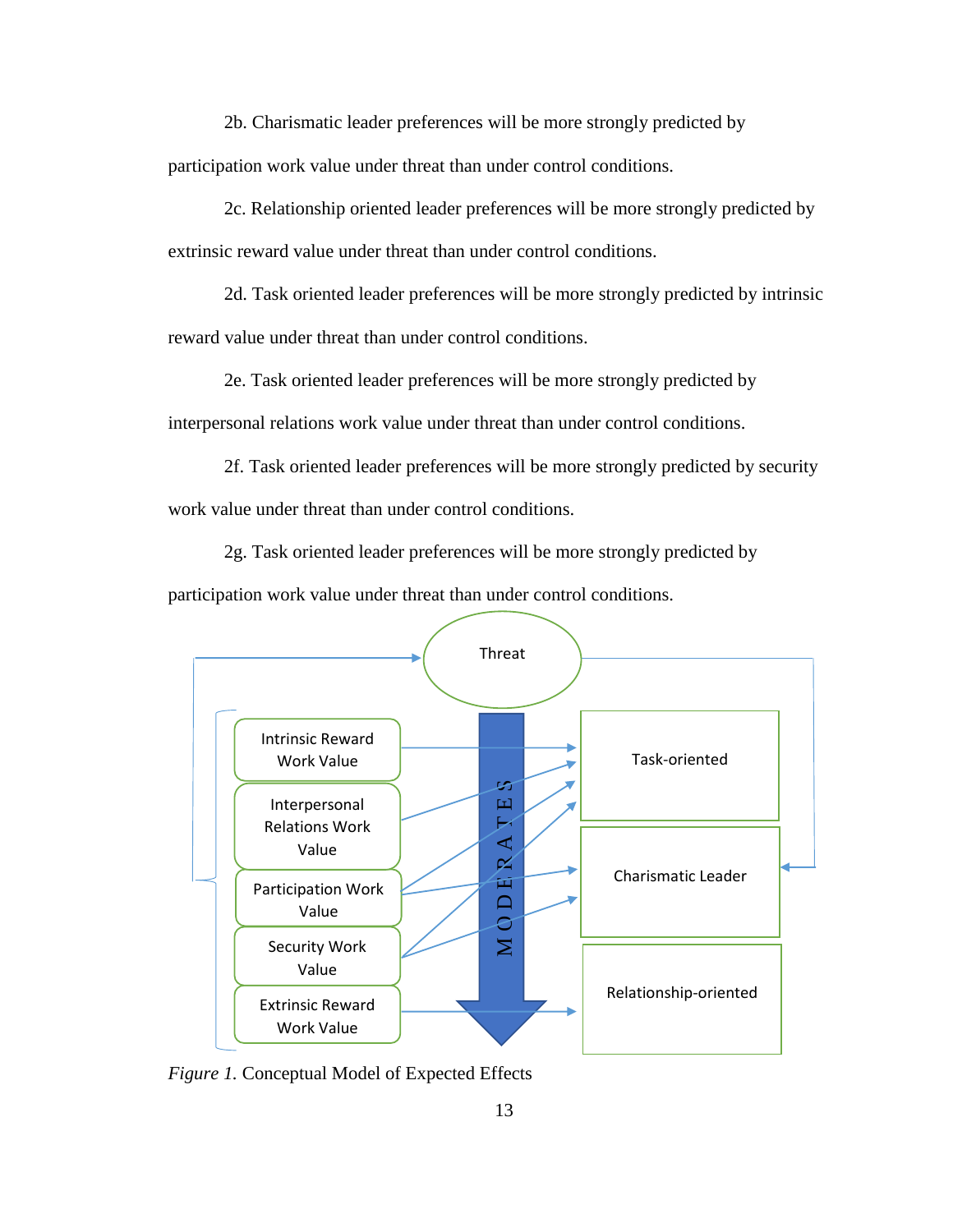#### **Method**

#### <span id="page-22-0"></span>**Participants and Design**

Data from the initial sample of 165 participants were inspected for missingness and affirmative responses to a question at the end of the survey asking "Is there any reason we should not use your data?"(see Meade & Craig, 2012). This inspection led to 3 cases being removed due to not completing the survey, and 26 cases being removed for affirmative answers to the data usage question. This yielded a sample of 136 participants. These data were collected at Western Kentucky University. The sample was comprised of 110 females and 26 males ranging in age from 18 to 44, *M* = 20.43, *SD* = 4.46. The sample was predominantly white (92.1% White, 7.2% Black or African American, 1.4% Asian, 1.4% Hispanic or Latino, 0.7% American Indian or Alaska Native, and 2.2% other). Participants were randomly assigned to one of two insecurity threat conditions, or a control condition. The independent variable was threat with three levels.

#### **Procedure**

Participants were recruited from Study Board. Participants completed measures of their dispositional leadership preferences, as well as individual difference measures related to their expected sensitivity to the independent variable. Participants then were exposed to one of two types of insecurity threat or a neutral writing task. Participants then read a number of vignettes describing different leaders who exemplified the qualities of either charismatic, relationship-focused, or task-focused leadership. They then indicated for each vignette their level of interest in working for a leader who had the characteristics described in the vignette, as well as indicated the extent to which they believed each leader might exhibit other leadership attributes not directly described in the vignette.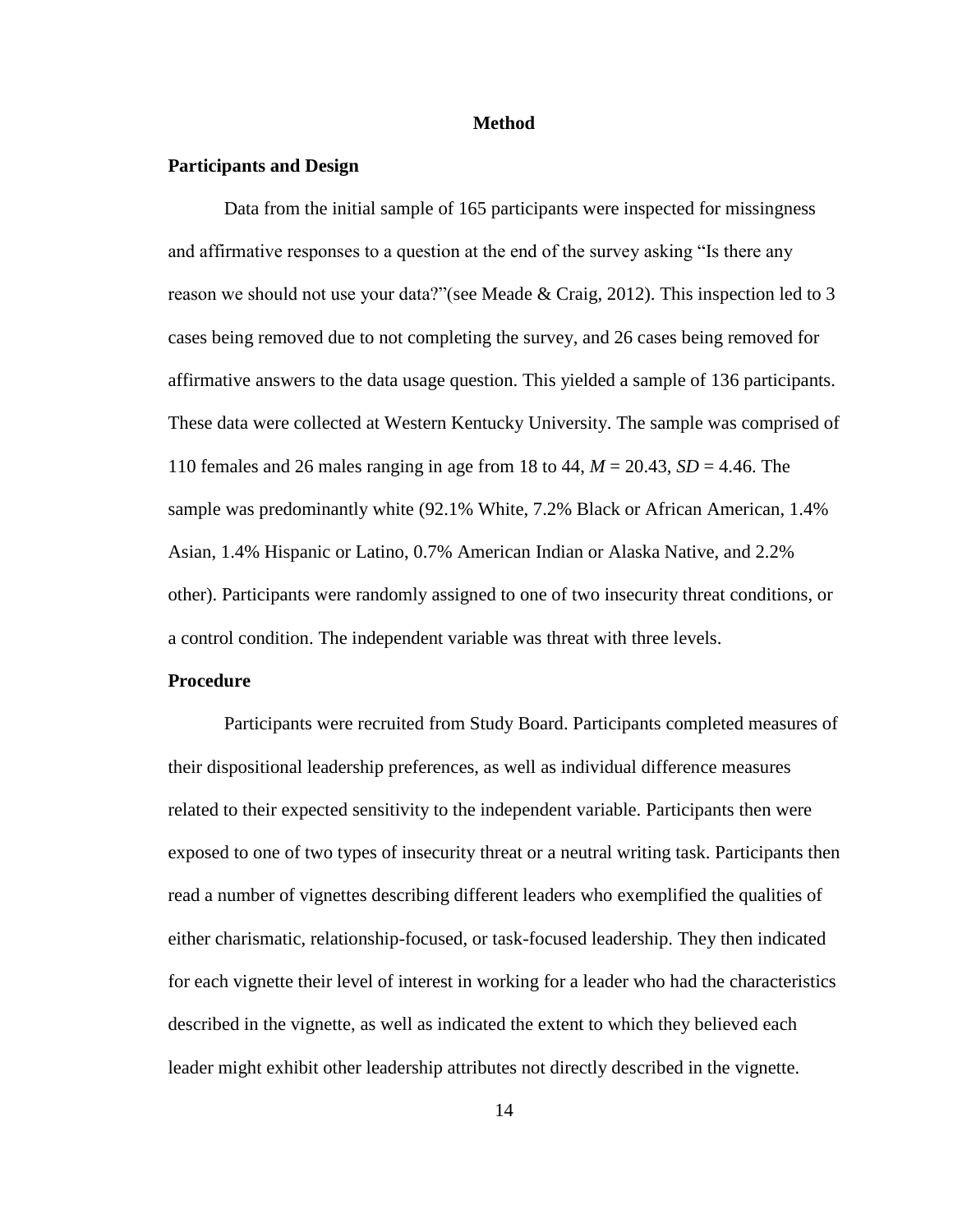These measures are described in brief below. The full text of all measures and manipulations is included in the appendices.

**Right-Wing Authoritarianism.** The short 32-item version of the right-wing authoritarianism scale (RWA) from Altemeyer (1998) and Altemeyer (1996; as cited in Rattazzi, Bobbio, & Canova, 2007) was used as a control variable. This scale was used to measure submission to authority, aggressive feelings toward norm violators, and desire that norms are followed (Rattazzi et al., 2007). Sample items include "Obedience and respect for authority are the most important values children should learn" and a reverse scored item, "There is absolutely nothing wrong with nudist camps." Previous research shows that the scale is correlated with prejudice and authoritarianism (Rattazzi et al., 2007). It was expected that this measure helped to control for dispositional preferences for charismatic leaders, as Altemeyer found a positive link for prediction of charismatic leadership preference with the scale (Rattazzi et al., 2007). The scale ranges from -4 (Very strongly disagree) to 4 (Very strongly agree). An average was calculated for the authoritarianism aggression and submission subscale ( $\alpha$  = .91) and the conservatism subscale ( $\alpha = .87$ ). This scale can be found in Appendix A.

**Personal Need for Structure.** The 12-item personal need for structure (PNS) scale from Neuberg and Newsom (1993) was used as a control variable. Sample items include "I enjoy having a clear and structured mode of life," and a reverse scored item, "I enjoy being spontaneous." For instance, Wichman (2012) showed that after an uncertainty threat, PNS predicted greater stereotyping, an expression of cognitive simplicity in response to threat. This scale ranges from -4, "Very strongly disagree," to, 4

15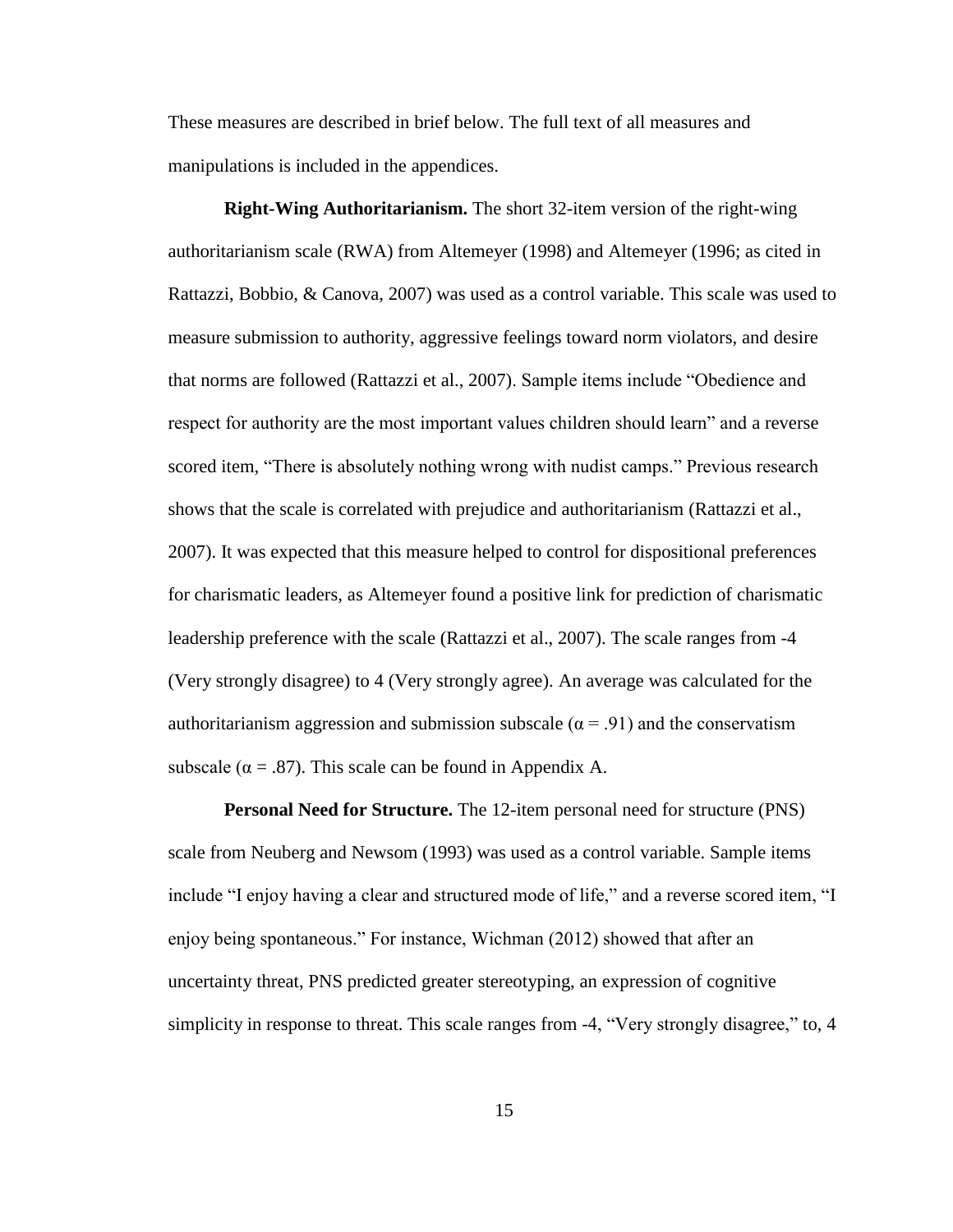"Very strongly agree." An average agreement score from the scale was calculated for this measure ( $\alpha$  = .50). This scale can be found in Appendix B.

**Work Values Scale.** I used an 18-item work values scales based on Ehrhart and Klein's (2001) study. The scale ranged from 1, "Not at all important," to 5, "Extremely important." There were five subscales: intrinsic reward (6 items), extrinsic reward (4 items), interpersonal relations (2 items), security (2 items), and participation work value (4 items). The work values subscales were all moderately reliable: intrinsic reward work value ( $\alpha$  = .67), interpersonal work value ( $\alpha$  = .62), participation work value ( $\alpha$  = .57), security work value ( $\alpha = .74$ ), and extrinsic reward work value ( $\alpha = .66$ ). Scores for each subscale were combined and averaged so that higher values indicated higher importance for that subscale. Sample items include "Opportunity to use initiative" and "Good job security." This scale can be found in Appendix C.

**Threat Conditions.** There were two threat conditions. Participants were asked to indicate the emotions and physiological responses they have in response to general insecurity, presentation apprehension threat, or the neutral experience (control condition) of watching television (TV). Under the first insecurity manipulation, participants were asked to think about general insecurities. This insecurity threat manipulation followed the threat manipulation structure of van den Bos, McGregor, and Martin (2015). Specifically, the insecurity-salient condition will read:

*We are interested in individual responses to different common personal experiences, because these can yield insight into personality. Please tell us about your personal experience of feeling insecure about yourself or insecure about something else important to you.*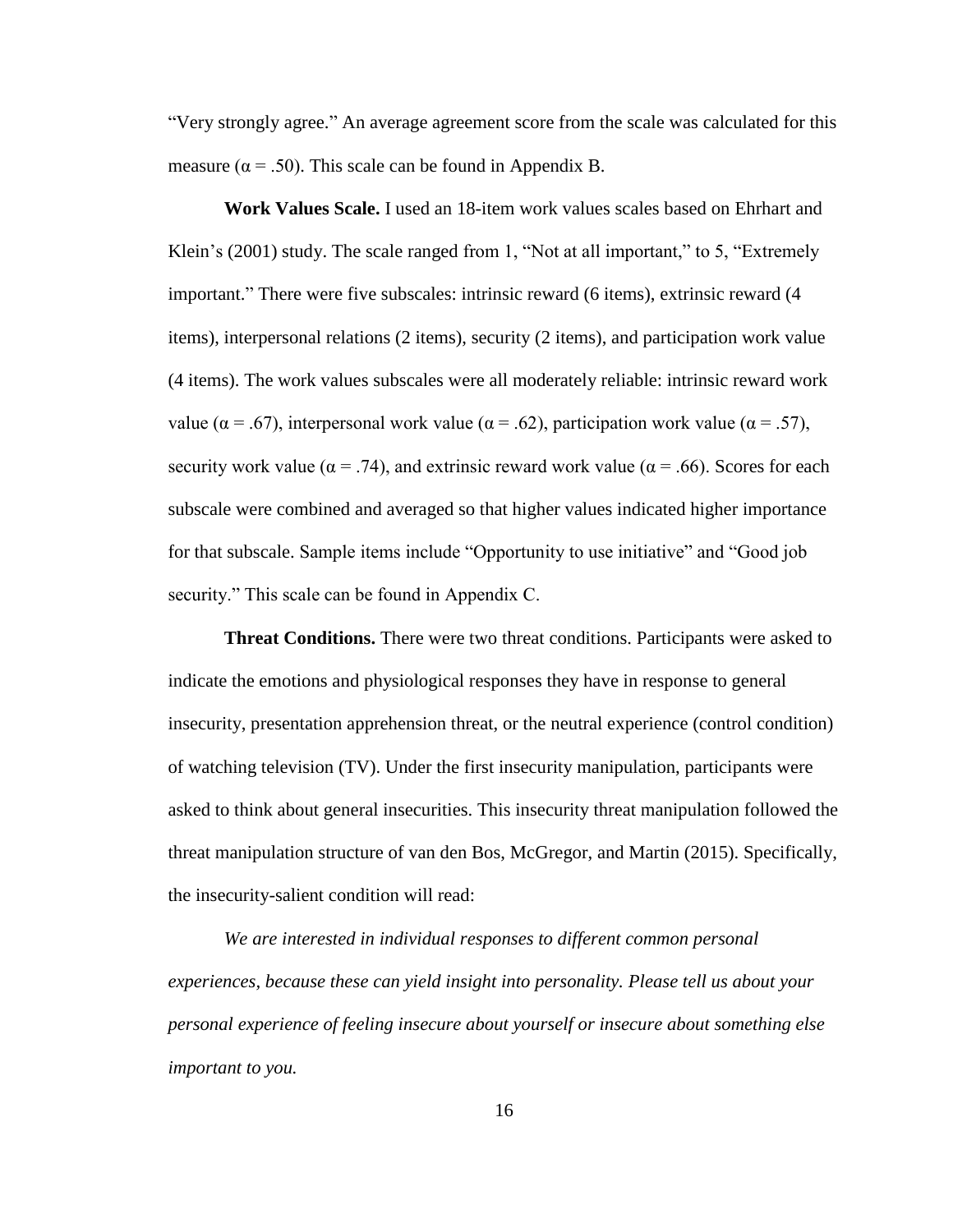- *(1) Please briefly describe the emotions that thought of being insecure about yourself arouses in you.*
- (2) *Please write down, as specifically as you can, what you think physically will happen to you as you feel insecure about yourself.*

Participants in the second threat condition were informed that they will have a chance of being selected to present about research to an introductory psychology class, a more active approach to triggering insecurity threat. The second threat condition was manipulated as follows:

*Now that you have agreed to participate, we need to inform you that we are randomly selecting ½ (50%) of all participants to make a presentation about research methodology in psychology to a Psych 100 class. This means that you will have a 50% chance of having to present a description of this study. Participants who are randomly chosen must present this information within 3 days of the experiment participation. Your chances of being required to present is 50:50. For our records, please do the following:*

- *(1) Please briefly describe the emotions that the thought of making this presentation arouses in you.*
- (2) *Please write down, as specifically as you can, what you think physically will happen to you as you do your presentation in Psychology.*

The control, no insecurity condition, was the same except instead of having participants recall insecurities, they were asked to answer the same questions about watching TV (van den Bos, 2001). Specifically, the nonsalient condition read: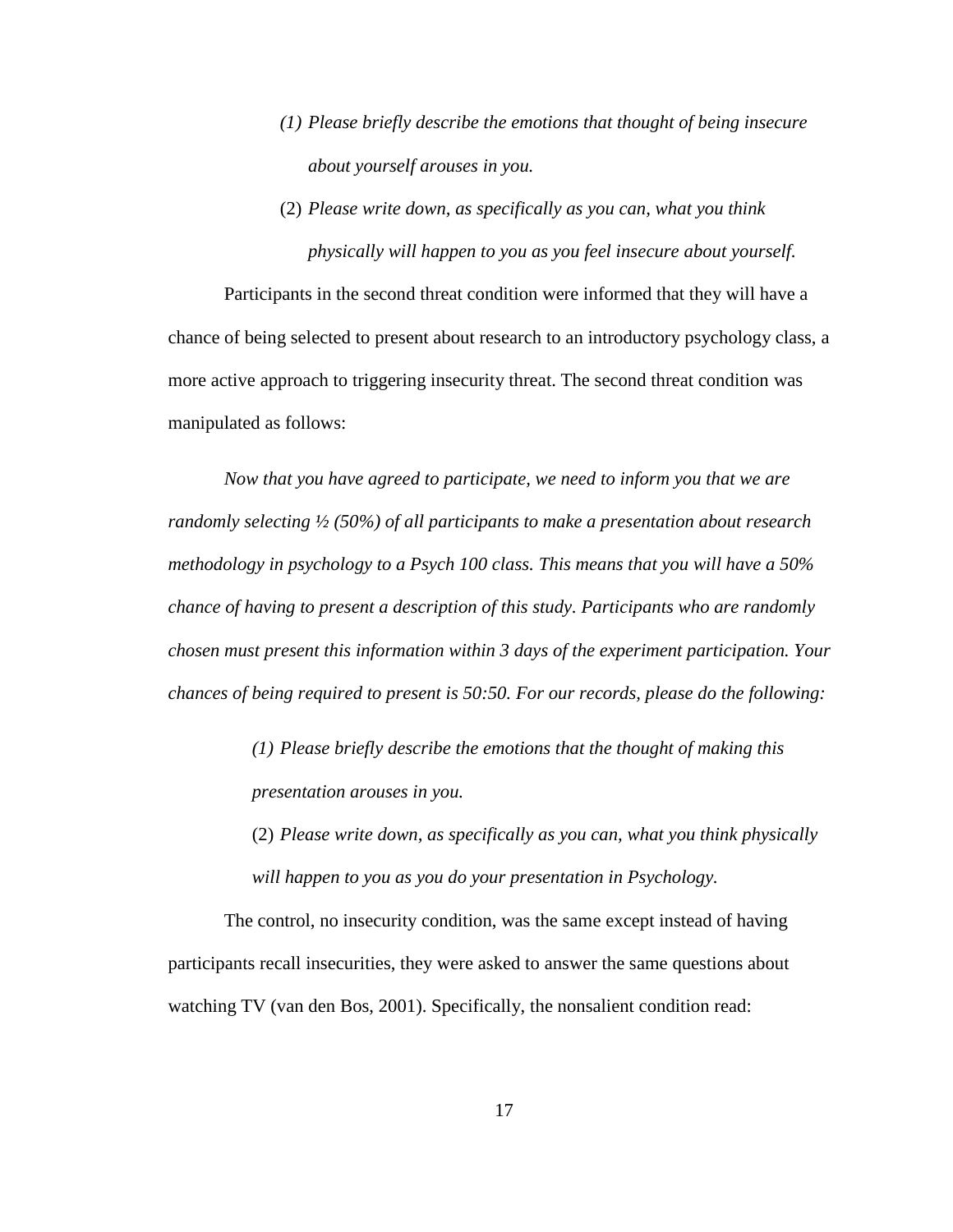*We are interested in individual responses to different common personal experiences, because these can yield insight into personality. Please tell us about your personal experience of watching shows on TV in the way you are used to doing.*

> *(1) Please briefly describe the emotions that the thought of watching TV arouses in you.*

(2) *Please write down, as specifically as you can, what physically happens to you when you watch TV.* 

#### **Dependent Variables**

**Scenario-based leadership attitudes**. Participants were as led to indicate their attitudes toward leaders after reading scenario-based descriptions of each leadership style. Participants were asked to imagine working with each of three leaders as described by scenarios prototypic of charismatic, relationship-oriented, and task-oriented leadership styles, then to rate each leader holistically on preference.

The specific leadership prompt and style descriptions were as follows:

*We will next show you different descriptions of managers. Please read each one and think about how you would feel toward them if you worked for them. After reading about each one and indicating your attitudes, you will also be asked some additional questions about each leader.*

The leader descriptions were adapted from Ehrhart and Klein's (2001) study and Cohen, Solomon, Maxfield, Pyszczynski, & Greenberg's (2004) study. Questions about the leader described in each vignette were answered immediately after reading each vignette, before moving to the next vignette. After each description, participants indicated their preference for that leader. A 9-point scale was used for preference ranging from 1,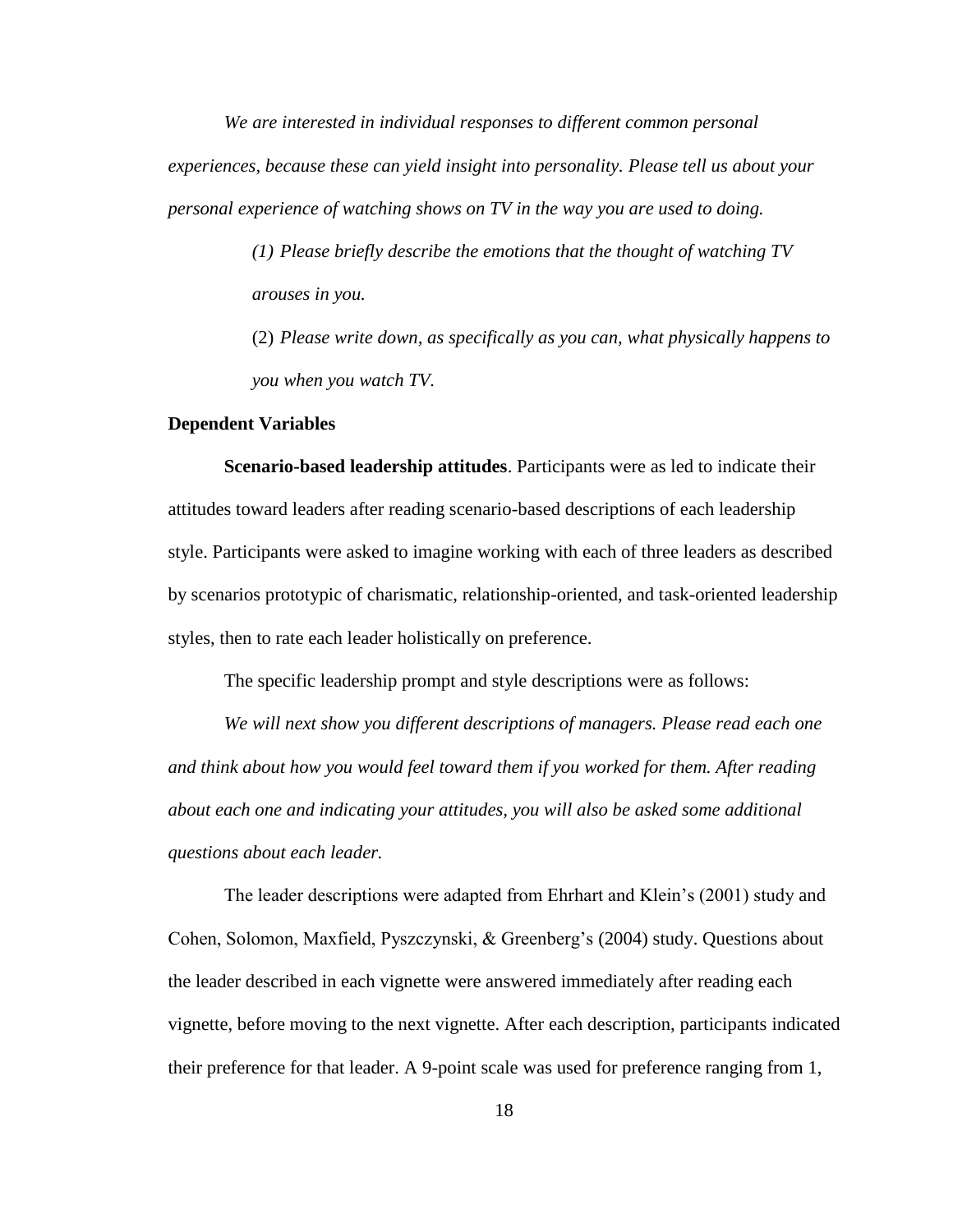"Strongly Prefer," to 9, "Strongly Not Prefer." Following this preference rating, semantic differentials were completed for each vignette**.** Order for leadership presentations was balanced.

*Semantic differentials.* After each vignette and after making their ratings indicating their preference for working for each leader, participants were asked to rate the leaders based on semantic differential scales, indicating where they believe the leader lay between the two adjectives (Kervyn, Fiske, & Yzerbyt, 2013). Specifically, participants rated the leader on the semantic differential dimension of evaluation (scale anchors: good/bad, positive/negative, and wise/foolish). The scale ranged from 1 (extremely good) to 7 (extremely bad). The scale changed to accompany the adjectives that were being assessed. For example, for positive/negative the scale ranged from 1 (extremely positive) to 7 (extremely negative). All three ratings on the dimension were standardized and averaged. Semantic differential scales scores were summed with leader ratings, then averaged. The leader vignettes are described in the following section.

*Description of the charismatic leader.* I am a successful leader because I am committed to my company and its goals. I have high expectations for my employees, and I expect them to do all they can to meet or exceed them. Reaching those expectations helps the organization, but also improves my employee's personal potential and helps them achieve personal goals. I am confident in their abilities to think outside the box to get the job done, and I am willing to take some risks to prove that there are better ways to complete tasks. I emphasize that they are the lifeline of the organization, making a difference in the company with every move they make.

19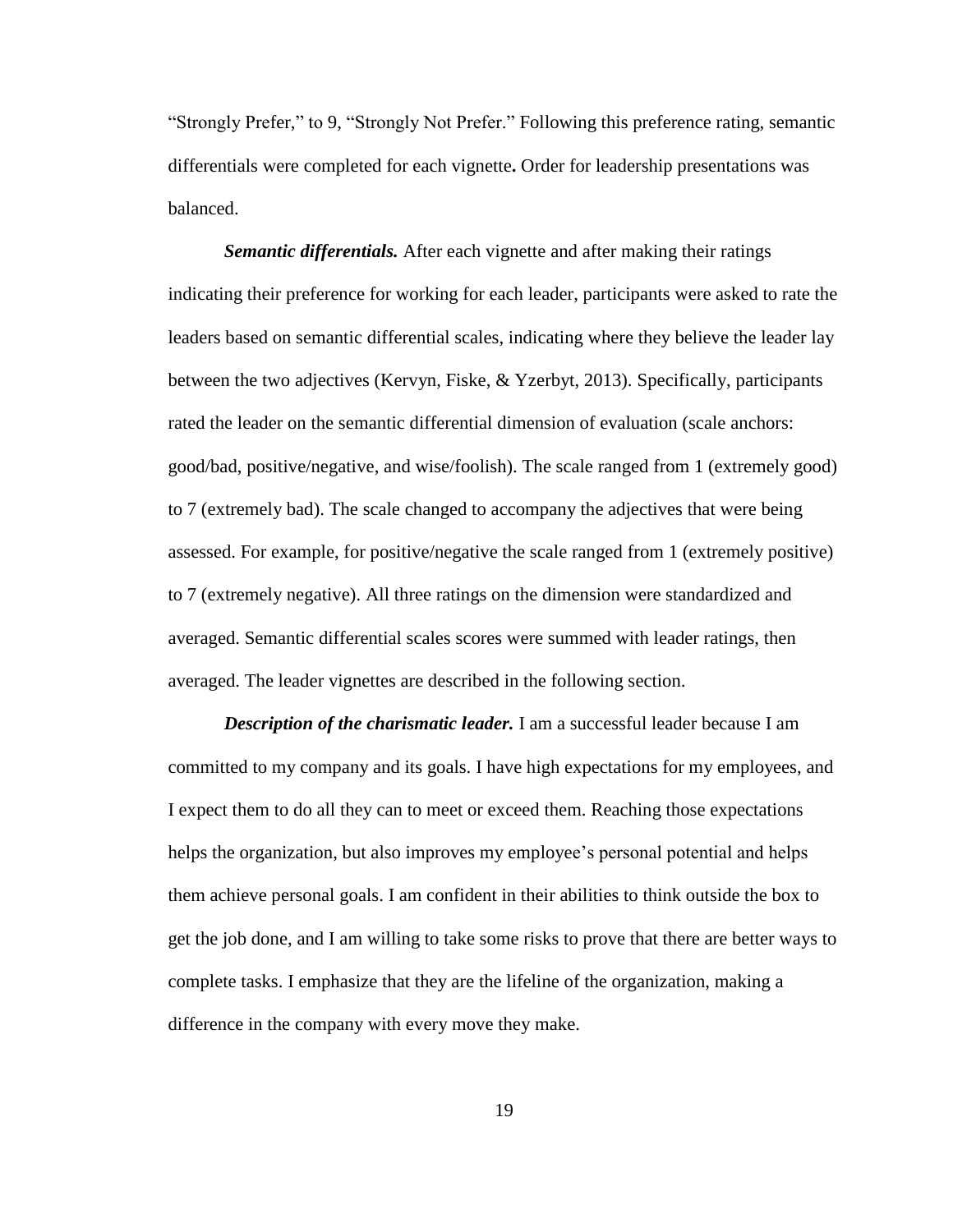*Description of the relationship-oriented leader.* My success as a leader stems from my responsibility for the well-being of my employees. I try to be as friendly and understanding among all conversations that I have with my employees. Even when there is a lot of work to be done, I believe being courteous and respectful supports getting the job done. During times of high stress, I do not mind, and sometimes encourage, employees to come and speak to me about their issues, whether it is work-related or not. I try my best to let my employees know I trust them whole-heartedly and that they can achieve their best work. If they do well, I will recognize their contributions, even if I have to go out of my way.

*Description of the task-oriented leader.* Emphasizing accomplishments of tasks has led me to become a successful leader. I work with my employees to establish clear and attainable, yet challenging, work goals. I am explicit in my directions and plans for what they need to do. Having clear instructions and a period for task completion ensures that there is no ambiguity. After that step, I check that they have everything they need to complete the task or goal, whether it be supplies or assistance. Employees each have their own roles and I make sure there is no overlap, which could cause confusion. With that, clear roles and goals allow the employees to see how their work contributes to the success of the company**.** 

#### **Results**

#### <span id="page-28-0"></span>**Leadership Preferences**

Semantic differential scores were converted to a *z*-score. Holistic ratings for leaders also were converted to *z*-scores. An overall rating was obtained by averaging the combined scores of the standardized holistic rating and the standardized semantic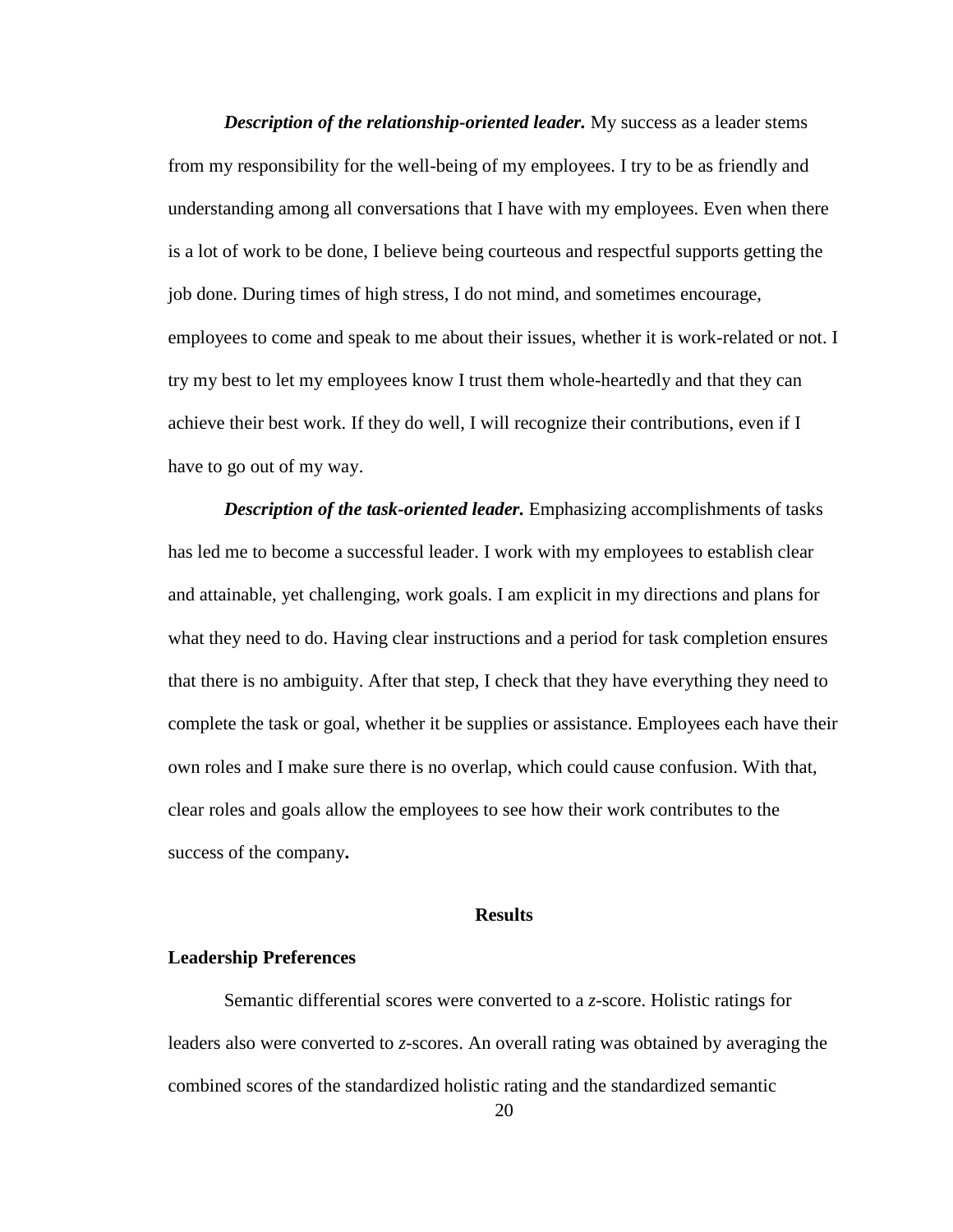differential scores. Leadership preference ratings were compared only between charismatic leader and task-oriented leaders, as there was an issue with the relationshiporiented leader's slider bar in the survey due to experimenter error. The slider bar did not appear on the screen when the relationship-oriented leader vignette appeared on the screen. Because of the error, there were inadequate preference rating data for the relationship-oriented leader. Thus, only the data for charismatic preference ratings were compared with the data for task-oriented leader. The data did contain semantic differential data for the relationship-oriented leader, but because leader preference ratings were a critical part of the leader preference composite, these data were not analyzed.

An independent-samples t-test was conducted to compare the leadership preference in insecurity threat and presentation apprehension conditions. There was no significant difference, based on averaged standardized scores of holistic ratings and semantic differentials, in the preference for charismatic leaders under insecurity threat (*M*  $= .12, SD = .73$ ) and presentation apprehension threat  $(M = -.05, SD = .57)$ ;  $t(89) = 1.20$ ,  $p = 0.23$ . There also was no significant difference, based on averaged standardized scores of holistic ratings and semantic differentials, in the preference for task-oriented leaders for insecurity threat ( $M = .10$ ,  $SD = .64$ ) and presentation apprehension ( $M = .02$ ,  $SD =$ .52);  $t(88) = .97$ ,  $p = .33$ , suggesting that both insecurity threat types were not different. Please refer to Appendix E for the unstandardized table of means for leadership preference ratings on threat conditions.

Independent-samples t-tests then were conducted to compare leadership preference between insecurity threat and control conditions. There was a marginal, difference in preference for the charismatic leader under insecurity threat  $(M = .12, SD =$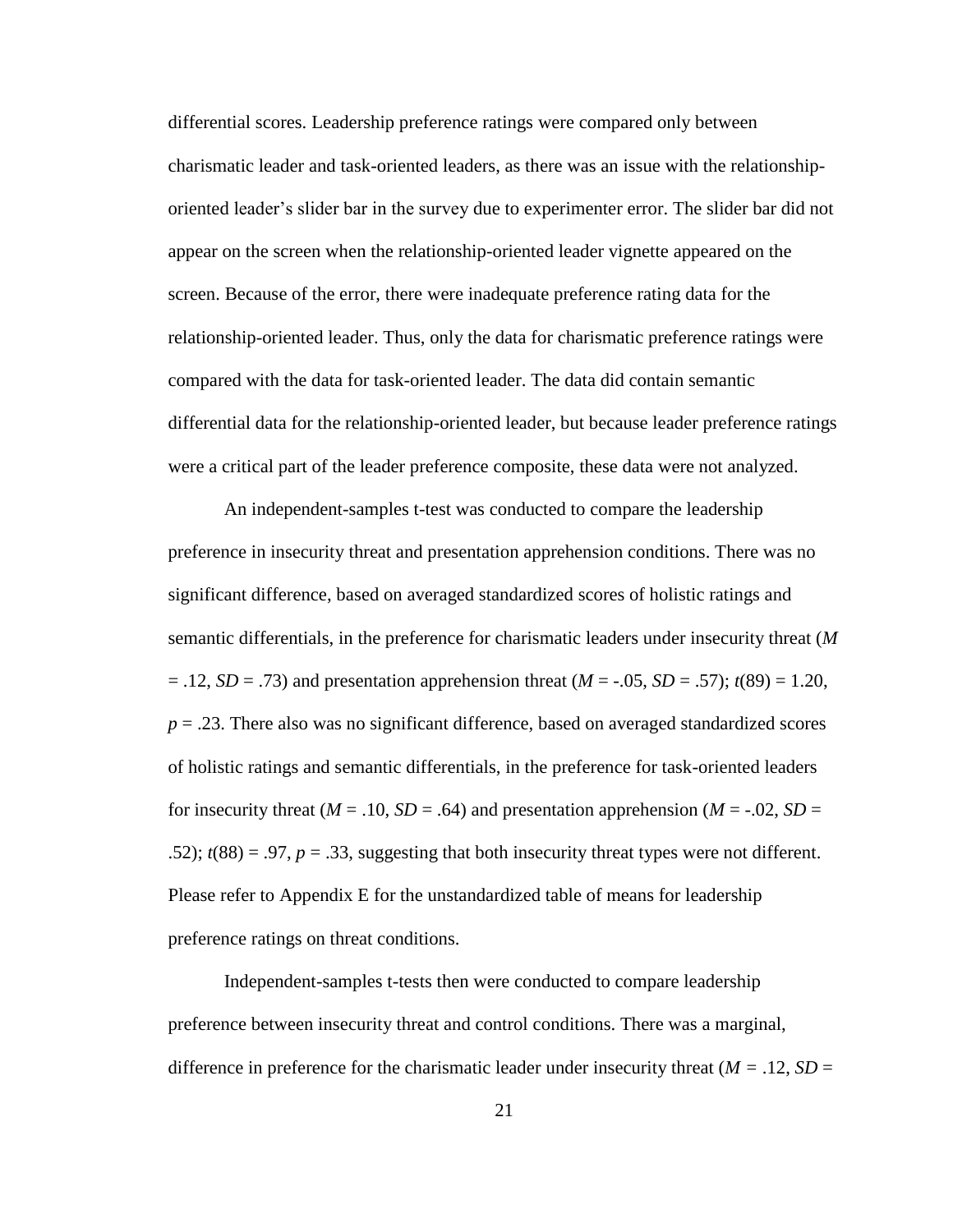.73) and control condition (*M =* -.12, *SD* = .56); *t*(93) = 1.80, *p* = .08. There was no significant difference in preference for the task-oriented leader (*M =* -.10, *SD* = .64) and control condition ( $M = -.08$ ,  $SD = .56$ );  $t(94) = 1.47$ ,  $p = .15$ . Results do not support Hypothesis 1. Please refer to Appendix F for the standardized table of means for combined leadership rating and semantic differentials on threat conditions.

A two-way ANOVA was conducted to examine effects of gender (male and female) and conditions (insecurity, presentation apprehension, and control) on leadership preferences. Although not specified in the hypotheses, the researcher was interested to see if there were any differences in leadership preference between males and females. There was no main effect  $(p = .32)$  or a significant interaction between gender and conditions on preference for charismatic leader,  $F(2, 127) = .94$ ,  $p = .39$ ,  $\eta_p^2 = .02$ . There was no main effect  $(p = .67)$  or a significant interaction between effects of gender and conditions on preference for task-oriented leader,  $F(2, 127) = .01$ ,  $p = .99$ ,  $\eta_p^2 = .00$ . These results suggest that gender does not influence preference for leadership type under either threat condition. Gender was no longer considered in further analyses.

#### **Work Values**

A regression analysis was run to examine the main effects of threat conditions and work value subscales, as well as the possible interaction between each condition and each work value subscale. Conditions were dummy coded so that the watching TV condition was treated as the control condition.

The model was specified by first dummy coding the 3-level threat factor into 2 dummy codes, each representing contrast from the TV writing control condition. These dummy variables and each of the standardized work value scales was entered, along with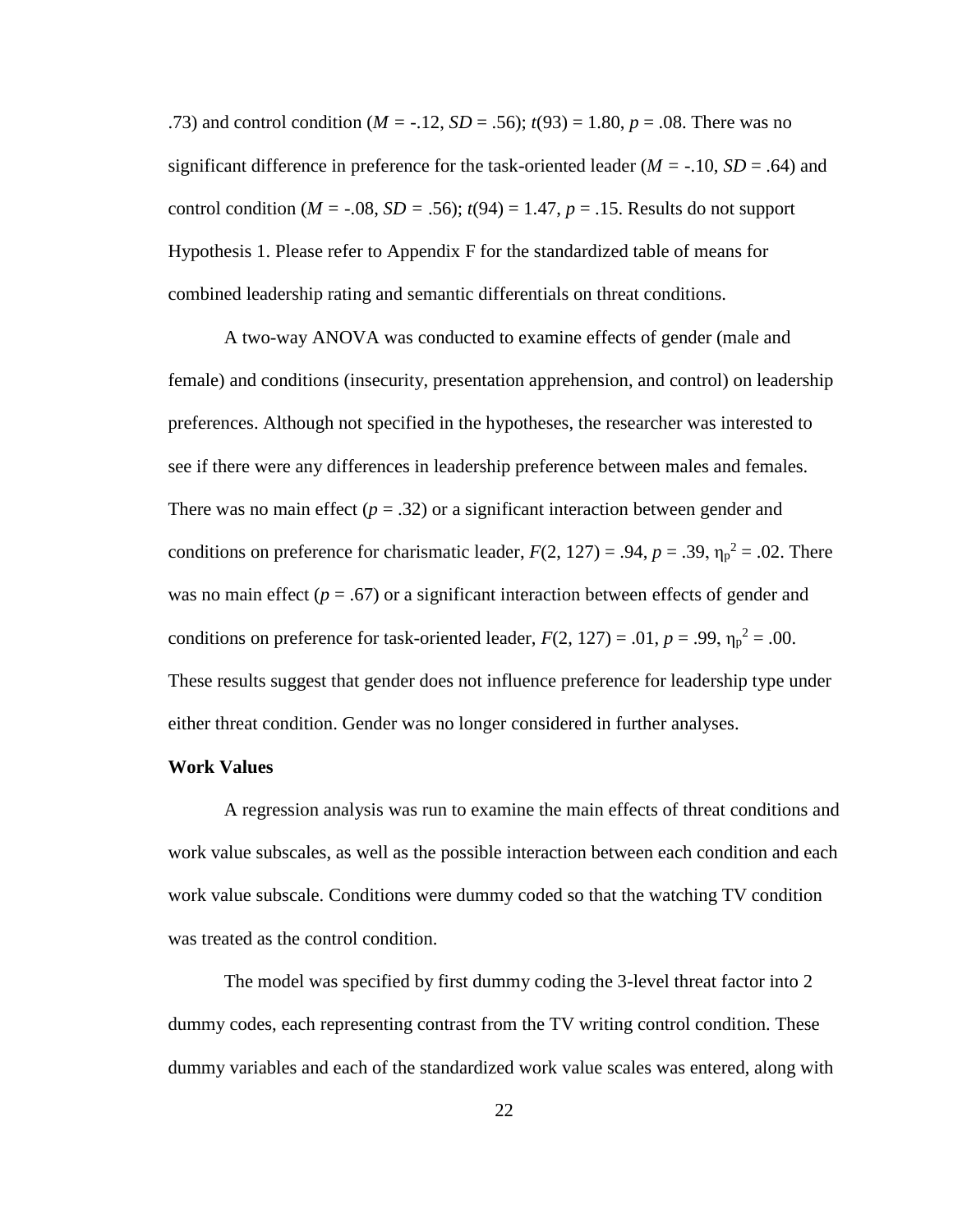the interaction of each dummy variable with each work value subscale. This allowed both an examination of the relationship between work value subscales and leader preference under control conditions, and also separately under both threat conditions, via the work value scales' interaction with the dummy variables. These models were fit while alternately controlling for RWA and PNS, and results were not substantially different.

In brief, for charismatic leader preference, results indicated that there was no main effect for insecurity threat condition,  $F(1, 113) = 2.53$ ,  $p = .11$ ,  $\eta_p^2 = .022$  or main effect for presentation apprehension threat condition,  $F(1, 113) = .002$ ,  $p = .97$ ,  $\eta_p^2 = .000$ . There were also no main effects for any work value subscales (lowest  $p = .50$ ). There also were no significant interactions between conditions and the work values subscales (lowest  $p = .21$ ).

For task-oriented leader preference, there was no simple effect for insecurity threat condition compared to the control condition,  $F(1, 113) = 1.63$ ,  $p = .21$ ,  $\eta_p^2 = .014$ , or a simple effect for presentation apprehension threat condition compared to the control condition,  $F(1, 113) = .044$ ,  $p = .84$ ,  $\eta_p^2 = .000$ . There were also no main effects for any work value subscale (lowest  $p = 0.23$ ). There were also no significant interactions between conditions and work values subscales (lowest  $p = 0.30$ ). Results from both analyses do not support Hypotheses 2d, 2e, 2f, or 2g. Exclusion of the relationshiporiented leader data resulted in inconclusive speculation of Hypotheses 2a, 2b, and 2c.

#### **Discussion**

<span id="page-31-0"></span>The purpose of this study was to examine threat and its effects on leadership preference. There was some speculation that the presentation apprehension threat would be different in its effect on leadership preference from the effect of insecurity threat, as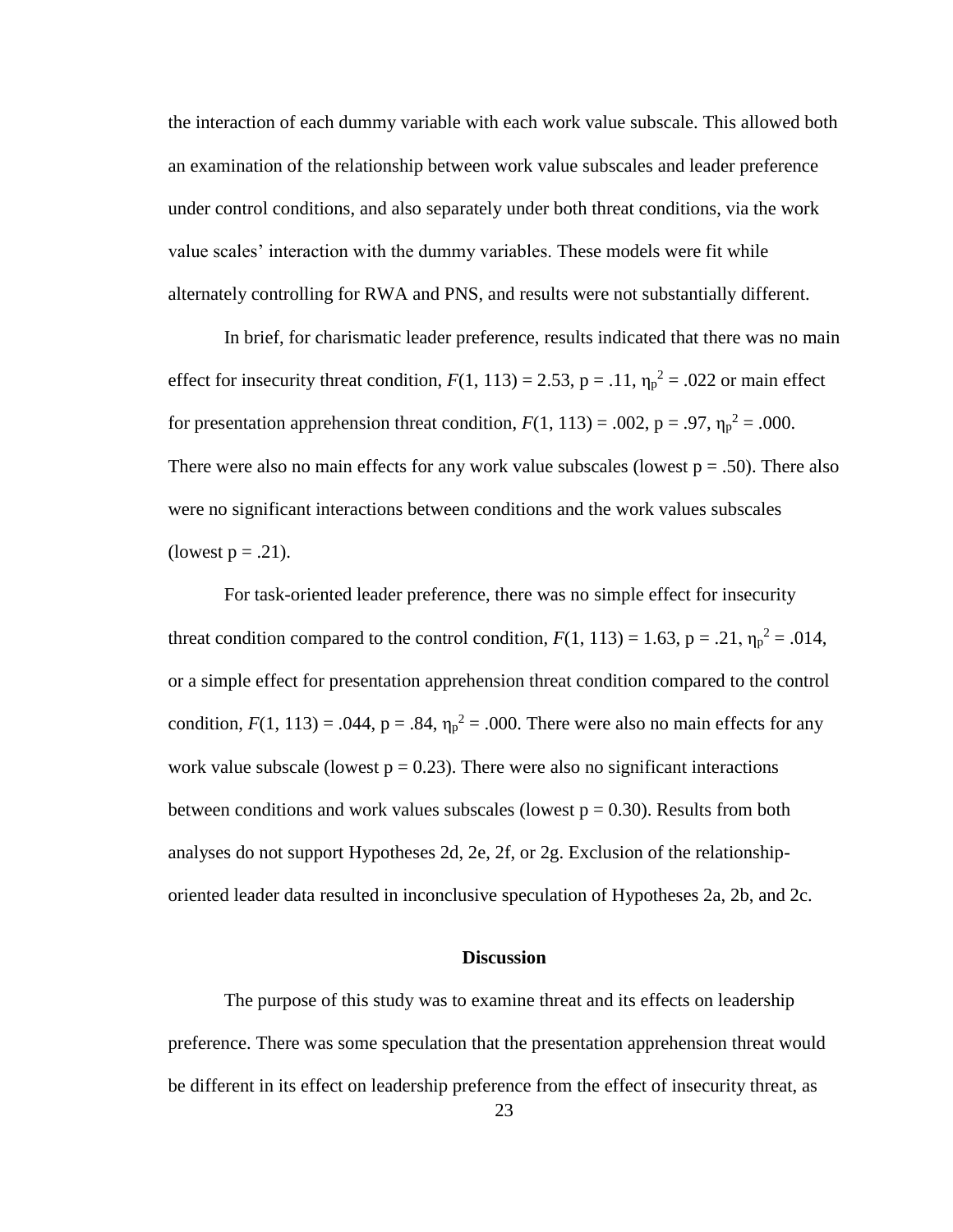having the students think about the possibility of giving a presentation to an undergraduate psychology class was expected to be an increase in the intensity of insecurities above merely thinking about one's insecurities. However, this was not borne out in the data. However, results show that there was no difference between these two types of insecurity threat.

It was also believed that certain work values would predict preference for certain types of leaders. According to the results, work values did not significantly predict specific leader preferences. A possible reason for this result is that the work values were not relevant enough to the student sample.

Considering the ANOVA showing no differences between men and women on leadership preference, a main effect of gender may not have been detected because of the large disparities in the number of men and women in this study. The sample in this study was comprised of 81% female and 19% male; this disparity may have reduced the power of the test for gender effects.

#### **Limitations**

One of the limiting factors in this study was the distribution of the survey via the internet, outside of the controlled lab setting. The reason for distributing the survey through the internet was that it was easier and quicker than other mediums to recruit participants, as well as obtaining a good sample size. Because participants were given freedom in choosing the time, location, and electronic format (i.e., computer, mobile phone, or tablet), environmental influences may have biased participant's answers. For example, if a participant chose to complete the survey on his or her personal laptop at home, it is possible that he or she could go to another area in the house, such as the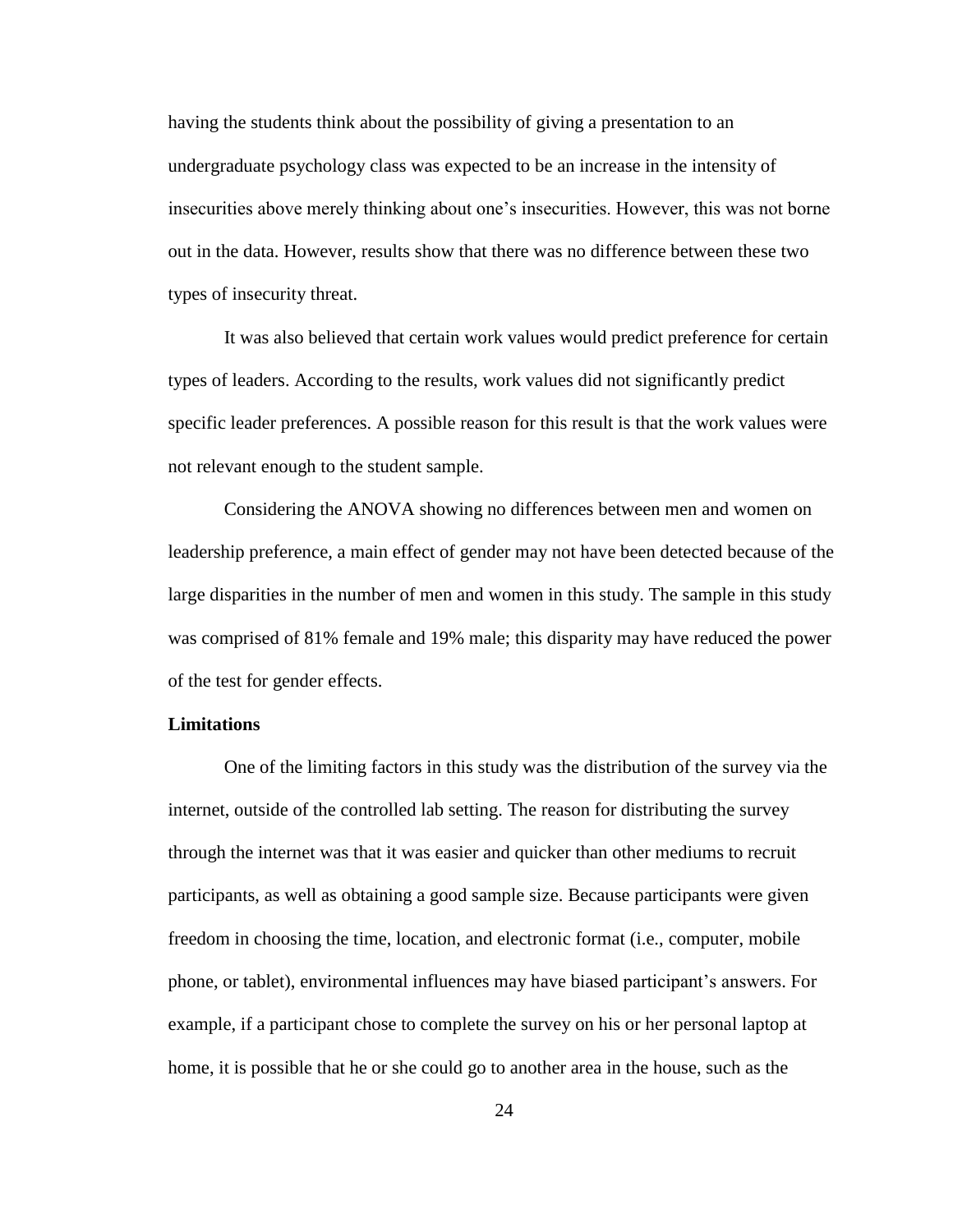bathroom, during the completion of the survey, possibly distracting participants from presented material. Because I could not ensure that the participants focus was solely on the task at hand, participants focus on the survey may have been diverted elsewhere, negating the effects of the felt threat. This is important because the focus theory of normative conduct and its theoretical basis for this study imply that extraneous variables may supplant theoretically important ones if attention is focused away. In reference to the example that participants did not complete the survey in an experimental setting, the effect of threat may have been hampered by extraneous variables. In a controlled experimental setting, controlling those extraneous variables might increase the effect of threat and assure that the participant's attention was devoted to the task at hand.

With regard to the formulated hypotheses, different operationalization of constructs could improve results. Since the current study's predictions were made according to the focus theory of normative conduct, hypotheses generated under a different theory and underlying rationale may also contribute to better results.

After analyzing the reliability of the work value subscales, most alphas obtained were below the rule-of-thumb alpha reliability of .70. Increased internal consistency may have resulted in the work value scales more clearly predicting leader preferences. It may have improved results to have developed a values scale that included work values that are relevant to the sample used in the survey. The sample of this study was comprised of students, while the work value subscales that were developed were developed with regard to individuals in an organizational setting. Much as how it does not make sense to generalize work values scale to students (because they are not likely to be focused on work in a school setting), values can be seen as specific to a target population.

25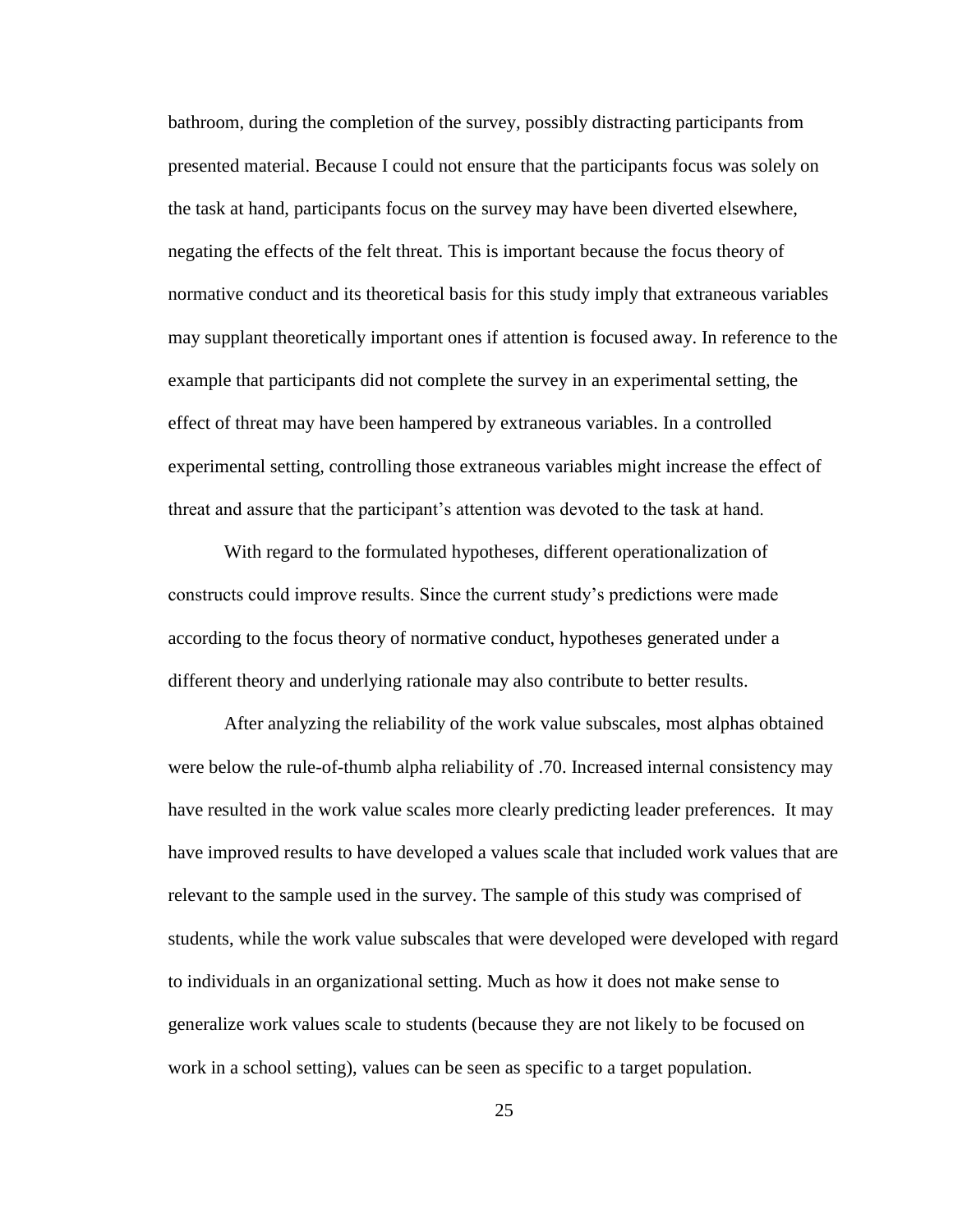Another factor that is of concern is the uncertainty construct validity of the vignettes. Although the vignettes were developed using typical attributes associated with each leader type based on literature review, validation of the vignettes might have yielded changes that made this study more likely to find effects. The same vignettes in Ehrhart and Klein (2001) were used, however, they conducted no formal validity analysis, either.

Another possible limiting factor is the number of participants in this study. It is possible that increasing the sample size could result in detection of effects due to increased power. Other avenues to obtain participants could have been used, but the student population provided the be *a priori* access to maximize the number of participants.

The experimenter error of the missing slider bar for the relationship-oriented leader rating could also have been a factor in shifting participant's responses from the true response, as their attention was shifted from the effect of threat to the, now salient, missing slider bar on the screen.

#### **Future Research**

Suggestions for future research include the validation of leader vignettes. This could include piloting the study using subject matter experts to read and rate the leader vignettes. Further, the sample size for each cell in the design was relatively small. Again, the sample size could have been the reason for the inability to detect any effects. Increasing the sample size would increase the study's power, increasing the likelihood of detecting effects that exist.

Along with an increased sample size, gender difference on leadership preference might be found. As the sample in the study were mostly psychology students, obtaining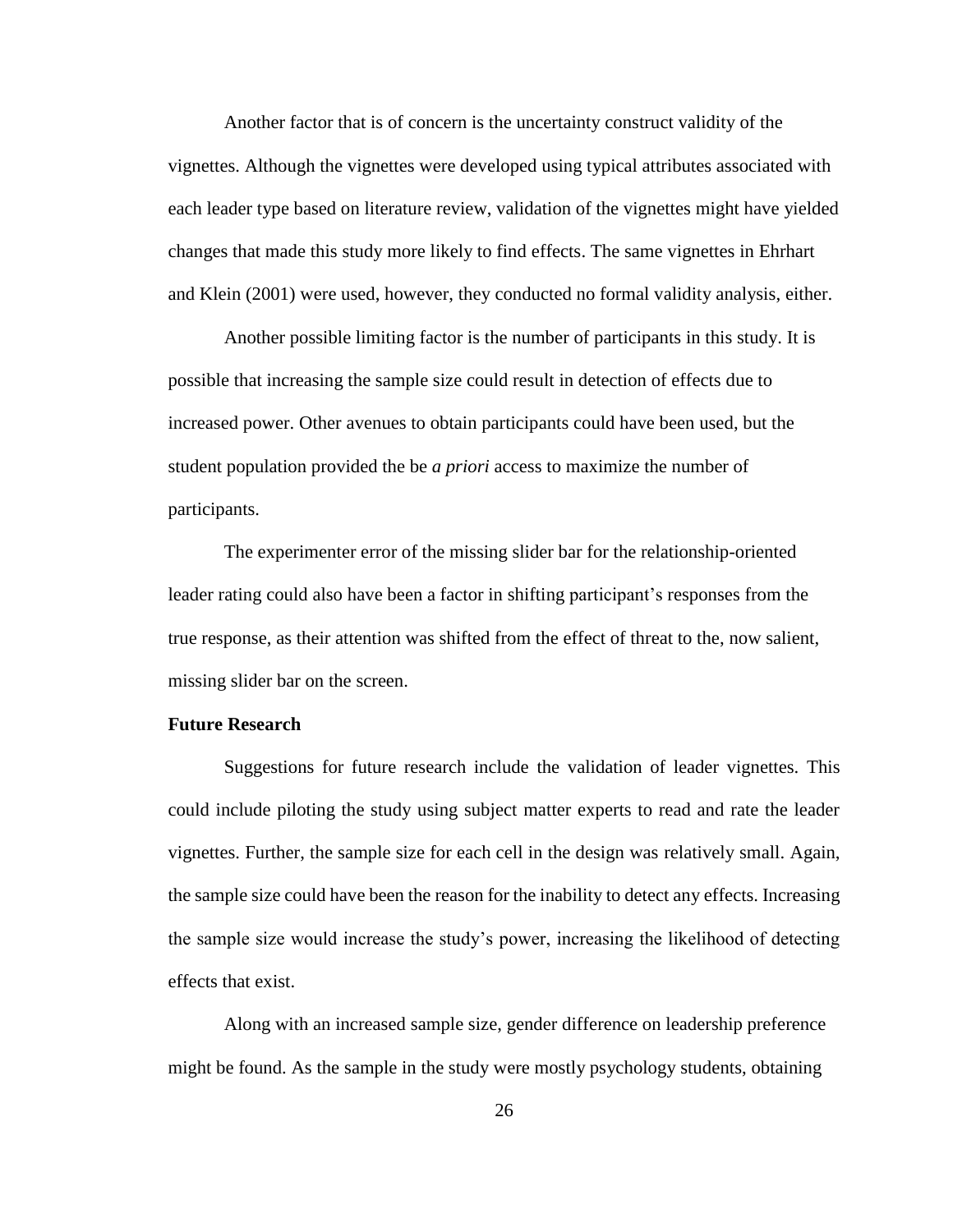values from psychology students and validating those values for psychology students could have improved results. Along with altering the value association, tailoring the vignettes to the target population so that teachers were the leaders could be a better option.

#### **Conclusion**

The current study examined the implications of the focus theory of normative conduct and threat manipulation on leadership preference. Previous research has found that, under threat, participants are more attracted to charismatic leaders (Cohen et al., 2004; Ehrhart & Klein, 2001). My results suggest that threat does not significantly influence preference for charismatic or task-oriented leaders. Work values did not significantly predict a preference for a leadership type.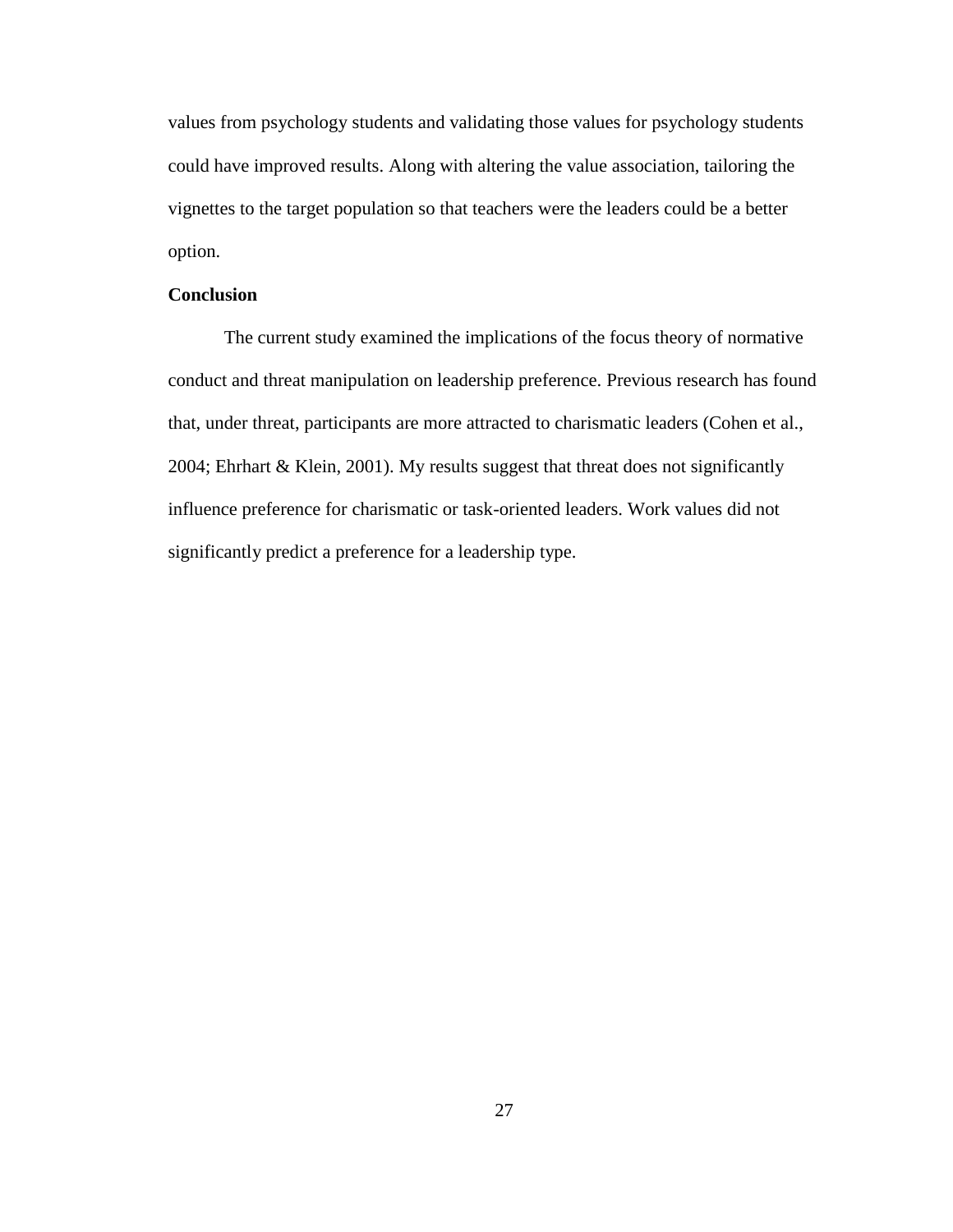#### References

<span id="page-36-0"></span>Ashford, S. J., Lee, C., & Bobko, P. (1989). Content, causes, and consequences of job insecurity: A theory-based measure and substantive test. *Academy of Management Journal, 32*, 803-829. doi:10.2307/256569

Cialdini, R. B., Kallgren, C. A., & Reno, R. R. (1991). A focus theory of normative conduct: A theoretical refinement and reevaluation of the role of norms in human behavior. *Advances in Experimental Social Psychology, 24*, 201-234. doi:10.1016/s0065-2601(08)60330-5

- Cohen, F., Solomon, S., Maxfield, M., Pyszczynski, T., & Greenberg, J. (2004). Fatal attraction: The effects of mortality salience on evaluations of charismatic, taskoriented, and relationship-oriented leaders. *American Psychological Society, 15,* 846-851. doi:10.1111/j.0956-7976.2004.00765.x
- Crant, J. M. & Bateman, T. S. (2000). Charismatic leadership viewed from above: The impact of proactive personality. *Journal of Organizational Behavior, 21*, 63-75.
- Ehrhart, M. G. & Klein, K. J. (2001). Predicting followers' preferences for charismatic leadership: The influence of follower values and personality. *The Leadership Quarterly, 12,* 153-179. doi:10.1016/S1048-9843(01)00074-1
- Gillath, O. & Hart, J. (2010). The effects of psychological security and insecurity on political attitudes and leadership preferences. *European Journal of Social Psychology, 40,* 122-134. doi:10.1002/ejsp.614
- Greenhalgh, L. & Rosenblatt, Z. (1984). Job insecurity: Toward conceptual clarity. *Academy of Management Review, 9,* 438-448. doi:10.5465/AMR.1984.4279673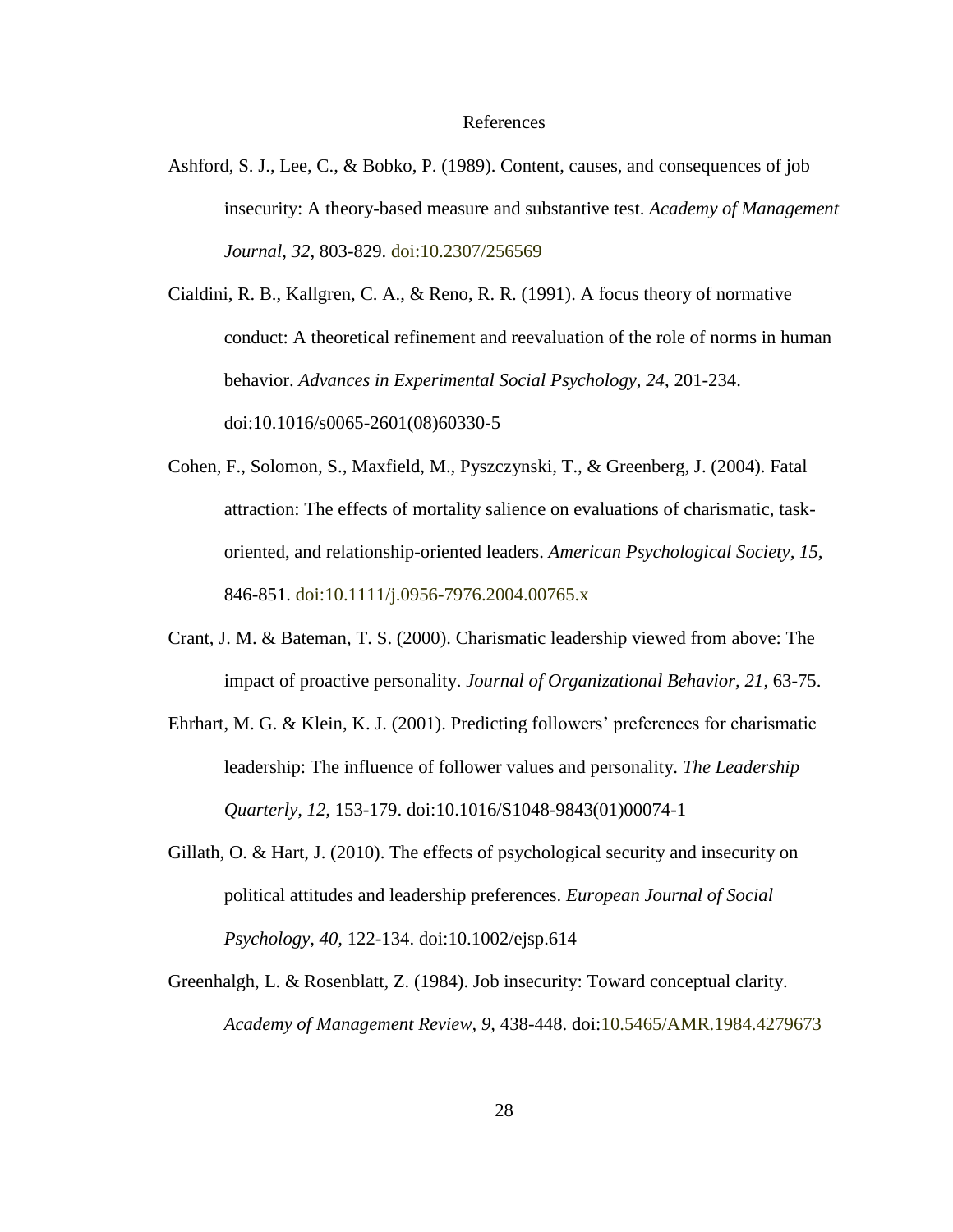- Harrison, D. A., Newman, D. A., & Roth, P. L. (2006). How important are job attitudes? Meta-analytic comparisons of integrative behavioral outcomes and time sequences. *Academy of Management Journal, 49,* 305-325. doi:10.5465/AMJ.2006.20786077
- Huddy, L., Feldman, S., & Weber, C. (2007). The political consequences of perceived threat and felt insecurity. *The Annals of the American Academy of Political and Social Science*, *614*(1), 131-153. doi:10.1177/0002716207305951
- Judge, T. A., Piccolo, R. F., & Ilies, R. (2004). The forgotten ones? The validity of consideration and initiating structure in leadership research. *Journal of Applied Psychology, 89,* 36-51. doi:10.1037/0021-9010.89.1.36
- Kervyn, N., Fiske, S. T., Yzerbyt, V. Y. (2013). Integrating the stereotype content model (warmth and competence) and the Osgood semantic differential (evaluation, potency, and activity). *European Journal of Social Psychology, 43*, 673-681. doi:10.1002/ejsp.1978
- Kinnunen, U., Mauno, S., Nätti, J., & Happonen, M. (2000). Organizational antecedents and outcomes of job insecurity: A longitudinal study in three organizations in Finland. *Journal of Organizational Behavior, 21*, 443-459. doi:10.1002/(SICI)1099-1379(200006)21:4<443::AID-JOB24>3.0.CO;2-N
- Klehe, U.-C., Zikic, J., Van Vianen, A. E., & De Pater, I. E. (2011). Career adaptability, turnover and loyalty during organizational downsizing. *Journal of Vocational Behavior, 79,* 217-229. doi:10.1016/j.jvb.2011.01.004
- Levay, C. (2010). Charismatic leadership in resistance to change. *The Leadership Quarterly, 21,* 127-143. doi:10.1016/j.leaqua.2009.10.010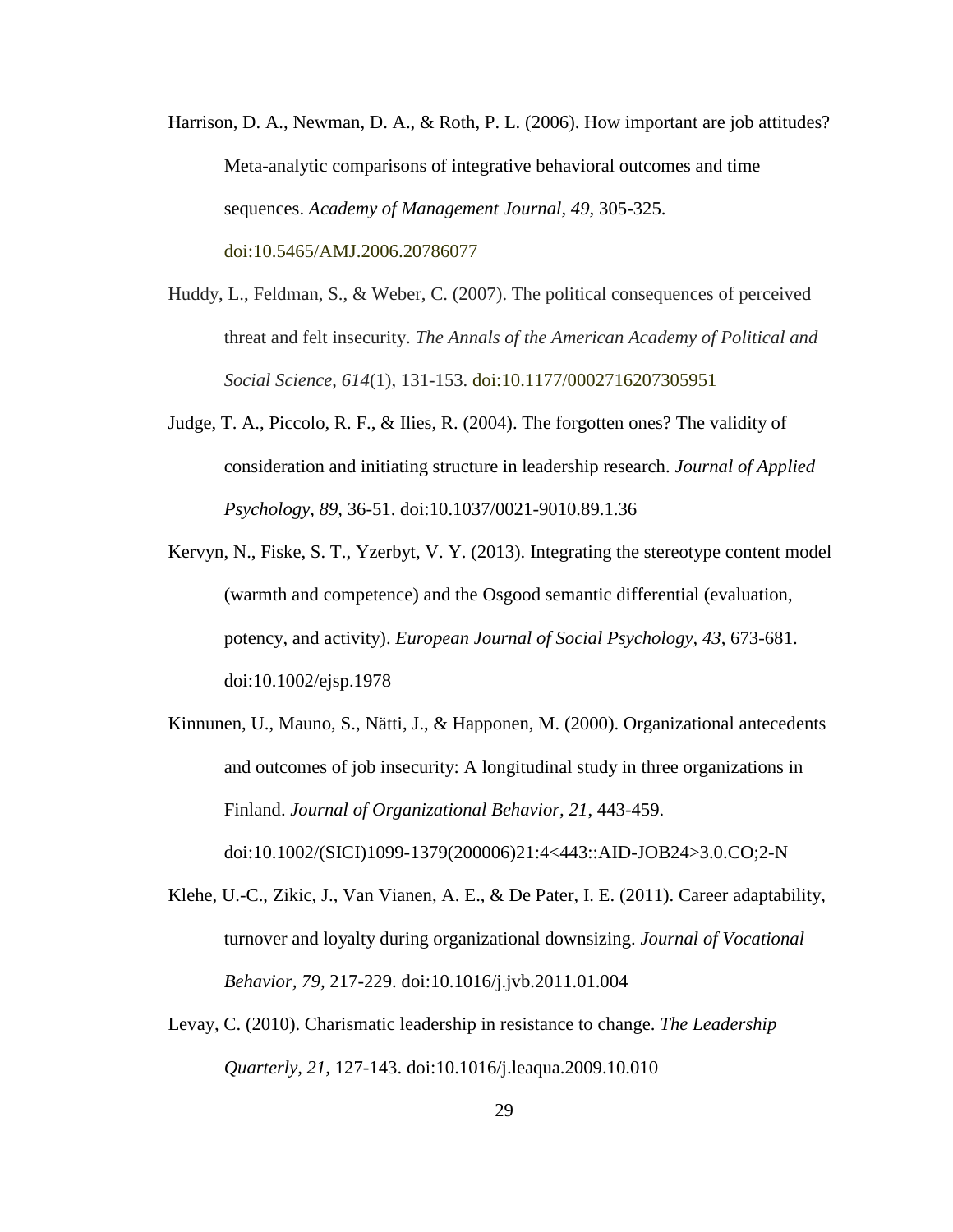Maslow, A. (1954). *Motivation and personality.* New York, Harper.

- Meade, A. W., & Craig, B. S. (2012). Identifying careless responses in survey data. *Psychological Methods*, *17*, 437–455. doi:10.1037/a0028085
- Nail, P. R., McGregor, I., Drinkwater, A. E., Steele, G. M., & Thompson, A. W. (2009). Threat causes liberals to think like conservatives. *Journal of Experimental Social Psychology, 45,* 901-907. doi:10.1016/j.jesp.2009.04.013
- Neuberg, S. L. & Newsom, J. T. (1993). Personal need for structure: Individual differences in the desire for simple structure. *Journal of Personality and Social Psychology, 65*, 113-131. doi:10.1037/0022-3514.65.1.113
- Probst, T. M. (2002). Layoffs and tradeoffs: Production, quality, and safety demands under the threat of job loss. *Journal of Occupational Health Psychology, 7,* 211- 220. doi:10.1037/1076-8998.7.3.211
- Probst, T. M., Stewart, S. M., Gruys, M. L., & Tierney, B. W. (2007). Productivity, counterproductivity and creativity: The ups and downs of job insecurity. *Journal of Occupational and Organizational Psychology, 80*, 479-497. doi:10.1348/096317906X159103
- Rattazzi, A. M., Bobbio, A., & Canova, L. (2007). A short version of the Right-Wing Authoritarianism (RWA) Scale. *Personality and Individual Differences, 43*, 1223- 1234. doi:10.1037/t04697-000

Reisel, W. D., Chia, S.-L., Maloles, C. M. III, Slocum, J. W., Jr. (2007). The effects of job insecurity on satisfaction and perceived organizational performance. *Journal of Leadership and Organizational Studies, 14*, 106-116. doi: 10.1177/1071791907308055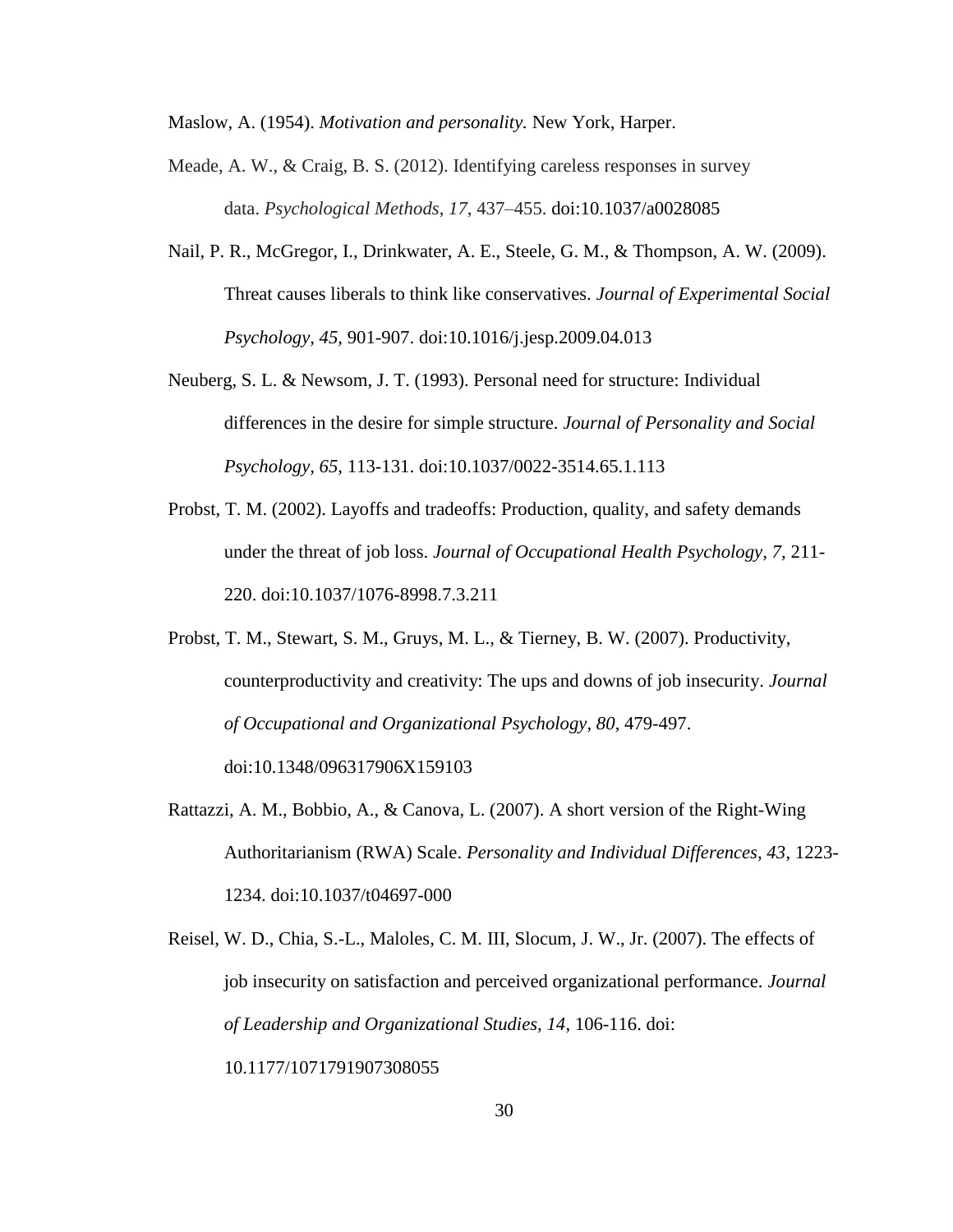- Staw, B. M., Sandelands, L. E., & Dutton, J. E. (1981). Threat rigidity effects in organizational behavior: A multilevel analysis. *Administrative Science Quarterly, 26,* 501-524. doi:10.2307/2392337
- Størseth, F. (2006). Changes at work and employee reactions: Organizational elements, job insecurity, and short-term stress as predictors for employee health and safety. *Scandinavian Journal of Psychology, 47*, 541-550. doi:10.1111/j.1467- 9450.2006.00548.x
- Tabernero, C., Chambel, M. J., Curral, L., & Arana, J. M. (2009). The role of taskoriented versus relationship-oriented leadership on normative contract and group performance. *Social Behavior and Personality, 37,* 1391-1404. doi: 10.2224/sbp.2009.37.10.1391
- Waldman, D. A., Carter, M. Z., & Hom, P. W. (2012). A multilevel investigation of leadership and turnover behavior. *Journal of Management, 41*, 1724-1744. doi:10.1177/0149206312460679
- Wichman, A. L. (2012). Uncertainty Threat Can Cause Stereotyping: The Moderating Role of Personal Need for Structure. *Sage Open, 2*, 1-7. doi:10.1177/2158244012444442
- van den Bos, K., McGregor, I., & Martin, L. L. (2015). Security and uncertainty in contemporary delayed-return cultures: Coping with the blockage of personal goals. In A. L. Wichman, P. J. Carroll, & R. M. Arkin (Eds.), *Handbook of psychological security* (pp. 1–32). New York: Psychology Press.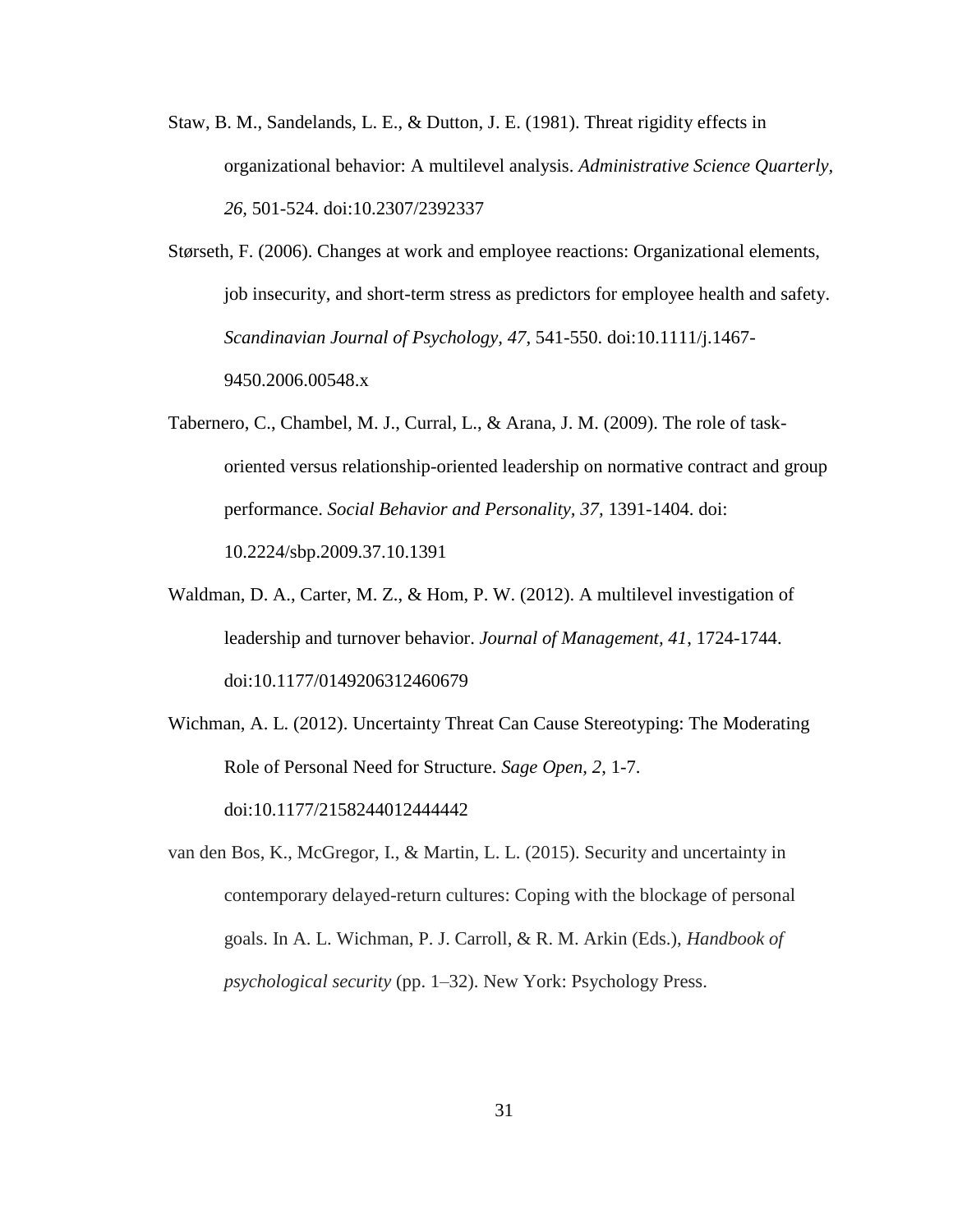van den Bos, K. (2001). Uncertainty Management: The Influence of Uncertainty Salience on Reactions to Perceived Procedural Fairness. *Journal of Personality and Social Psychology, 80*, 931-941. doi:10.1037//0022-3514.80.6.931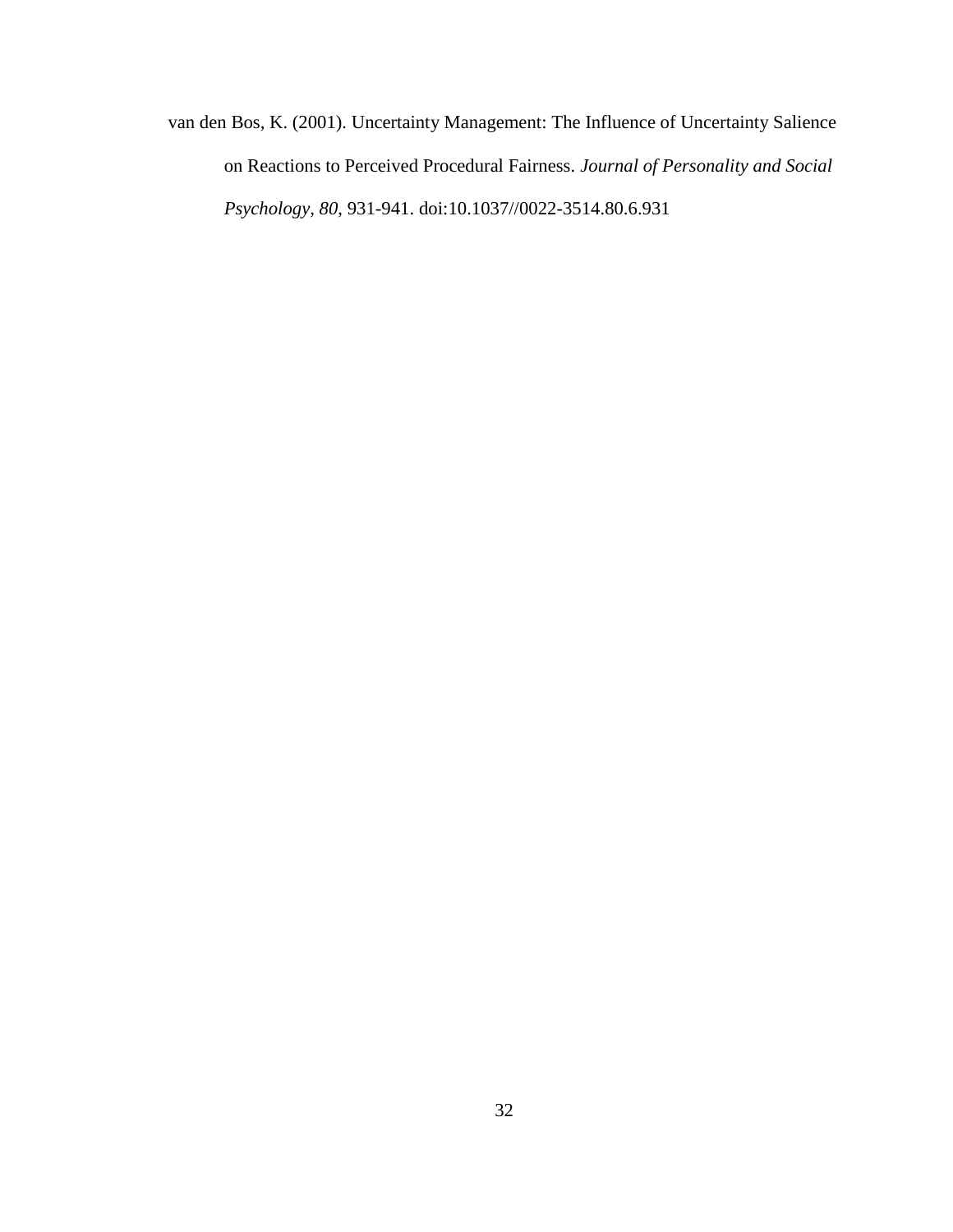#### Appendix A

#### Right Wing Authoritarianism Scale

<span id="page-41-0"></span>This survey is part of an investigation of general public opinion concerning a variety of social issues. You will probably find that you agree with some of the statements, and disagree with others, to varying extents. Please indicate your reaction to each statement according to the following scale:

 $-4 =$  You very strongly disagree with the statement.

- $-3 =$  You strongly disagree with the statement.
- $-2 =$  You moderately disagree with the statement.
- $-1 =$  You slightly disagree with the statement.
- $0 = You$  feel exactly and precisely neutral about the statement.
- $1 = You$  slightly agree with the statement.
- $2 =$  You moderately agree with the statement.
- $3 =$ You strongly agree with the statement.
- $4 = You$  very strongly agree with the statement.

Important: You may find that you sometimes have different reactions to different parts of a statement. For example, you might very strongly disagree ("-4") with one idea in a statement, but slightly agree  $("+1")$  with another idea in the same item. When this happens, please combine your reactions, and [record] how you feel on balance (a "-3" in this case).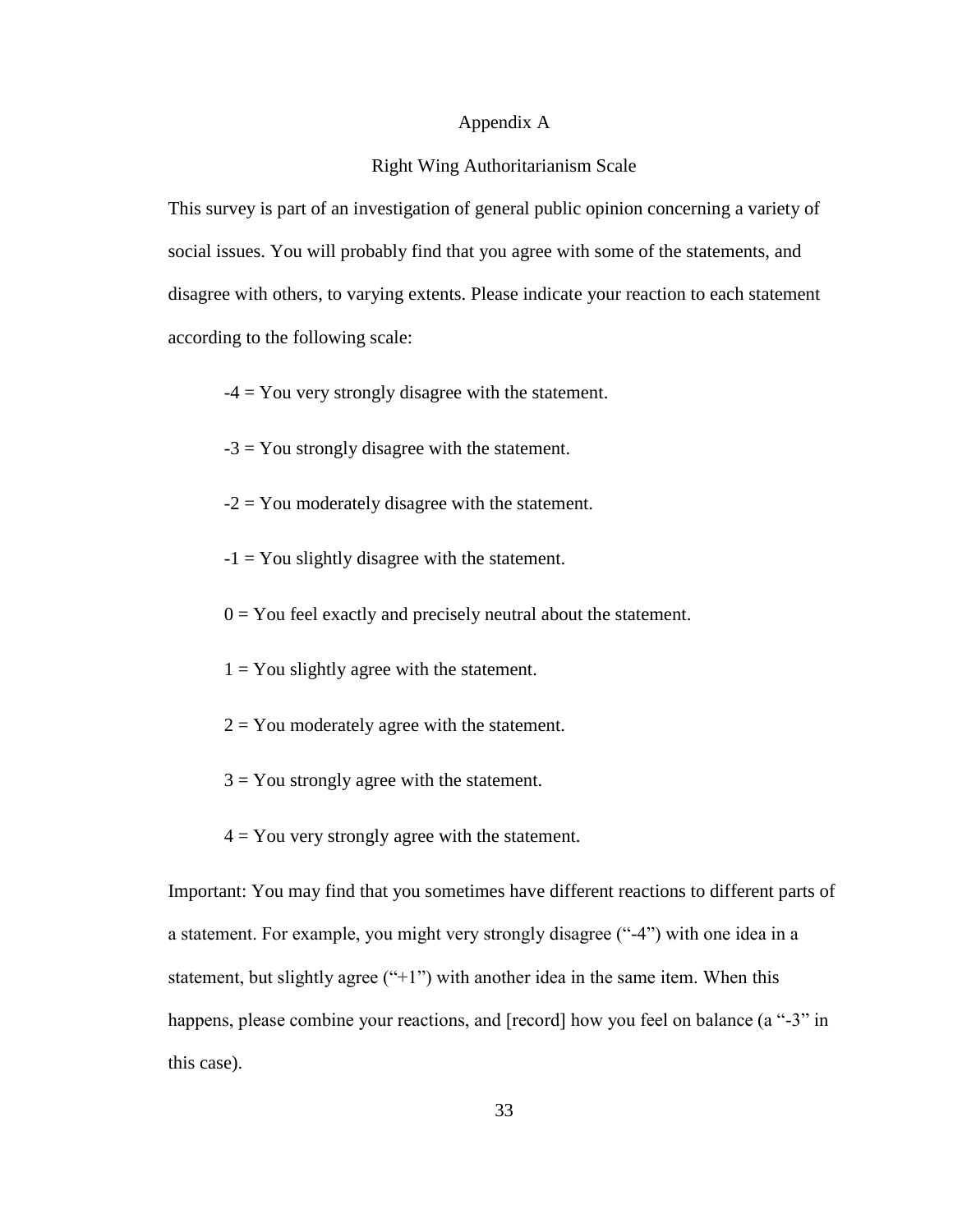#### *Authoritarian aggression and submission items*

- 1. Our country desperately needs a mighty leader who will do what has to be done to destroy the radical new ways and sinfulness that are ruining us
- **8. THE MAJORITY OF THOSE WHO CRITICIZE PROPER AUTHORITIES IN GOVERNMENT AND RELIGION ONLY CREATE USELESS DOUBTS IN PEOPLE'S MIND**
- 13. The situation in our country is getting so serious, the strongest method would be justified if they eliminated the troublemakers and got us back to our true path
- **23. WHAT OUR COUNTRY REALLY NEEDS INSTEAD OF MORE "CIVIL RIGHTS" IS A GOOD STIFF DOSE OF LAW AND ORDER**
- 25. Obedience and respect for authority are the most important values children should learn
- **29. THE FACT ON CRIME, SEXUAL IMMORALITY AND THE RECENT PUBLIC DISORDERS ALL SHOW WE HAVE TO CRACK DOWN HARDER ON DEVIANT GROUPS AND TROUBLEMAKERS, IT WE ARE GOING TO SAVE OUR MORAL STANDARDS AND PRESERVE LAW AND ORDER**

31. What our country needs most is disciplined citizens, following national leaders in unity

- 18. The only way our country can get through the crisis ahead is to get back to our traditional values, put some tough leader in power, and silence the troublemakers spreading bad ideas
- **27. ONCE OUR GOVERNMENT LEADERS GIVE US THE "GO AHEAD", IT WILL BE THE DUTY OF EVERY PATRIOTIC CITIZEN TO HELP STOMP OUT THE ROT THAT IS POISONING OUR COUNTRY FROM WITHIN**
- 30. What our country really needs is a strong, determined leader who will crush evil, and take us back to our path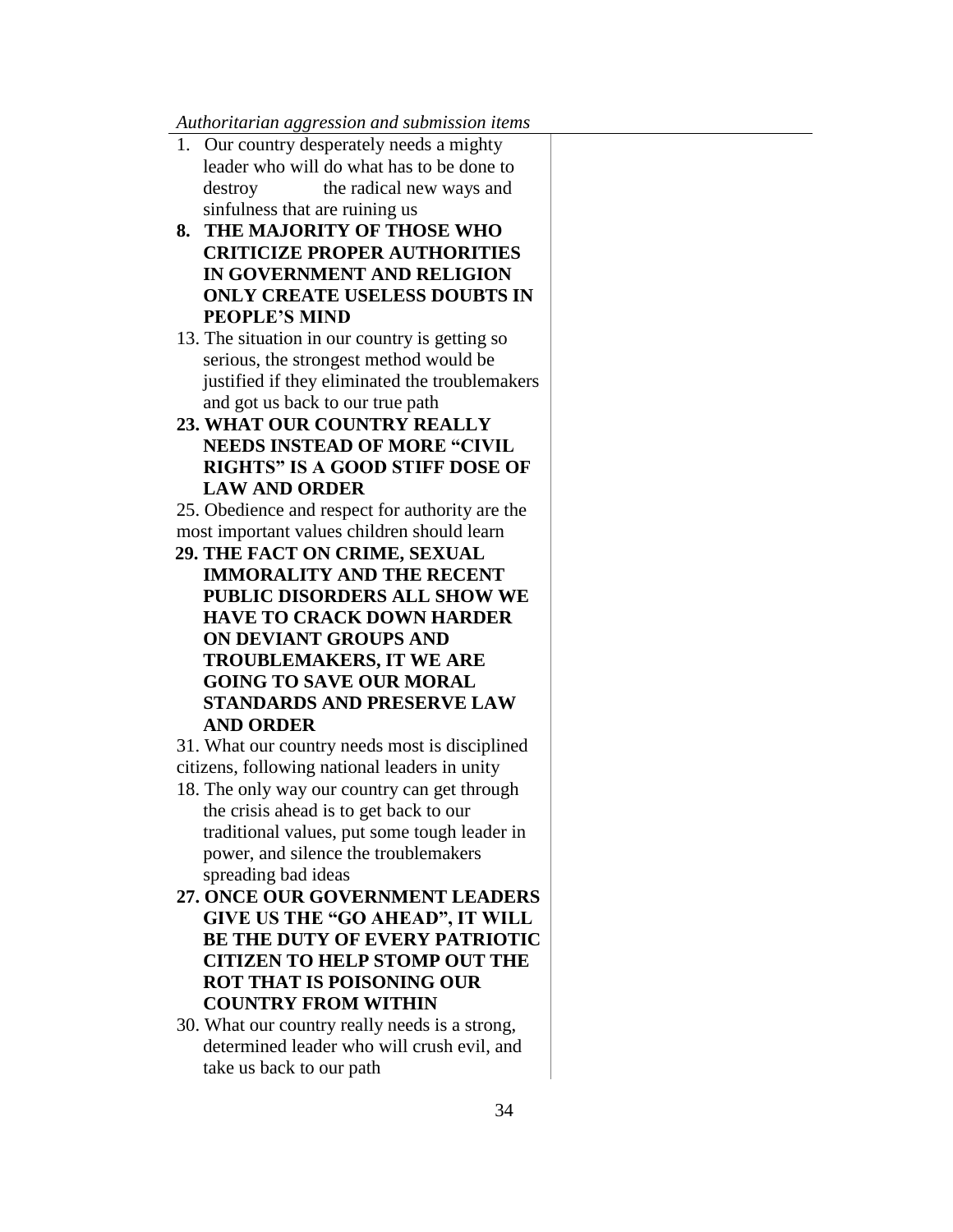#### *CONSERVATISM ITEMS*

- 4. Atheists and other who have rebelled against the established religions are no doubt every bit as good and virtuous as those who attend church regularly
- **6. A LOT OF OUR RULES REGARDING SEXUAL BEHAVIOR ARE JUST CUSTOMS WHICH ARE NOT NECESSARILY ANY BETTER OR HOLIER THAN THOSE WHICH OTHER PEOPLE FOLLOW**
- 9. There is absolutely nothing wrong with nudist camps
- **12. HOMOSEXUALS AND FEMINISTS SHOULD BE PRAISED FOR BEING BRAVE ENOUGH TO DEFY "TRADITIONAL FAMILY VALUES"**
- **15. EVERYONE SHOULD HAVE THEIR OWN LIFESTYLE, RELIGIOUS BELIEFS, AND SEXUAL PREFERENCES, EVEN IF IT MAKES THEM DIFFERENT FROM EVERYONE ELSE**
- 17. People should pay less attention to the church and the pope, and instead develop their own personal standards of what is moral and immoral
- **22. IT IS GOOD THAT NOWADAYS YOUNG PEOPLE HAVE GREATER FREEDOM "TO MAKE THEIR OWN RULES" AND TO PROTESTS AGAINST THINGS THEY DON'T LIKE**
- 2. Gays and lesbians are just as healthy and moral as anybody else
- **10. THERE IS NO "ONE RIGHT WAY" TO LIVE LIFE; EVERYBODY HAS TO CREATE THEIR OWN WAY**
- 20. There is nothing wrong with premarital sexual intercourse
- 28. We should treat protesters and radicals with open arms and open minds, since new ideas are the lifeblood of progressive change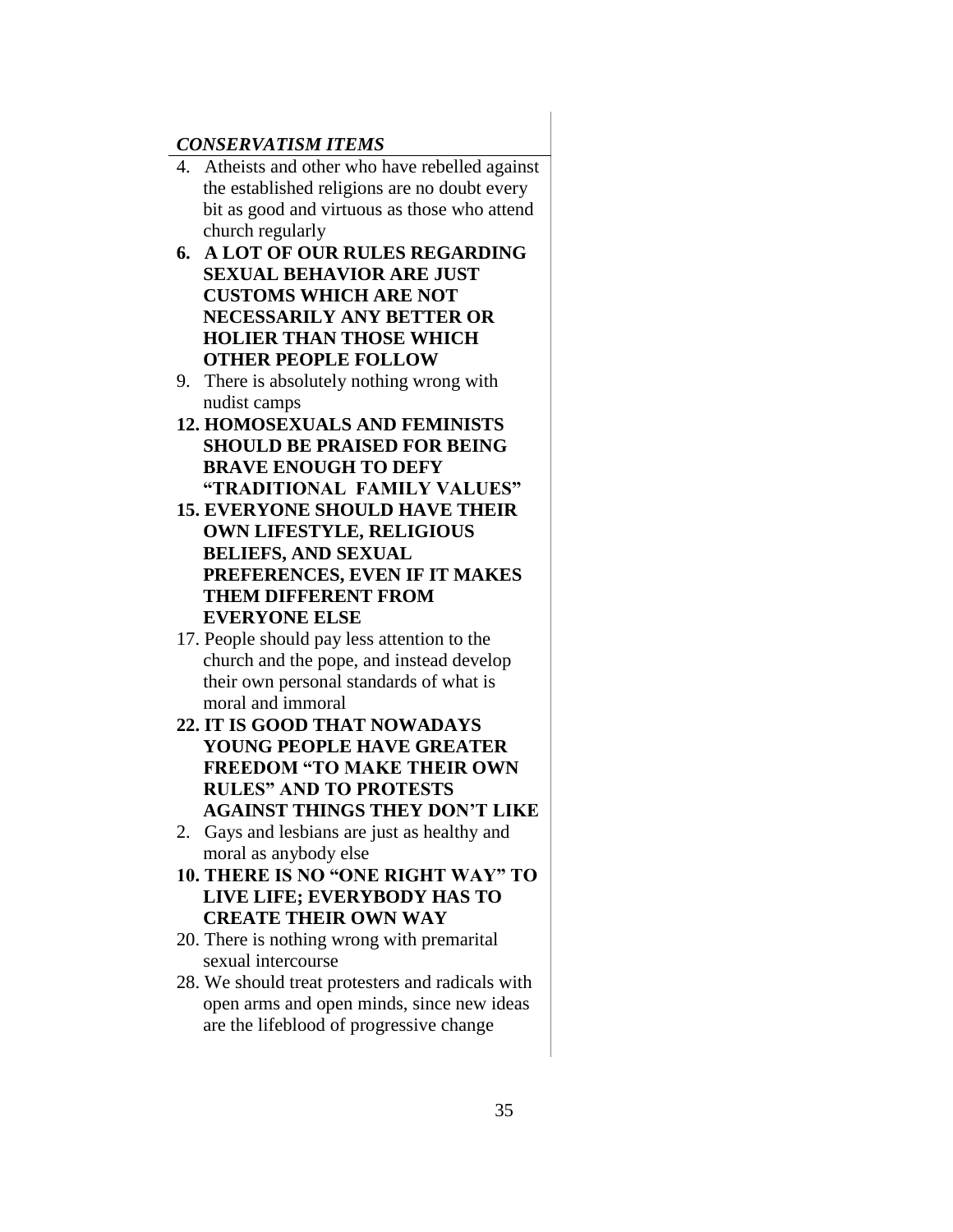#### Appendix B

#### Personal Need for Structure Scale

Read each of the following statements and decide how much you agree with each according to your attitudes, beliefs, and experiences. It is important for you to realize that there are no "right" or "wrong" answers to these questions. People are different, and we are interested in how you feel. Please respond according to the following scale:

 $-4$  = very strongly disagree

 $-3$  = strongly disagree

 $-2$  = moderately disagree

 $-1$  = slightly disagree

 $0 = You$  feel exactly and precisely neutral about the statement.

 $1 =$  slightly agree

 $2 =$  moderately agree

 $3 =$  strongly agree

 $4 =$  very strongly agree

- 1. It upsets me to go into a situation without knowing what I can expect from it.
- 2. I'm not bothered by things that interrupt my daily routine. $a$
- 3. I enjoy having a clear and structured mode of life.
- 4. I like to have a place for everything and everything in its place.
- 5. I enjoy being spontaneous.<sup>a</sup>
- 6. I find that a well-ordered life with regular hours makes my life tedious.<sup>a</sup>
- 7. I don't like situations that are uncertain.
- 8. I hate to change my plans at the last minute.
- 9. I hate to be with people who are unpredictable.
- 10. I find that a consistent routine enables me to enjoy life more.
- 11. I enjoy the exhilaration of being in unpredictable situations.<sup>a</sup>
- 12. I become uncomfortable when the rules in a situation are not clear. <sup>a</sup> Item is reverse-scored.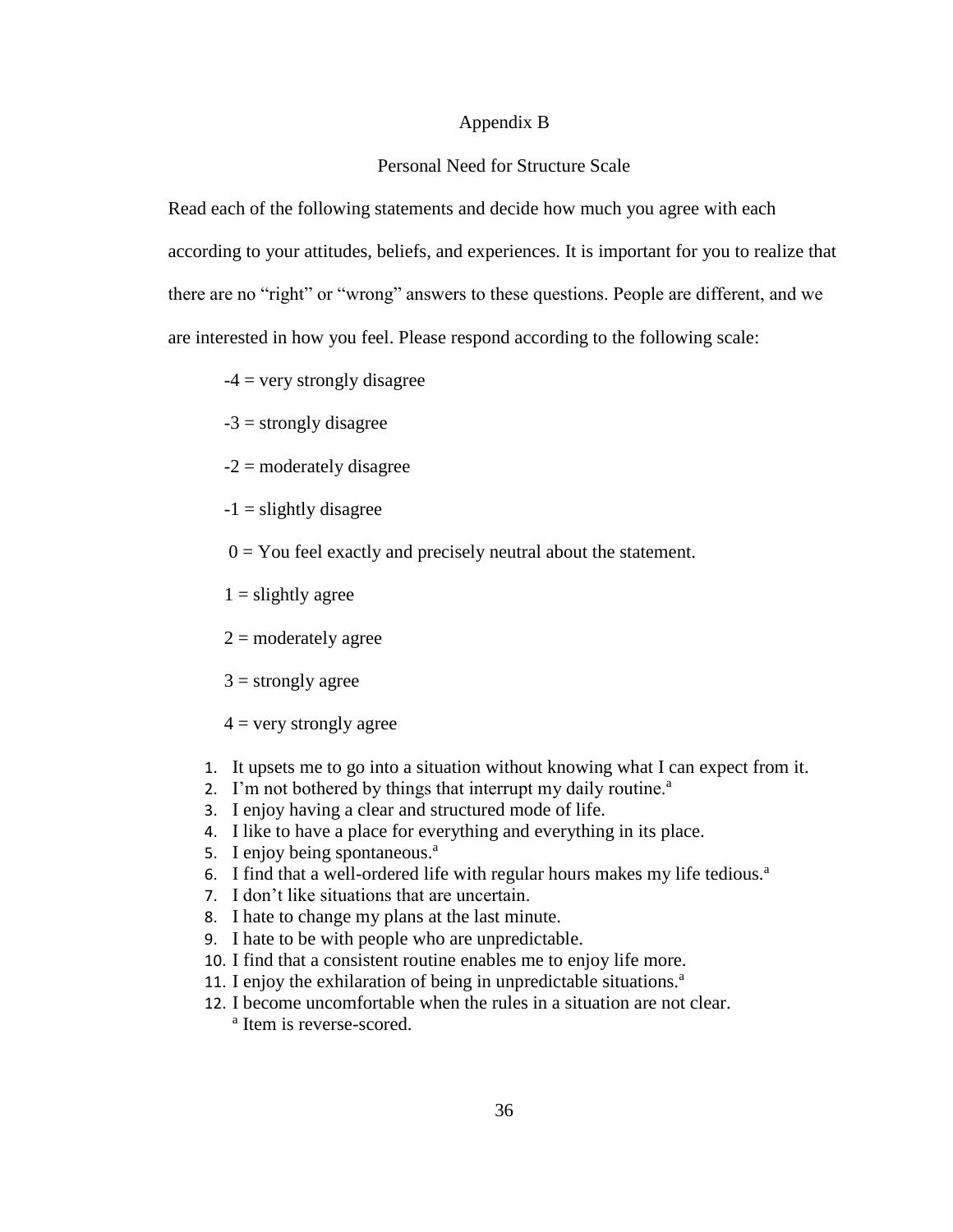# Appendix C

### Work Values Scale

The items were presented in a random order. Participants were asked to read each item, using the scale provided to rate importance for each item. Specifically, participants were asked, "How important is this attribute to you in a job?" Think about what you value in jobs general instead of any specific job you've had.

 $1 = Not$  at all important

- $2 =$  Somewhat important
- $3 =$ Moderately important
- $4 = V$ ery important
- $5 =$  Extremely important

### **Intrinsic rewards at work**

- 1. Opportunity to use initiative
- 2. Responsibility
- 3. Meets your abilities
- 4. Interesting work
- 5. Challenging
- 6. Variety

### **Extrinsic rewards at work**

- 1. Good pay
- 2. Good fringe benefits
- 3. Generous holidays
- 4. Good hours

# **Interpersonal relations**

- 1. Co-worker friendliness
- 2. Good relations with management

# **Security**

- 1. Good job security
- 2. Stability

# **Worker participation in decision-making**

- 1. Influence in company matters
- 2. Working for mutual benefit
- 3. Democratic control
- 4. No 'us' and 'them'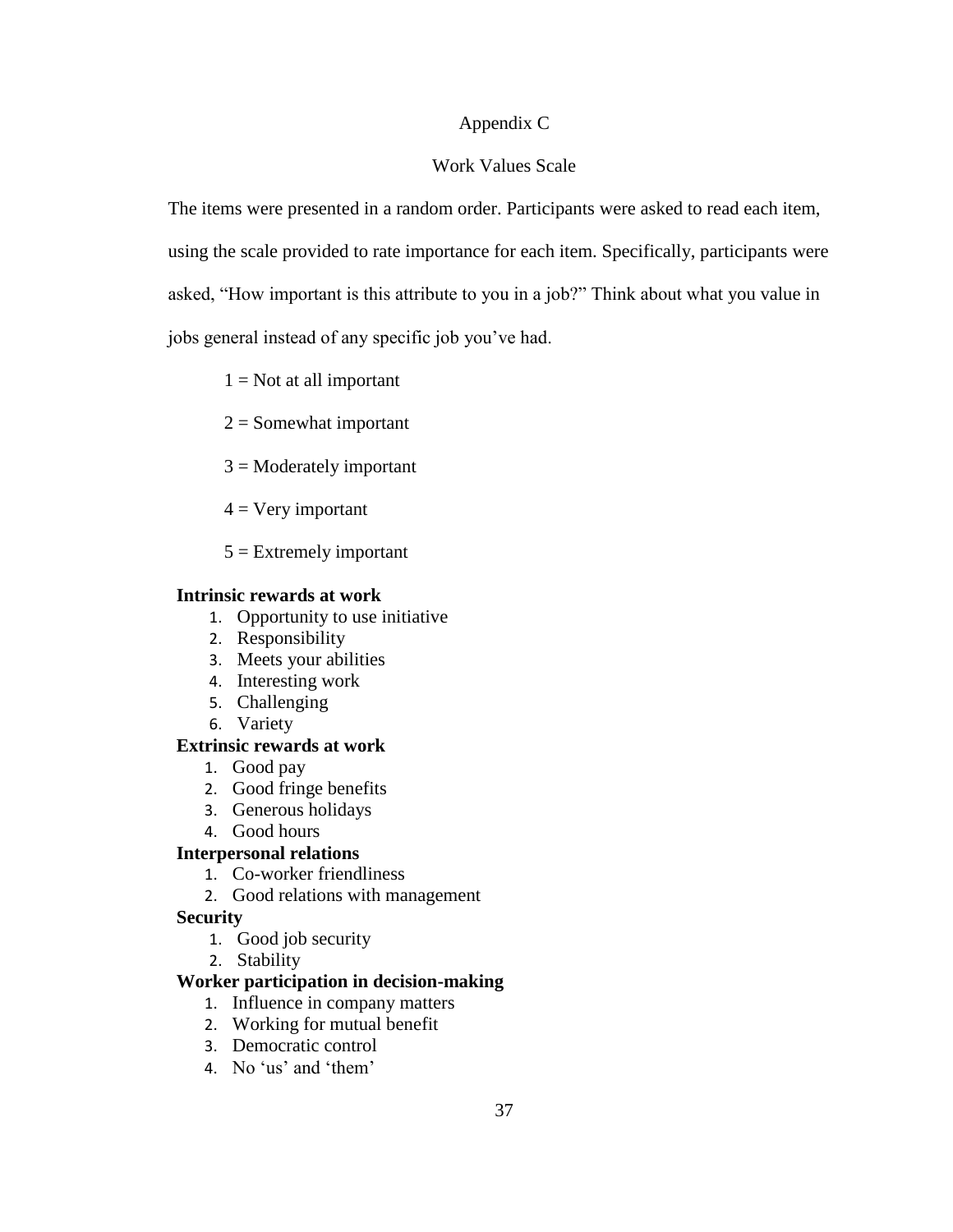# Appendix D

# Leadership Attributes

| <b>Charismatic</b>              | <b>Relationship-oriented</b> | <b>Task-oriented</b>             |
|---------------------------------|------------------------------|----------------------------------|
| <b>Inspiring</b><br>$\bullet$   | <b>People-Oriented</b>       | Straightforward<br>$\bullet$     |
| <b>Encouraging</b><br>$\bullet$ | Sympathetic                  | <b>Goal-oriented</b>             |
| <b>Empowering</b><br>$\bullet$  | <b>Loyal to employees</b>    | Gives Good                       |
|                                 |                              | <b>Instructions</b>              |
| <b>Genuine</b><br>$\bullet$     | <b>Considerate</b>           | <b>Task-Focused</b><br>$\bullet$ |
| Respectable<br>$\bullet$        | Empathetic                   | <b>Outcome-Focused</b>           |
| Confident                       | <b>Personable</b>            | <b>Diligent</b>                  |

Scale used for pre-threat leadership attribute importance.

 $1 = not at all important$ 

- $2 =$ somewhat important
- 3 = moderately important
- $4 =$  quite important
- $5 =$  one of the most important

Scale used for post-threat leadership attribute rating.

- $1 =$  would definitely not demonstrate
- $2 =$  would somewhat not demonstrate
- $3 =$  unsure if they would or would not demonstrate
- $4 =$  would somewhat demonstrate
- $5 =$  would definitely demonstrate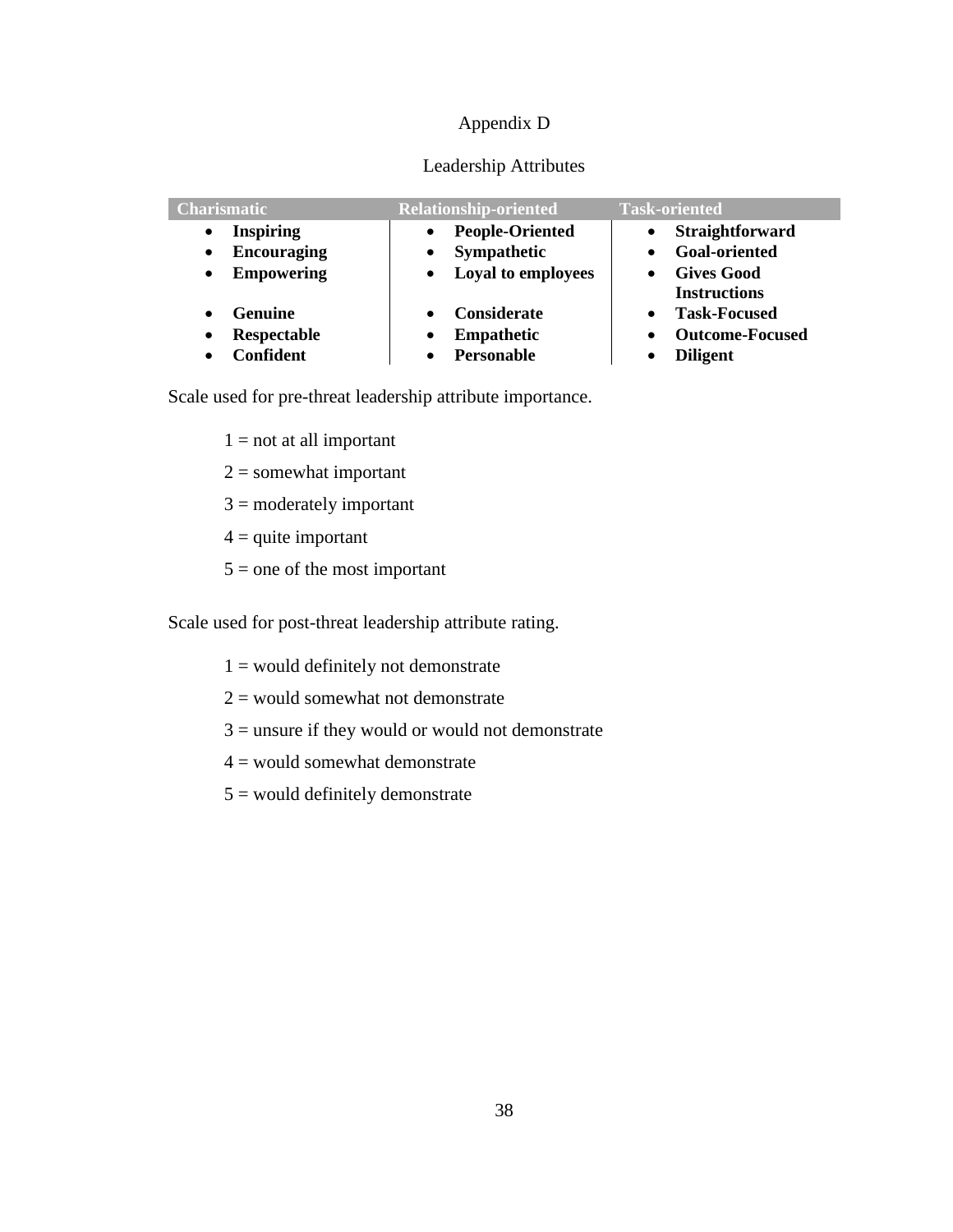# Appendix E

# Table 1

*Unstandardized means for charismatic leadership preference on threat condition*

| Condition                        | N  | Mean | S.D. |
|----------------------------------|----|------|------|
| <b>Insecurity Threat</b>         | 54 | 2.37 | 1.64 |
| <b>Presentation Apprehension</b> | 38 | 2.71 | 1.43 |
| Watching TV (control)            | 44 | 2.64 | 1.40 |

# Table 2

*Unstandardized means for task-oriented leadership preference on threat condition*

| Condition                        | N  | Mean | S.D. |
|----------------------------------|----|------|------|
| <b>Insecurity Threat</b>         | 54 | 2.17 | 1.63 |
| <b>Presentation Apprehension</b> | 37 | 2.16 | 1.68 |
| Watching TV (control)            | 44 | 2.68 | 1.51 |